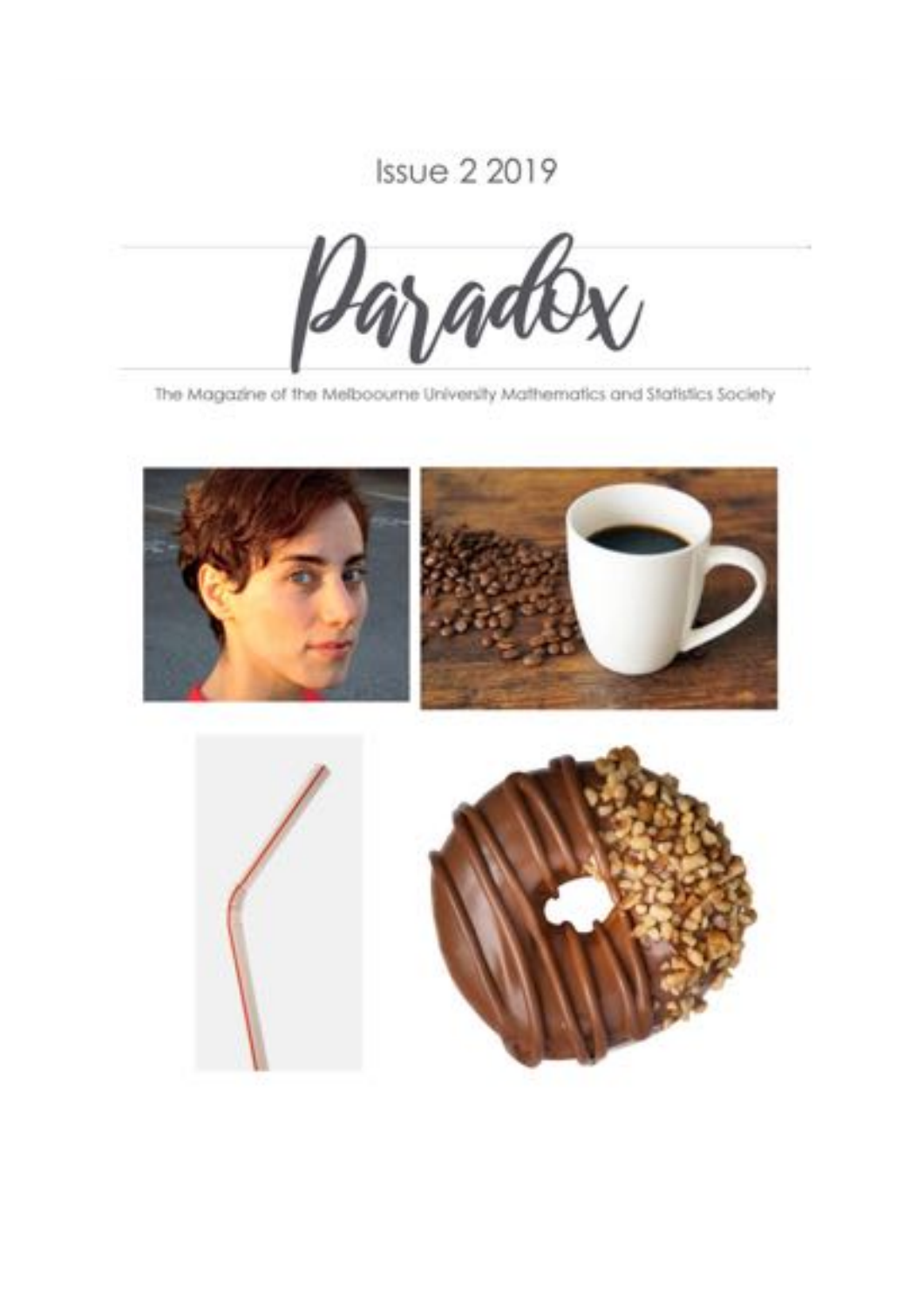## **In this edition of** Paradox

#### **General**

| Words from the President - Madeleine Johnson                        | 3              |
|---------------------------------------------------------------------|----------------|
| Words from the Editor - Steven Xu                                   | 4              |
| Your MUMS Committee                                                 | $\overline{4}$ |
| The Narrow Margin - Math Facts and Trivia                           |                |
| Partial Fraction Decompositions - Brae Vaughan-Hankinson            | 5              |
| Introduction to Category Theory - Daniel Johnston                   | 10             |
| What is a Tensor? - Steven Xu                                       | 15             |
| Vector Bundles - Blake Sims                                         | 23             |
| The Connection Form - Study and Career Advice                       |                |
| Interview: Working at Optiver - Madeleine Johnson                   | 29             |
| Guide to Preparing your Curriculum Vitae - Celia Dowling, Steven Xu | 32             |
| Women in Physics and Math Camp - Hannah Perry                       | 35             |
| The Universal Cover - News and History                              |                |
| The Life of Miriam Mirzakhani - Hannah Perry                        | 37             |
| The Hairy Ball - Offbeat                                            |                |
| Tag Yourself - Topology Edition                                     | 39             |
| Map of Mathematics                                                  | 40             |

*On the cover (clockwise, from top-left): 1) Miriam Mirzakhani, the late Iranian differential geometer and Fields Medalist, 2) Every mathematician's favourite hot drink, 3) Every topologist's favourite snack, 4) A straw. The four things on this cover are homeomorphic (piercings and nostrils notwithstanding).*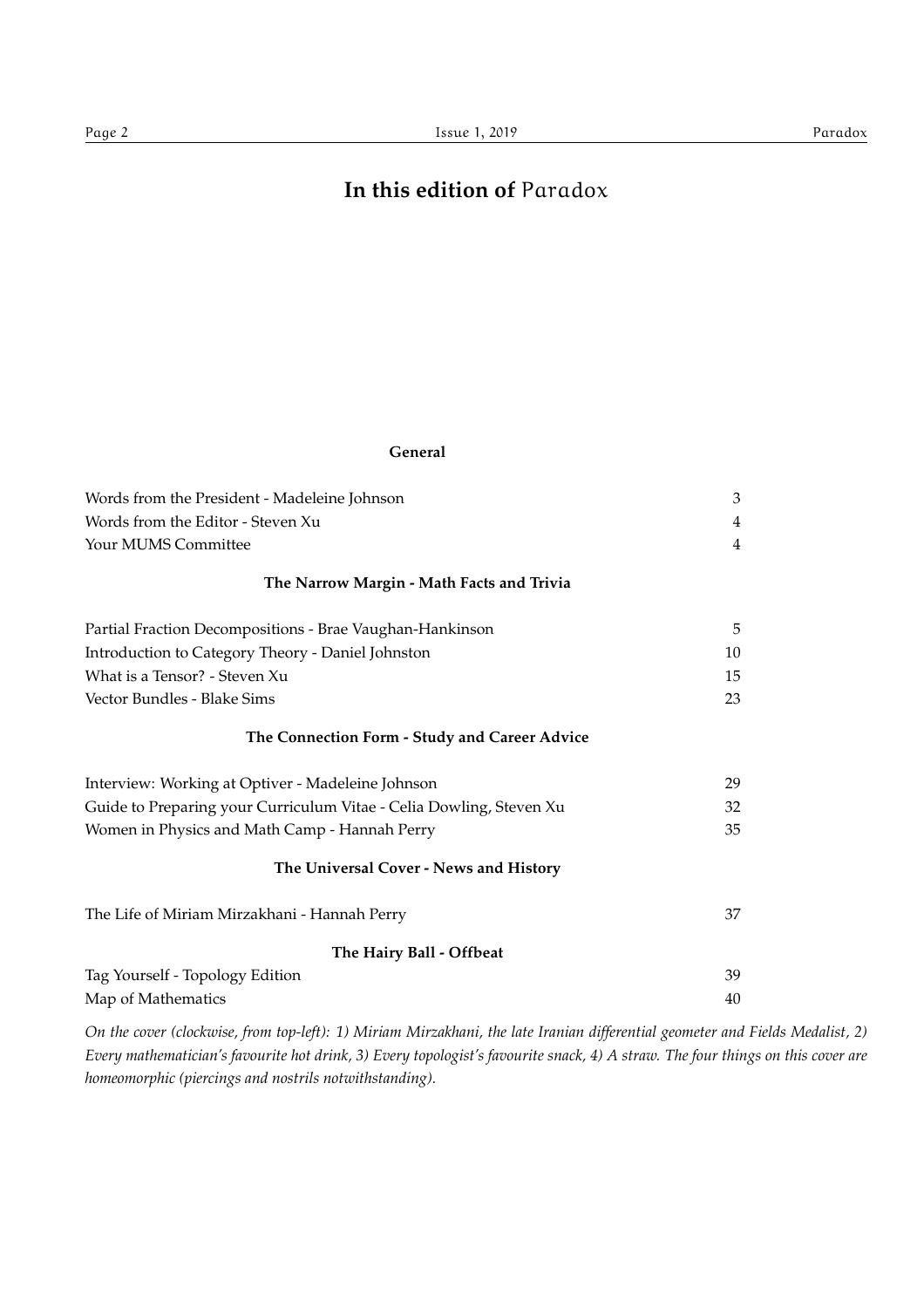### **Words from the President - Madeleine Johnson**

Hello and welcome to the second edition of Paradox for the year!

It's Week 12 and if you're reading this, it means you're still alive, congratulations! We hope you're surviving the approximately infinite assessments and unbounded stress around this time of semester and know that it's not too far off until that glorious winter break! In keeping things nice and mathematical, I thought I'd share a rundown on MUMS' semester by the numbers. In the first 11 weeks of this semester, we've held a whopping 22 events, and have another 5(!!) lined up to send off a great semester in Week 12. The Events team, lead by Elizabeth, held 10 of these – six picnics and four games nights. The Education subcommittee, led by Anand, held another 7 – four seminars and three study groups, which have been spearheaded by Sharon & Indira. The Diversity & Education subcommittee, lead by Hannah, held 5 – four women in maths coffee catch ups and the launch event for our new mentoring program. In Week 12, we're also holding three more study groups, a maths career panel, and a uni-first MATHS vs PHYSICS debate to celebrate the end of semester – check out our Facebook page for more information about these events.

MUMS Committee has also been running around attending important events on behalf of the club! This includes attending three School of Maths & Stats committee meetings as student reps, one UMSU International Head of Clubs meeting, one UMSU governance training session, several meetings with sponsors, one women in physics camp and one extremely official and important MUMS trip to IKEA. As President, I also meet with various staff members within the school to discuss things as varied as collaborating on events and programs, drafting responses to proposed University policy and generally trying to represent the best interests of students to the School. But how do we get all this done? MUMS has a committee of 22 fantastic and dedicated students, split up into six subcommittees – Executive, Finance, Communications & Publicity, Education, Events, Diversity & Inclusion. We've had almost 30 internal meetings this semester – two big general committee meetings with everyone, 5 Executive meetings, 4 Communications & Publicity, 4 Education, 5 Events, 5 Diversity & Inclusion and a whole bunch more meetings for various subsets of committee members working on specific projects such as our website (spearheaded by Hannah), planning for big Sem 2 events like SMO (Elizabeth), or launching our WeChat presence (thanks Sally!).

This semester, we were also very excited to elect five new Epsilons (first year reps) and a new postgrad rep in Week 4 – congratulations to Canis, Indira, Sally, Sharon and Yifan, as well as Lu Lin. If you're interested in running for a position on the MUMS Committee, stay tuned for news about our AGM (Annual General Meeting) mid-semester 2, when every position goes up for election! And there's lots more coming up next semester! Keep your ears out for bigger and better social events, the University Maths Olympics (UMO). . . and the return of that international mathematical adventure, the Puzzle Hunt! Wishing you all the best of luck for your final assessments and exams! May your SWOTVAC be one of minimum stress and maximum productivity, may your exams be reasonable, and may you get assigned a seat under a heater in the ice palace that is REB at the end of Sem 1. Until next semester!

Yours mathematically, Madeleine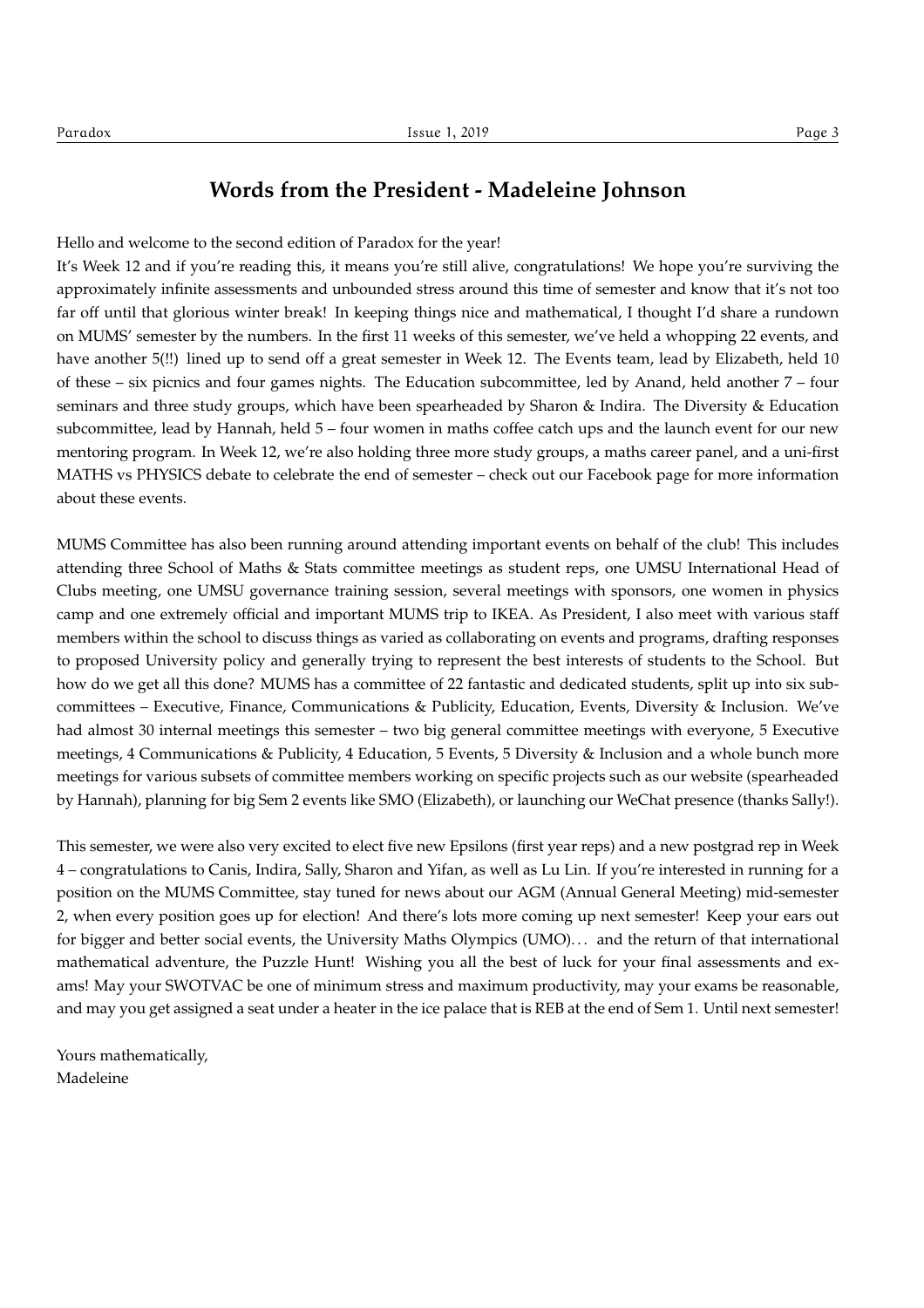### **Words from the Editor**

It is an honour and privilege to deliver the second edition of the Paradox for 2019. It has been an eventful semester for the MUMS committee, as Madeleine has indicated!

It has been great fun putting together this edition of Paradox, and it wouldn't be possible without contributions from both the MUMS committee, and our guest contributors. This time, we have a distinctly geometry-themed Paradox. Blake Sims gives us an introductory look at fibre bundles. I continue my own discussion of differential geometry with my second instalment, titled "What is a Tensor?" – students of Applied Mathematical Modelling and Electrodynamics may want to peruse this as they gear up for their exams! Hannah Perry wrote a biographical article on the late geometer and Fields medallist, Miriam Mirzakhani. We continue this theme in our offbeat pages - decide which topological space YOU are!

In this edition, you will also find some excellent tips for performing fast and efficient partial-fraction decomposition, courtesy of Brae Vaughan-Hankinson. Our first-year readers will find this very helpful as SWOTVAC approaches. Daniel Johnston presents an exciting look into the crazy world of category theory. Celia Dowling and Hannah Perry have each written an article about the Women in Physics and Mathematics camp. Madeleine has interviewed a trader from Optiver for any students who are contemplating their next step in the exciting world of investment banking.

Regards, Steven Xu

### **MUMS Committee**

**Executive:** Madeleine Johnson *(President, Chair)*, Vanessa Thompkins *(Secretary)*, Luke Ireland *(Treasurer)*, Anand Bharadwaj *(Education Officer)*, Ivy Weng *(Publicity Officer)* **Finance:** Luke Ireland *(Treasurer, Chair)*, Vanessa Thompkins *(Secretary)*, Lu Lin *(Postgrad Rep)* **Communications & Publicity:** Vanessa Thompkins *(Secretary, Chair)*, Ivy Weng *(Publicity Officer)*, Steven Xu *(Paradox Editor)*, Daniel Johnston *(Postgrad Rep)*, Fiona Guan *(Undergrad Rep)* **Events:** Elizabeth Ivory *(Undergrad Rep, Chair)*, Keshini Karunaharan *(Undergrad Rep)*, Matthew Walker *(Undergrad Rep)*, Billy Price *(Undergrad Rep)*, Yifan Guo *(Epsilon)*, Canis Nugroho *(Epsilon)*. **Education:** Anand Bharadwaj *(Education Officer, Chair)*, Daniel Johnston *(Postgrad Rep)*, Dominic Yew *(Undergrad Rep)*, Sharon Qian *(Epsilon)*, Indira Senthil Ajeetha *(Epsilon)* **Diversity & Inclusion:** Hannah Perry *(Undergrad Rep, Chair)*, Elinor Mills *(Undergrad Rep)*, Sally Cai *(Epsilon)*, Madeleine Johnson *(President)*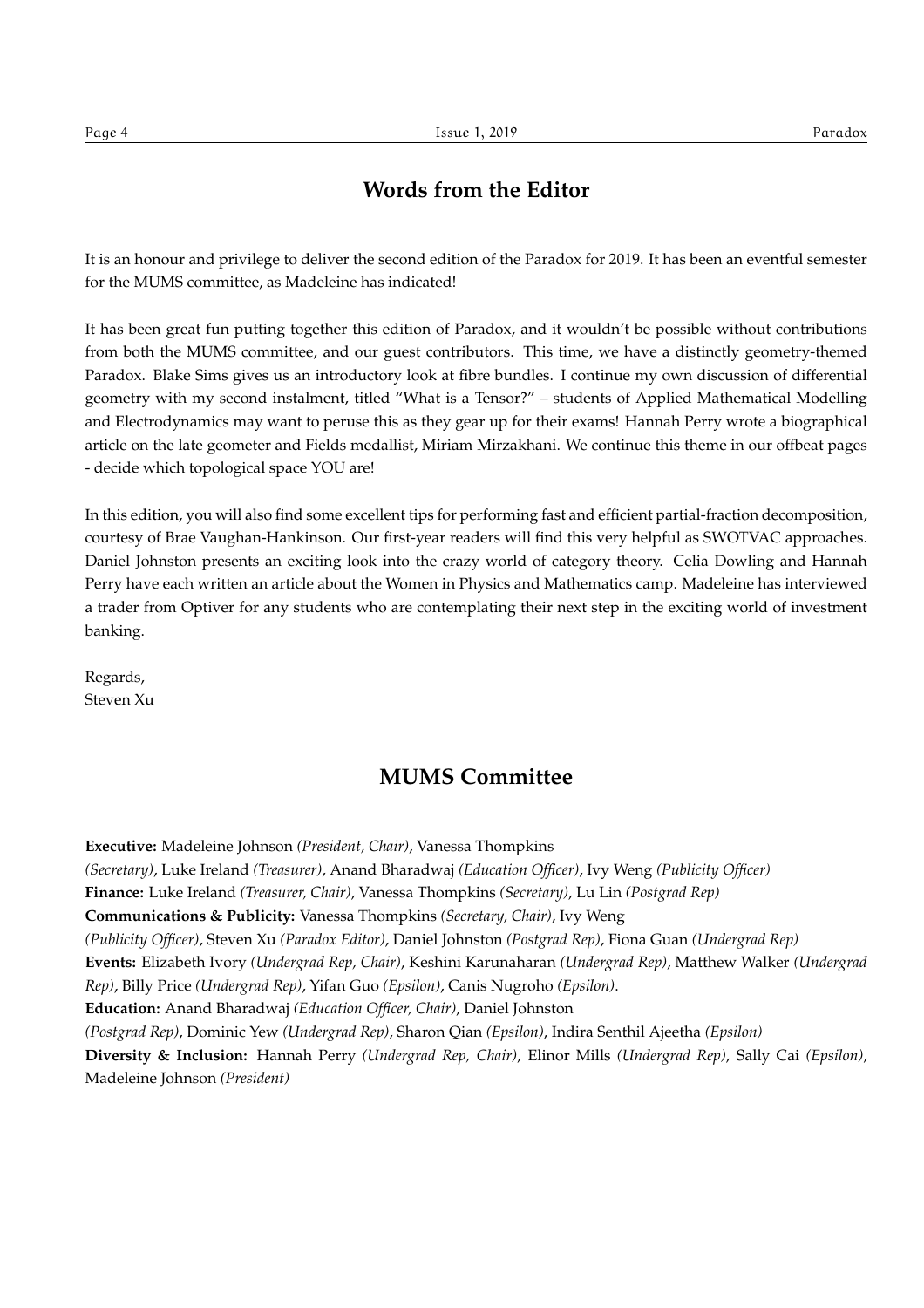### **Partial Fraction Decompositions - Brae Vaughan-Hankinson**

#### **Introduction**

A function *f* is a rational function iff it can be written in the form

$$
f=\frac{p}{q},
$$

with *p* and *q* polynomials and  $q \neq 0$ . For the sake of simplicity we will assume that deg  $p \leq \deg q$  (thus *f* is a *proper* rational function). They arise often in mathematical analysis, and typically one seeks to decompose a given rational function into simpler **partial fractions** with irreducible denominators. Doing this operation quickly and efficiently is an essential skill for exam-style situations. In order to perform a decomposition we first invoke the fundamental theorem of algebra, which allows us to factor our single variable polynomial *q* into irreducible factors  $\varphi_i$ , each with multiplicity  $r_i$ , and a constant  $\kappa$ :

$$
q = \kappa \prod_{i=1}^k \varphi_i^{r_i}.
$$

Without loss of generality we can take  $\kappa = 1$  for simplicity; we can always seek q such that it is monic. Note that the sum of all degrees of  $\varphi_i$  with corresponding multiplicities is the degree of  $q$  itself, i.e.

$$
\sum_{i=1}^{k} r_i \deg \varphi_i = \deg q.
$$

Our decomposition will allow us to express *f* as

$$
f = \sum_{i=1}^{k} \sum_{j=1}^{r_i} \frac{\pi_{ij}}{\varphi_i^j},
$$

where  $\pi_{ij}$  are polynomials with  $\deg \pi_{ij} < \deg \varphi_i$ .

#### **Typical Expression**

If our functions *p* and *q* are polynomials over the field of real numbers  $\mathbb R$  then our irreducibles  $\varphi_i$  are either linear or quadratic, and the respective  $\pi_{ij}$  are constant or linear. Decompositions of such form are the most commonly or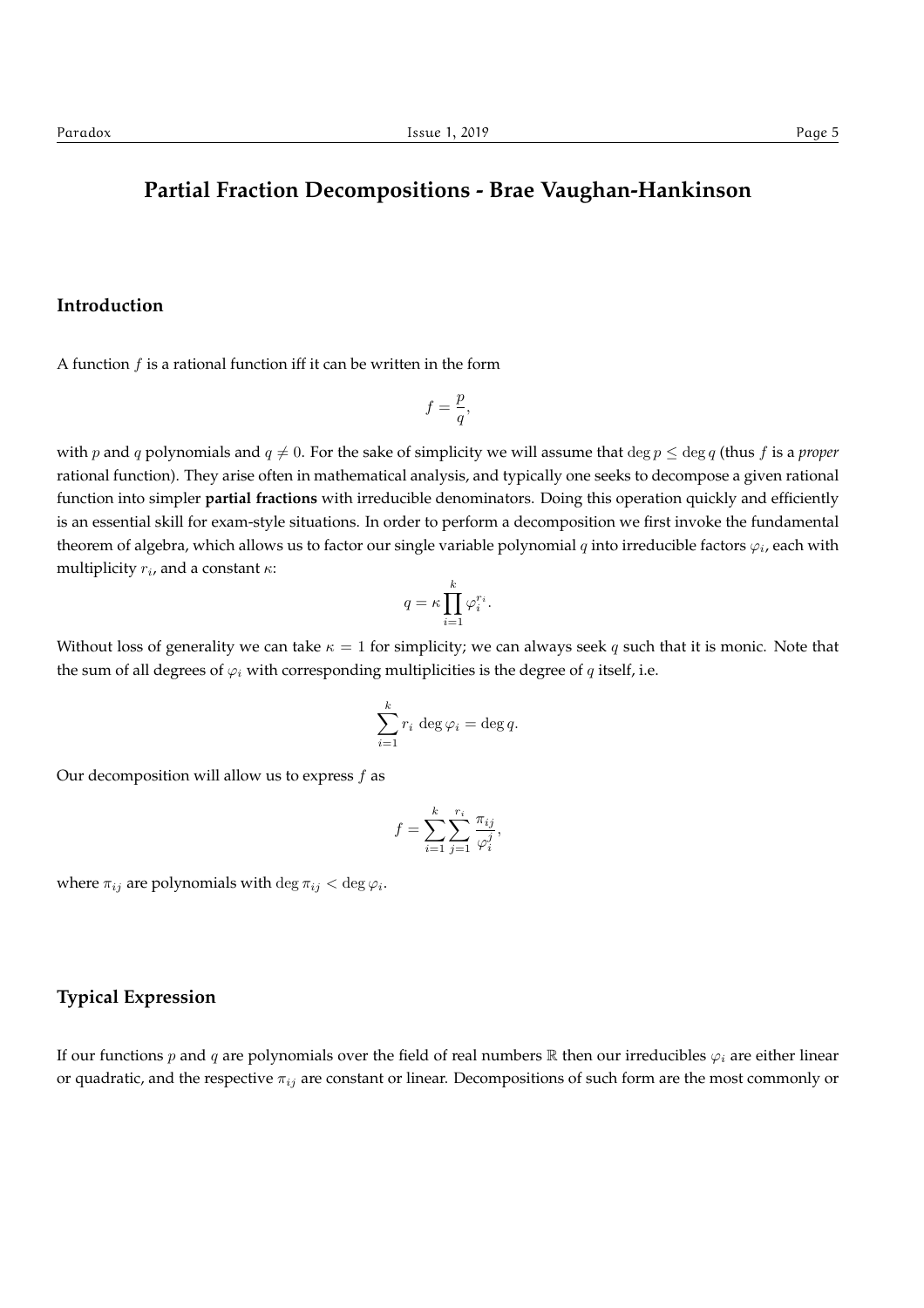only encountered form by first- or second-years, e.g.

$$
f_1(x) = \frac{p(x)}{(x+\alpha)(x+\beta)} = \frac{A}{x+\alpha} + \frac{B}{x+\beta}
$$
  
\n
$$
f_2(x) = \frac{p(x)}{(x+\alpha)(x+\beta)^2} = \frac{A}{x+\alpha} + \frac{B_1}{x+\beta} + \frac{B_2}{(x+\beta)^2}
$$
  
\n
$$
f_3(x) = \frac{p(x)}{(x+\alpha)(x^2+bx+c)} = \frac{A}{x+\alpha} + \frac{Bx+C}{x^2+bx+c}.
$$

Note the quadratics are irreducible over  $\mathbb R$  iff  $b^2 - 4c < 0$ .

The **method of undetermined coefficients** can be used to equate the coefficients of *p* with those on the right hand side after multiplying though by *q*. This gives a system of equations that can be solved using any of the standard methods. However, it is often time-consuming or tedious to do so by hand.

### **Heaviside the Hero**

Instead of the arduous process mentioned above, we will invoke the **cover method** developed by Oliver Heaviside: first to compute *A* from our first example, we multiply through by its denominator  $(x + \alpha)$ 

$$
\frac{p(x)}{(x+\beta)} = A + \frac{B(x+\alpha)}{x+\beta}.
$$

Now we take the limit as  $(x + \alpha) \rightarrow 0$ , yielding

$$
\lim_{x \to -\alpha} \frac{p(x)}{(x + \beta)} = \lim_{x \to -\alpha} \left( A + \frac{B(x + \alpha)}{x + \beta} \right)
$$
\n
$$
\implies \frac{p(-\alpha)}{-\alpha + \beta} = A + \frac{B(-\alpha + \alpha)}{x + \beta}
$$
\n
$$
\implies A = \frac{p(-\alpha)}{-\alpha + \beta}.
$$

Easy! Rinse and repeat for *B*. This method is so-named because you "cover up" the factor, the coefficient for which you wish to find, and simply substitute the *x*-value for which it would limit to zero. In general for a decomposition of the form

$$
\frac{p(x)}{(x-\alpha_1)(x-\alpha_2)\cdots(x-\alpha_n)}=\frac{A_1}{x-\alpha_1}+\cdots+\frac{A_n}{x-\alpha_n}
$$

we find  $A_i$  by "covering"  $x - \alpha_i$  and computing the result when  $x \to \alpha_i$ . Sometimes, however, we can have higher powers of irreducibles in the denominator, so our decomposition may take a form similar to:

$$
\frac{p(x)}{(x+\alpha)^r s(x)} = \frac{A_r}{(x+\alpha)^r} + \dots + \frac{A_1}{x+\alpha} + \frac{\sigma(x)}{s(x)},
$$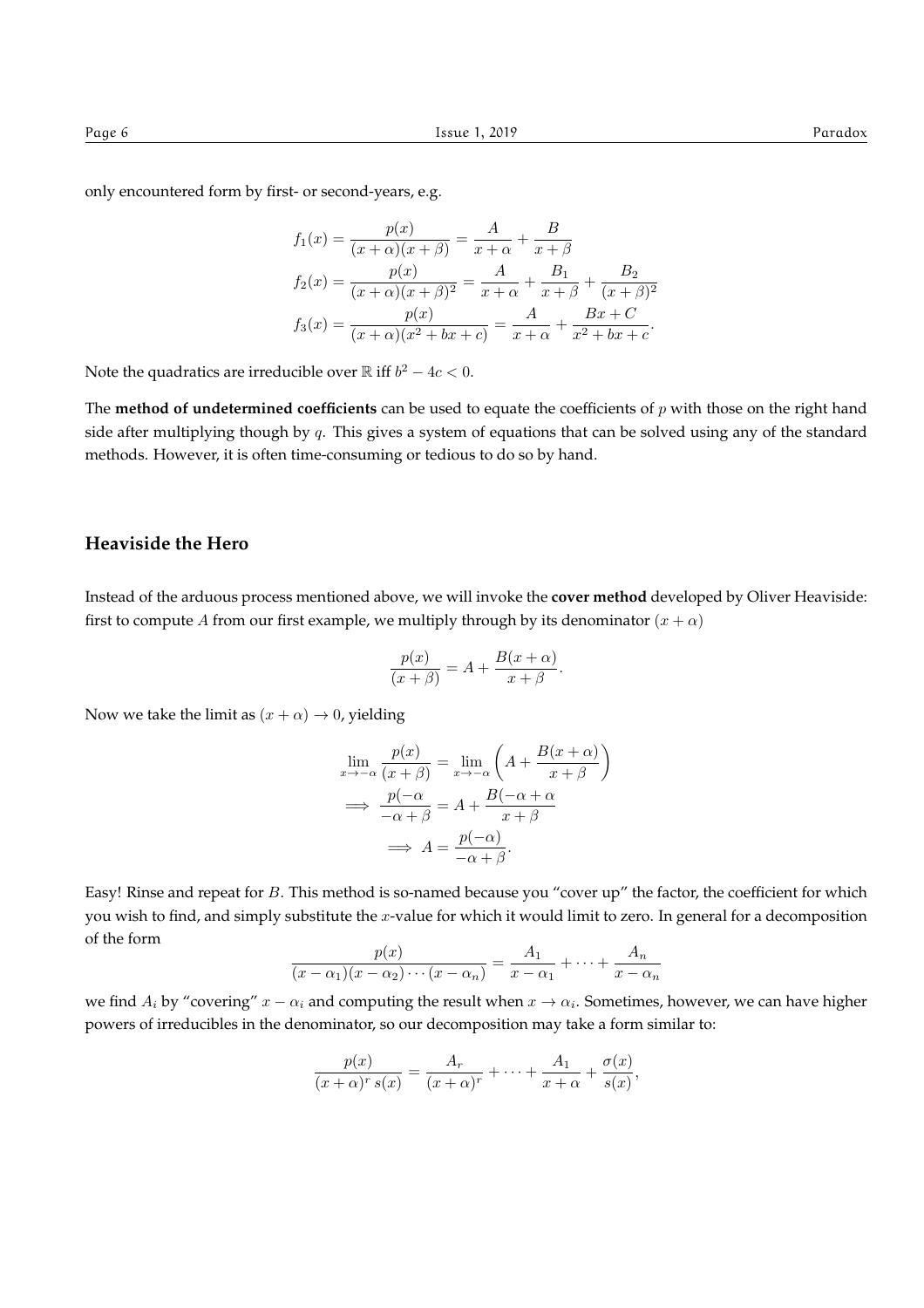with deg  $\sigma$  < deg *s*. If we multiply through by any  $(x + \alpha)^k$  with  $k < r$ , we will always have a zero denominator when we take  $(x + \alpha)^k \to 0$ . Not good! But if we multiply through by  $(x + \alpha)^r$  and take the zero-limit we will see that all coefficients except for  $A_r$  are annihilated, yielding

$$
A_r = \lim_{x \to -\alpha} \frac{p(x)}{s(x)}.
$$

But how do we make an irreducible quadratic factor limit to zero? And how do we compute the remaining coefficients *Ai*?

#### **Get Complex...**

Let *p* and *q* to be non-zero polynomials over the field  $\mathbb C$ , the **complex numbers**, with with  $\deg p < \deg q$  and *q* monic. Recall we can express *q* as

$$
q = \prod_{i=1}^k \varphi_i^{r_i}.
$$

i.e. a product of factors  $\varphi_i$  with multiplicity  $r_i$ . Under this scheme any quadratic polynomial can be reduced to two linear factors with roots in  $\mathbb{C}$ . Thus every  $\varphi_i$  is **linear**! Then we can easily employ the cover method as outlined above to find all the **constant** coefficients  $\pi_{ij}$  to express our rational function  $f$  as

$$
f = \sum_{i=1}^{k} \sum_{j=1}^{r_i} \frac{\pi_{ij}}{\varphi_i^j}.
$$

In complex analysis, constants like this are referred to as **residues**.

#### **... but Keep It Simple**

For the case of **simple roots**, i.e.  $r_i = 1$ , we simply seek the residue of  $f$  at our  $i$ -th pole. This can easily be computed using the cover method outlined above. For a direct computation we can define  $\varphi_i = x - x_i$ . Then we have

$$
\pi_i = \lim_{x \to x_i} (x - x_i) \frac{p(x)}{q(x)}
$$
\n
$$
= \lim_{x \to x_i} \frac{xp(x) - x_0p(x)}{q(x)}
$$
\n
$$
= \lim_{x \to x_i} \frac{p(x) + xp'(x) - x_0p'(x)}{q'(x)}
$$
\n(by L'Hôpital's rule)\n
$$
= \frac{p(x_i)}{q'(x_i)}.
$$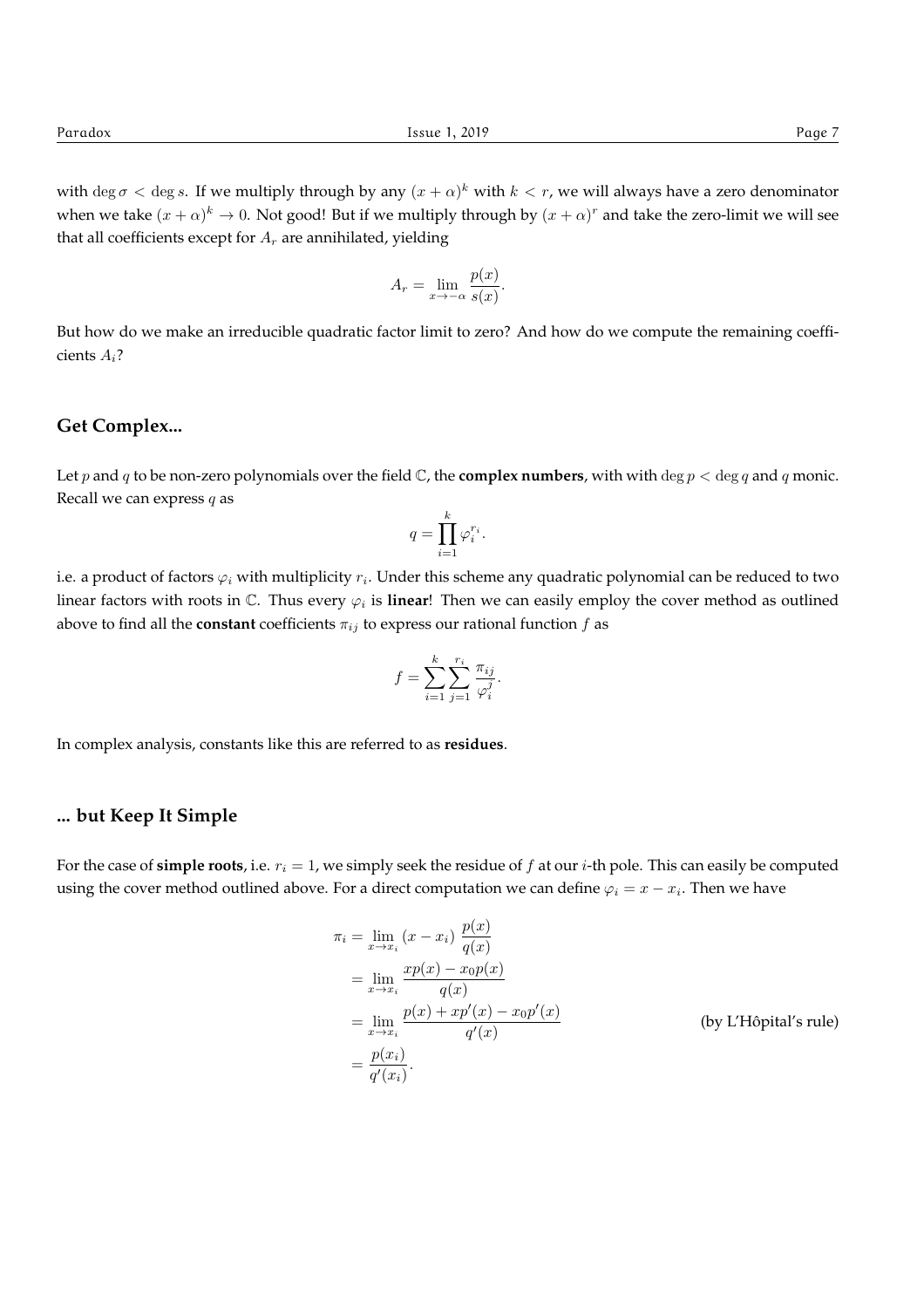Whether or not this computation is easier than the "cover method" must be determined on a case by case basis, but they are effectively equivalent and will give the same result.

#### **Dealing with Multiplicity**

For poles  $\varphi_i = x - x_i$  with multiplicity  $r_i > 1$  we can generalise the above computation. Suppose we have a decomposition of the form

$$
f(x) = \frac{\pi_{ir_i}}{(x - x_i)^{r_i}} + \dots + \frac{\pi_{ij}}{(x - x_i)^j} + \dots + \frac{\pi_{i1}}{x - x_i} + \rho(x),
$$

where  $\rho$  is a rational function having poles coprime with  $\varphi_i$ , and  $1 \leq j \leq r_i$ . We seek the *j*-th coefficient, which is the residue of  $(x - x_i)^{j-1} f(x)$  at  $x_i$ . We first multiply through by  $\varphi_i^{r_i}$ :

$$
(x-x_i)^{r_i} f(x) = \pi_{ir_i} + \cdots + \pi_{ij} (x-x_i)^{r_i-j} + \cdots + \pi_{i1} (x-x_i)^{r_i-1} + \rho(x) (x-x_i)^{r_i}.
$$

Since  $\varphi_i$  is linear and monic, differentiation follows the power rule. Differentiating  $r_i - j$  times and dividing by the respective powers yields

$$
\frac{1}{(r_i-j)!} \frac{d^{r_i-j}}{dx^{r_i-j}} (x-x_i)^{r_i} f(x) = \pi_{ij} + \dots + {r_i-1 \choose r_i-j} \pi_{i1} (x-x_i)^{j-1} + \frac{1}{(r_i-j)!} \frac{d^{r_i-j}}{dx^{r_i-j}} (x-x_i)^{r_i} \rho(x).
$$

Taking the limit as  $x \to x_i$  will annihilate everything on the right-hand side apart from  $\pi_{ij}$ . This formula can become especially unwieldy at high multiplicities, but it is completely general and will work every time

$$
\pi_{ij} = \frac{1}{(r_i - j)!} \lim_{x \to x_i} \frac{d^{r_i - j}}{dx^{r_i - j}} (x - x_i)^{r_i} f(x).
$$

#### **Applications**

So we've covered the underlying theory and how-to of decomposition, but what is a concrete example of its usefulness, other than just doing integrals in MAST10006 or MAST20030? One example which itself has wide uses is the **Chinese Remainder Theorem** (CRT). This theorem from number theory states that if we know the remainders of some number after Euclidean division with a set of coprime divisors, we can determine what the remainder is when divided by their product. But this doesn't just apply to integers! The ring of polynomials allows for a notion of **degree** and therefore Euclidean division as we have thoroughly discussed, and so we can apply CRT to polynomials too.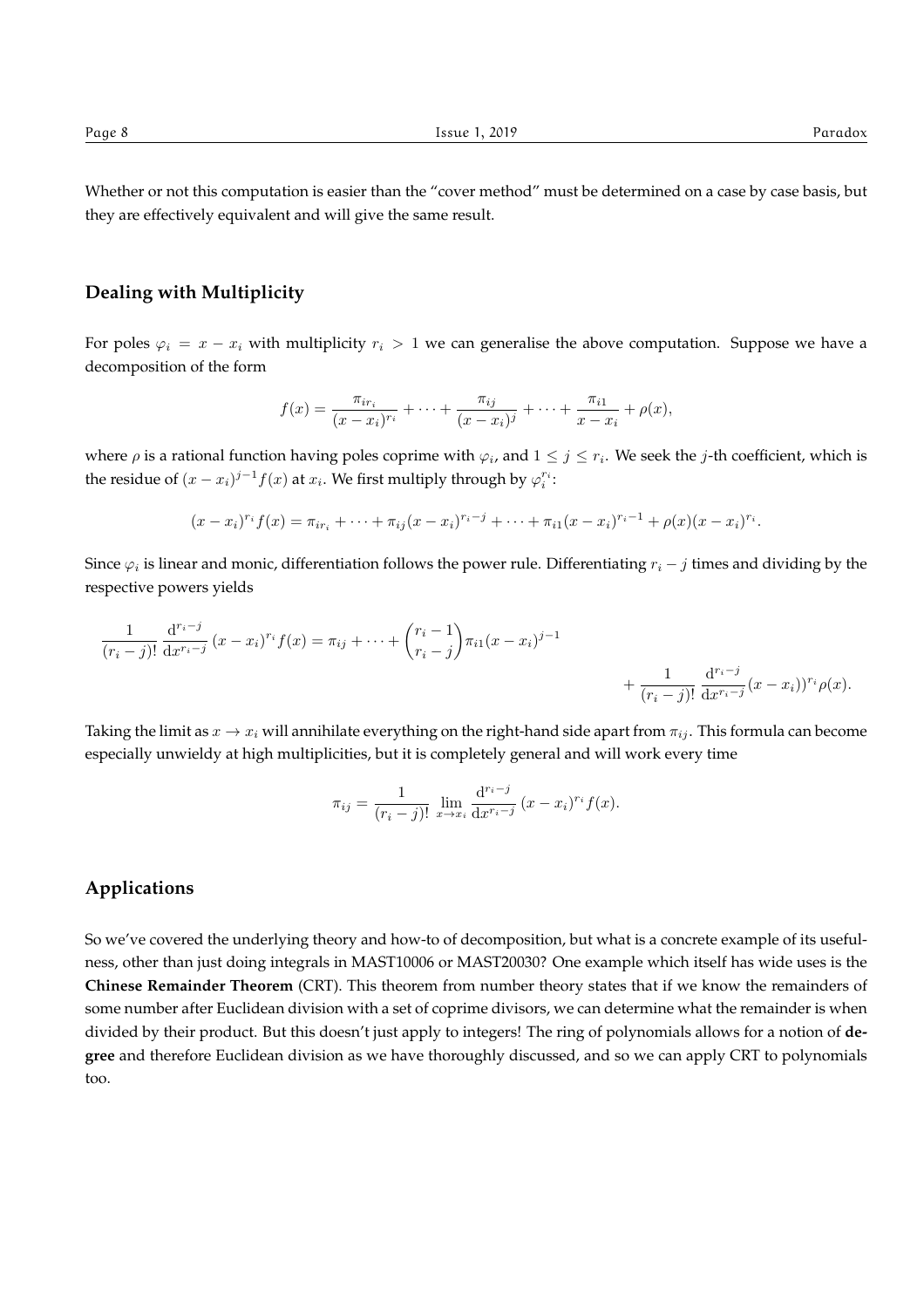Suppose we have some function *p* which we know satisfies a set of congruences, namely

$$
p \equiv \alpha_i \mod \varphi_i,
$$

for  $i \in [1, k]$ . Then define  $q := \prod_{i=1}^k \varphi_i$  so that we can decompose  $1/q$  into  $k$  polynomials with  $\deg \pi_i < \deg \varphi_i$ ,

$$
\frac{1}{q} = \sum_{i=1}^{k} \frac{\pi_i}{\varphi_i}.
$$

Then we can multiply through by *pq* to obtain

$$
p = \sum_{i=1}^{k} \frac{pq\pi_i}{\varphi_i} \equiv \sum_{i=1}^{k} \frac{\alpha_i \pi_i}{\varphi_i} \mod q
$$

If we wish to find the unique polynomial such that  $\deg p < \deg q$  then we need only consider the remainder term  $\beta_i$ from the division of  $\alpha_i \pi_i$  by  $\varphi_i$ . Then

$$
p = \sum_{i=1}^{k} \frac{q\beta_i}{\varphi_i}.
$$

A special case of CRT is where each  $\varphi_i(x) = x - x_i$  is linear and monic, in which case the remainder for each congruence relation is  $\alpha_i = p(x_i)$  (recall cover method shown above; exercise left to the reader). Then applying CRT is equivalent to polynomial interpolation, i.e. we are given a set of points and we can then find the unique polynomial which connects all those points. This is called Lagrange interpolation, and versions of this are widely used for public-key cryptographic protocols for secret sharing in which we desire to have a threshold number of keys in order to recover the secret. Other important applications of CRT include: the Jordan-Chevalley decomposition of a linear operator into its semisimple (diagonalisable) and nilpotent components, which is of great importance in the study of the algebraic geometry of groups; and the Good-Thomas prime-factor algorithm for simplifying the computation of a discrete Fourier transform of size  $n_1n_2$  into two computations of size  $n_1$  and  $n_2$ , provided  $n_1, n_2$ are coprime.

#### **Conclusion**

The above methods are at their core based on the same principle, and in their simplest representation rely on the fundamental theorem of algebra. Good judgement will determine which form of the method is the most pertinent to the problem at hand, and good judgement is best developed through lots of practice! Hopefully some of you have found this overview to be a useful toolbox for an exam scenario, as well as offering a small glimpse into practical complex analysis for those of you who are yet to discover it, and into wider and more abstract applications.

*- Brae Vaughan Hankinson*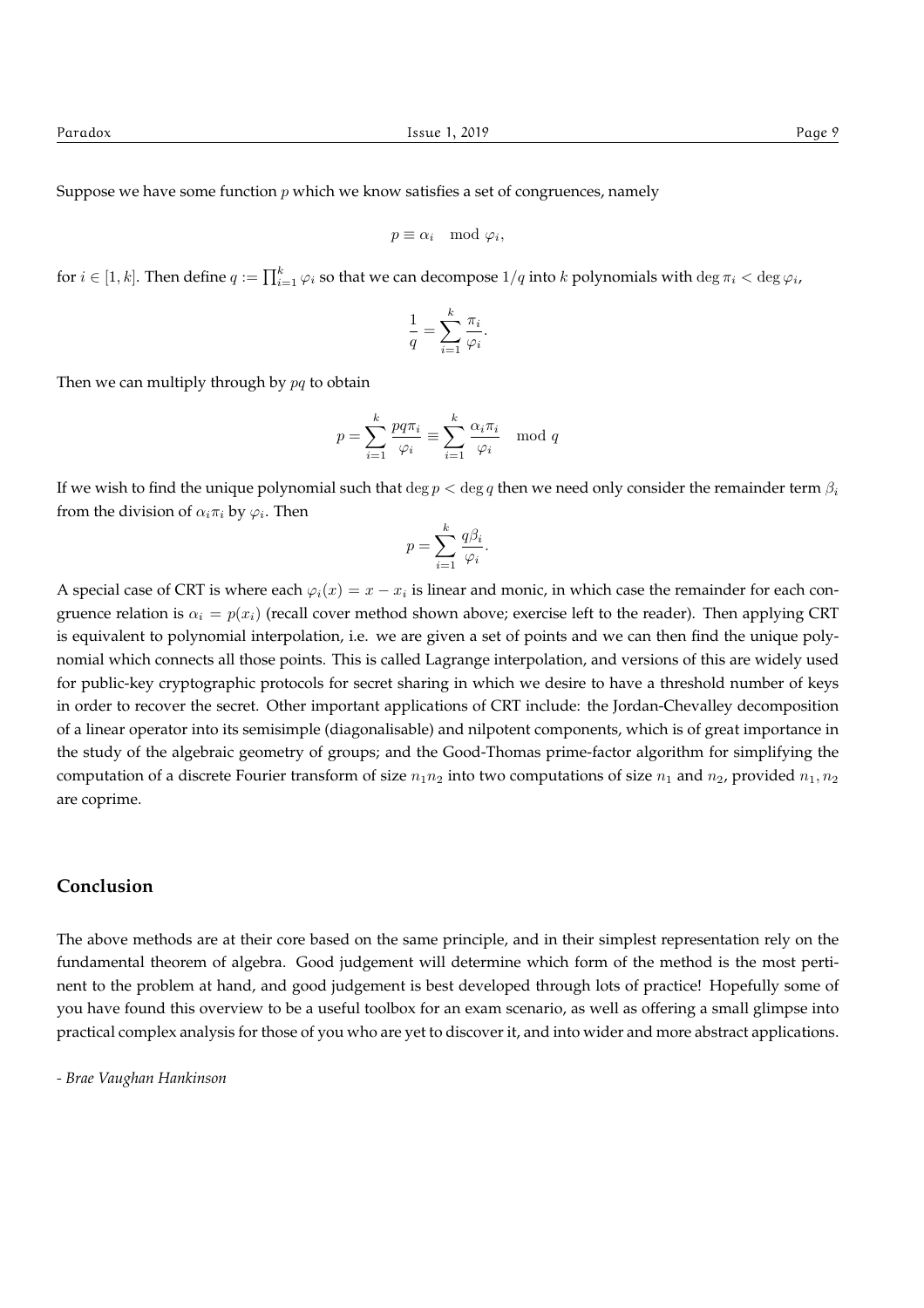Category theory is a modern field of mathematics first introduced in 1945. It provides us with a powerful abstract language that allows us to generalise many notions in mathematics. It has also found use in other fields of science including computing, physics and even biology.

What is category theory? As one would expect category theory is the study of categories! But what is a category? Well, a category is defined in terms of two pieces of data:

- *•* Objects *A*, *B*, *C*, *D*, *...*
- Arrows  $f$ ,  $g$ ,  $h$ ,  $\dots$

To begin with, you might like to think of objects as sets and arrows as functions. In fact, this will give us the category called **Set** (we usually write the names of categories in bold text).

Now, to complete our definition of category we also need to know the conditions on these objects and arrows. Although it may seem like a bit to remember at first, it doesn't take long to get used to.

- Each arrow goes from one object to another. For instance we write  $f : A \rightarrow B$  to mean that *A* is the domain of *f* and *B* is the codomain of *f*.
- We can always compose two arrows  $f : A \rightarrow B$  and  $g : B \rightarrow C$  to get a new arrow  $g \circ f : A \rightarrow C$ .
- For any three arrows *f*, *g* and *h* we always have that  $(f \circ g) \circ h = f \circ (g \circ h)$ .
- Every object *X* has an identity arrow  $1_X : X \to X$ .
- The identity arrows "do nothing" in the sense that  $f \circ 1_A = f = 1_B \circ f$  for any arrow  $f : A \to B$ .

Now if we do indeed consider the case where the objects are sets and the arrows as functions then these are all just standard properties. The composition  $g \circ f$  would be the function  $g(f(x))$  and the identity arrow for a set *X* would be the function that sends everything to itself, i.e.  $1_X(x) = x$  for all  $x \in X$ .

At this point, it may seem that the definition of category was specifically designed to describe sets and functions. But alas, we can more or less make a category out of whatever we want!

So, let's now construct our own category called **MUMS**.

The objects of **MUMS** will be the committee members of MUMS.

And then we will draw arrows between any two committee members such that the arrow goes from the shorter to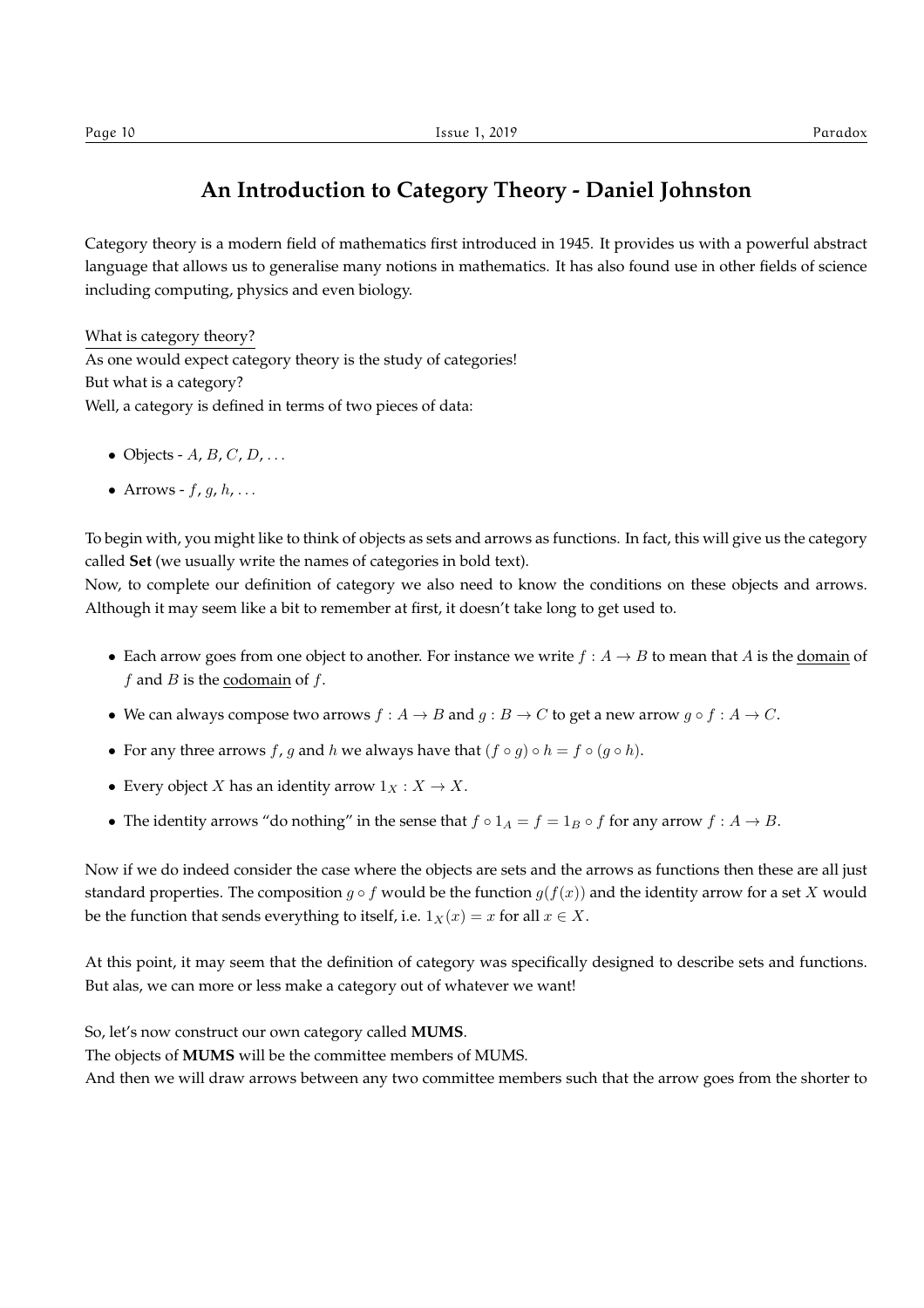the taller committee member.

To see what we mean by this, consider the following three committee members - Madeleine, Elinor and DJ.



Figure 1: Three of the MUMS committee members

Elinor is the shortest of the three so we draw an arrow from Elinor to the other two committee members. And then, DJ is taller than Madeleine so we draw an arrow from Madeleine to DJ.

Everyone is also given their own identity arrow (not drawn in figure 1) so that we can fully satisfy the definition of a category. This is all shown more compactly in the following diagram  $(M = \text{Madeleine}, E = \text{Elinor}, D = \text{D})$ .

$$
\begin{array}{ccc}\n1_M & \stackrel{\longrightarrow}{\longrightarrow} & M \longrightarrow D \supseteq 1_D \\
\uparrow & & \nearrow \\
1_E & \stackrel{\longrightarrow}{\longleftarrow} & E\n\end{array}
$$

Finally we need to describe how to compose arrows.

There is an simple way to do this. Namely, composing the arrow  $M \to D$  with  $E \to M$  should give you the arrow  $E \rightarrow D$ . That is, we define  $E \rightarrow M \rightarrow D = E \rightarrow D$ .

This means that on our diagram above we can take any route from  $E \rightarrow D$  and always end up with the same arrow. A diagram that satisfies this path-independent property is known as a "commutative diagram". If we apply this structure to every arrow of **MUMS** you should now be able to convince yourself that **MUMS** is a valid category.

Why is category theory useful?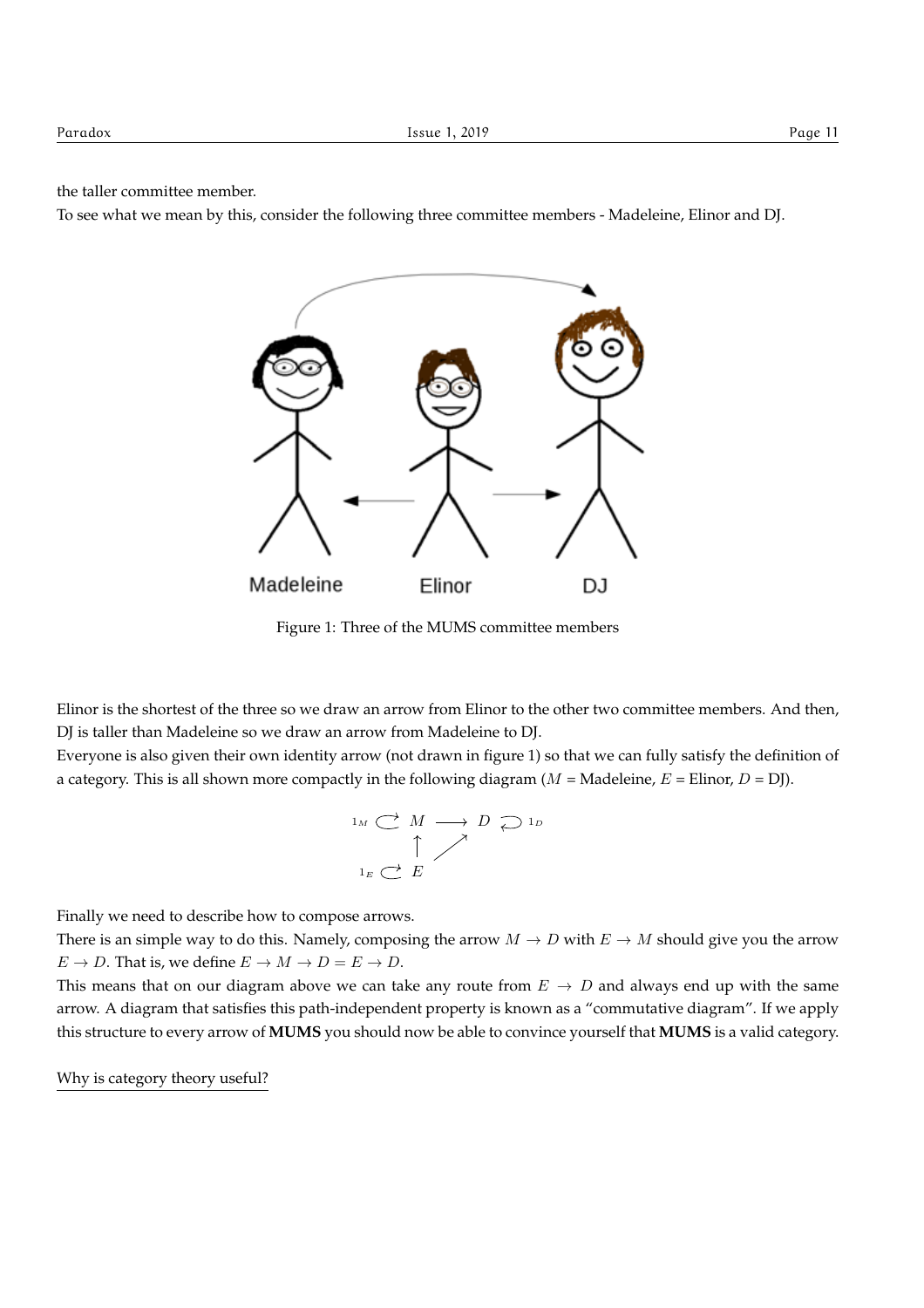Now you might be wondering what the point of category theory is. For mathematicians, it provides a way to generalise many mathematical objects and explore the links between them. However, category theory is also employed heavily outside of mathematics. In particular, the use of category theory is widespread in computer science and many universities offer courses on category theory for computer scientists.

For an example, let's consider some computer program that performs operations on integers and strings (a string is just a bunch of text such as "apple" or "89F@\*"). Let's say that our program can perform three different functions:

- (1) "length" which inputs a string and returns how many characters are in the string. For instance length(cat)=3. Note that this function converts a string to an integer.
- (2) "times 10" which multiplies any integer by 10.
- (3) "numbername" which converts an integer to its English word e.g. numbername(3)=three.

We can now define a category where the data types (integer and string) are the objects and the functions are the arrows. The structure of the category can thus be represented diagrammatically as follows:



To properly make this a category we can also add composites of these functions and define some functions that do nothing (these will be the identity arrows).

From this example it should now be evident that we can describe the structure of programs using categories. This is a very basic example but with more advanced category theory one can begin to completely break down and describe many modern and complicated computer programming languages.

We now turn to an example where category theory can be applied in mathematics (applying mathematics to mathematics hehehe). If anything, category theory is extremely useful in providing general and precise definitions of things in mathematics. For our example, we consider defining the notion of *n<sup>m</sup>* i.e. *n* raised to the power of *m* for integers  $n, m \geq 0$ .

But you may already be thinking "oh but that's easy, don't we just define  $n^m$  to be  $\underbrace{n \times n \times ... \times n}_{m \text{ times}}$ ?"

Now, this is more or less correct, but how do we deal with defining  $0^0$ ?

On the one hand, 0 raised to any power should always be 0 yeah? However, we've also been taught since high school that anything to the power of 0 is 1. So what's the correct definition?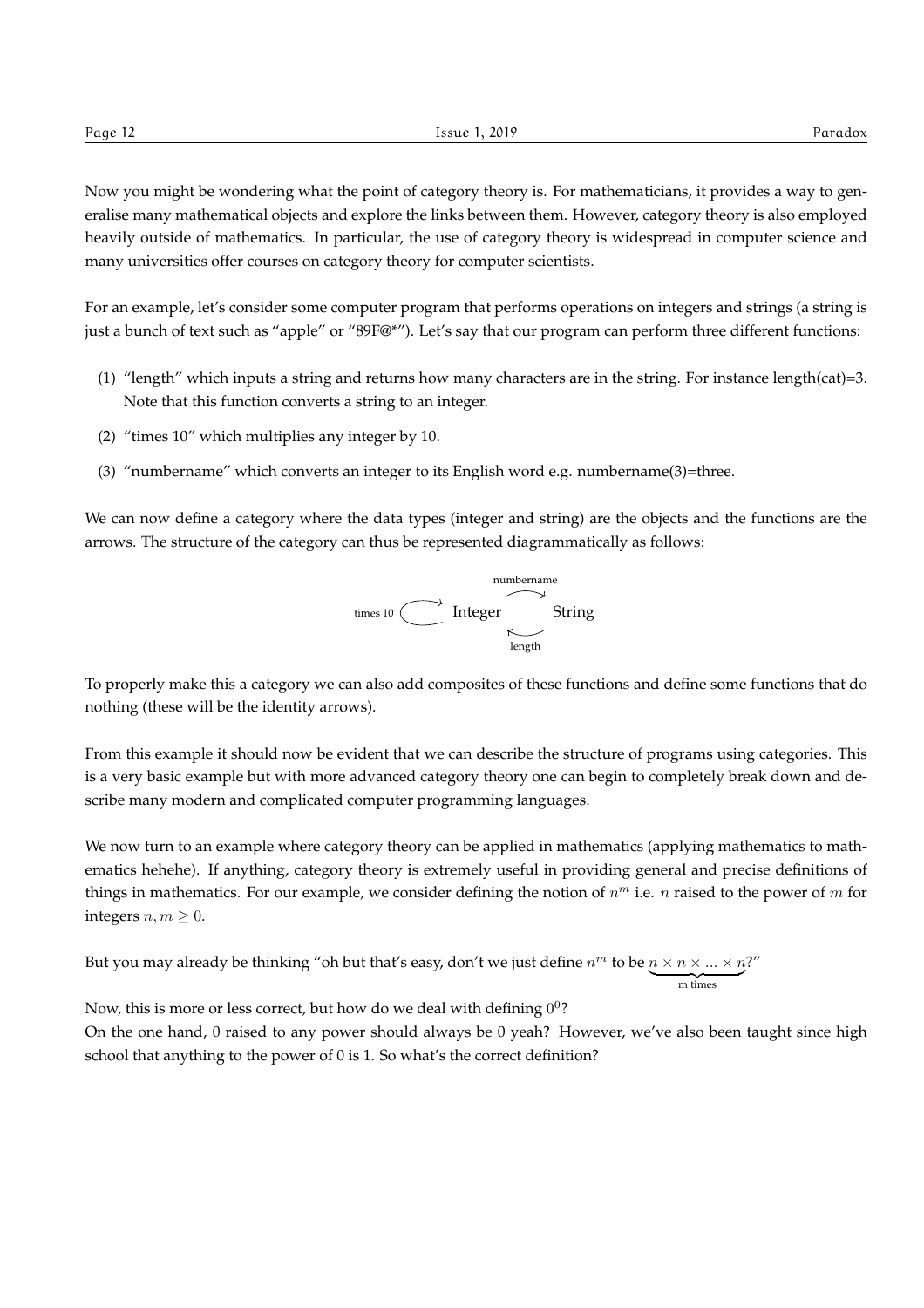Typically to settle such matters we could look at the graph of a relevant function and see what happens as we approach the point of interest. In figure 2, we see the plots of the functions  $f(x) = 0^x$  and  $g(x) = x^x$ .

But these plots still don't clear up the issue! As *x* approaches 0  $f(x)$  tends towards 0 and  $g(x)$  tends towards 1. Which one is correct?!

To solve our issue once and for all we see how *n<sup>m</sup>* is defined in category theory. We have that

*n<sup>m</sup> is the number of arrows (or functions) in Set from a set with m elements to a set with n elements*



Figure 2: Plot of  $f(x) = 0^x$  and  $g(x) = x^x$ 

To test our new categorical definition, let's try to compute  $2^2$  ( $n = m = 2$ ). Below we have listed all possible functions (labelled  $f_1$ ,  $f_2$ ,  $f_3$  and  $f_4$ ) from  $\{1,2\}$  to  $\{1,2\}$ . Note that both of these sets have two elements.

| $\boldsymbol{x}$ |  | $\mathbf{r}$          |  |
|------------------|--|-----------------------|--|
| $f_1(x)$         |  | e.<br>$f_2(x)$        |  |
|                  |  |                       |  |
| $\boldsymbol{x}$ |  | $\boldsymbol{x}$      |  |
| $f_3(x)$         |  | $\bullet$<br>$t_4(x)$ |  |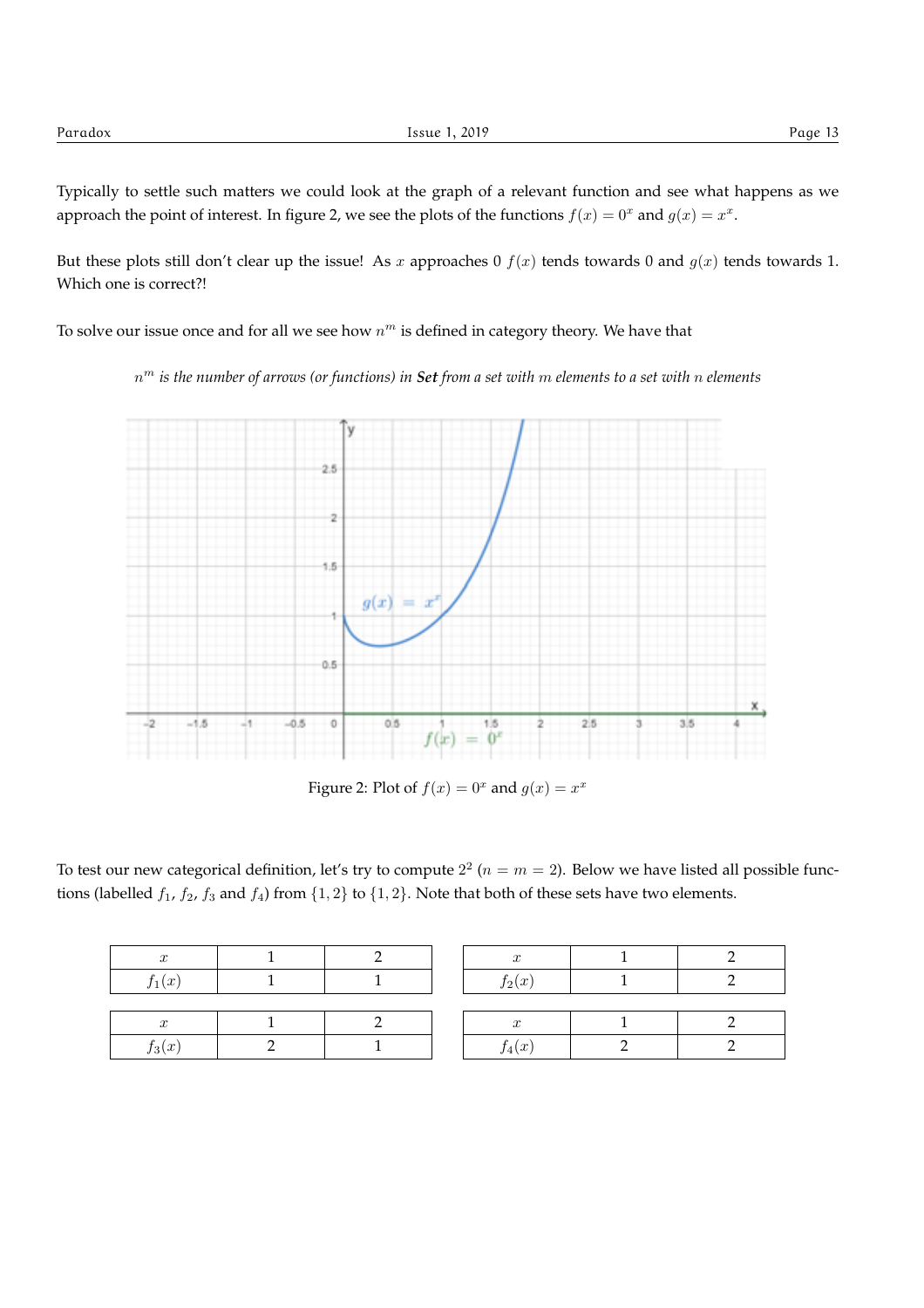As we would expect, there are exactly 4 such functions allowing us to deduce the absolutely amazing result  $2^2 = 4!$ 

Okay, so maybe this result isn't so amazing, but what if we now apply our categorical definition to  $0^0$ . In other words, how many functions are there from a set of size 0 to a set of size 0?

Well to begin with, we need to think of a set of size 0. Luckily, there is such a set - the empty set  $\emptyset!$ But how many functions are there from  $\emptyset$  to  $\emptyset$ ? You may be tempted to say 0 but just like any other set in **Set**, there is an identity arrow  $1_{\emptyset}$  from  $\emptyset$  to  $\emptyset$ .

And so, we have exactly 1 arrow from  $\emptyset$  to  $\emptyset$  meaning that  $0^0 = 1$ !!!!

Now I don't know if this has truly convinced you that  $0^0 = 1$  but at least one can now appreciate that defining things in a very general "categorical" way can be very clear and unambiguous. For this reason, the language of category theory is where a lot of mathematicians turn to for definitions.

#### How to sound smart

Arguably more than any other field of mathematics, the language of category theory can make you sound like you know a lot more than you actually do. Although this can annoy many people, speaking in this language is a surefire way to convince your parents and friends that you know some high-tier abstract mathematics. So to finish off, we're going to go through a few different phrases that'll make you sound real hip (in a mathematical sense).

As previously discussed, many things can be defined using the language of category theory. Although a lot of these definitions can be quite precise and compact, they sound like utter jiberish to people who've never studied category theory. So, we now give a couple of definitions of mathematical objects that you may or may not heard of.

> *The set* Z *is just the initial object in the category of commutative unital rings. A group is just a category with one object in which all of the arrows are isomorphisms. The tensor product is just the left adjoint of the internal hom functor*

Note that we have used the word "just" in all of these definitions to sound extra pompous. Even though some of these words may sound crazy, most of them mean rather simple things in the language of category theory. For instance, an initial object is an object that has exactly one arrow going to every object in a category. Similarly a terminal object is an object with one arrow coming from every object in a category. If we think back to our category **MUMS** then DJ (the tallest committee member) would be the terminal object and the shortest committee member would be the initial object.

Hopefully this introduction has been able to persuade you of the magnificence of category theory. Although many mathematicians palm it off as "abstract nonsense" it is still a beautiful topic and undeniably has many applications within and outside of mathematics.

*- Daniel Johnston*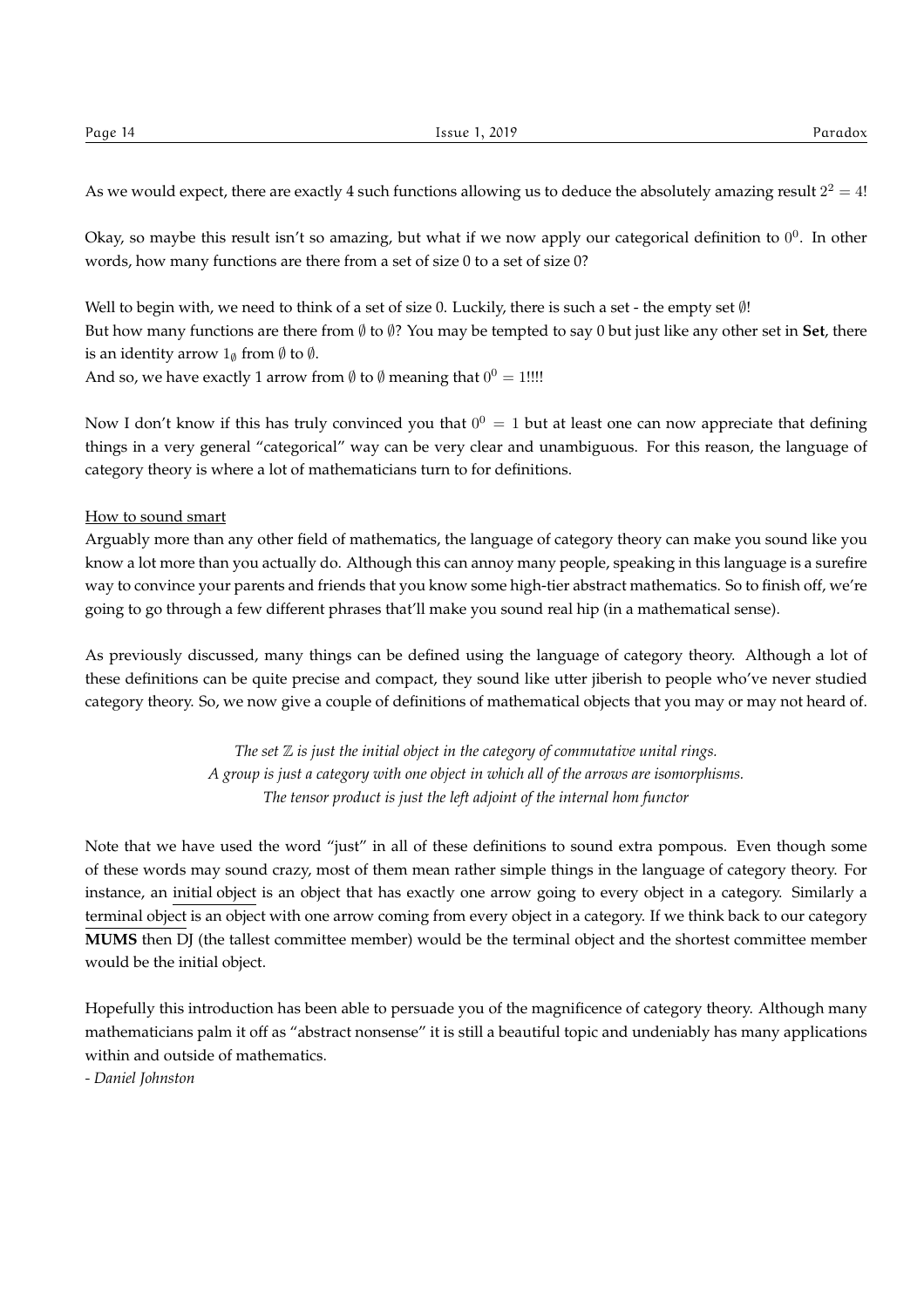### **What is a Tensor? - Steven Xu**

This is the second installment in a four-part introduction to Riemannian Geometry. I aim to clarify some concepts that scare many undergraduate students. These ideas are covered and assessed in Applied Mathematical Modelling (MAST30030), Geometry (MAST30024), Methods of Mathematical Physics (MAST30031) and various physics subjects - chiefly Electrodynamics (PHYC30016). They also turn up implicitly in Vector Calculus (MAST20009) and Linear Algebra (MAST10007). The first instalment, "What is a Vector?" was published in Paradox Edition 1 2019. To summarize the key points:

- A manifold *M* is a topological space that locally looks Euclidean. Informally, take pieces of "flat" R*<sup>n</sup>* space, stretch/squeeze/twist them as desired, then glue them together, "nicely" so the glued sections look locally Euclidean.

- The above property guarantees the existence of a **chart**, a map  $\phi : M \to \mathbb{R}^n$ , that attributes each point on the manifold to a point in a flat *n*-dimensional "page". For example, a world map (Figure 3) depicts the points of the earth's surface (approximately a sphere) onto a 2-dimensional page (i.e. some subset of  $\mathbb{R}^2$ ). For curved manifolds (like the earth) distortion is unavoidable. In the Mercator projection (right), Greenland looks the same size as Africa. The Peters projection (left) preserves area, at the expense of distorting aspect ratios of countries near the poles.

- Charts give rise to **covariant basis vectors**. Each **geometric vector** at point *p* on the manifold is some linear combination of these.

- A [geometric] vector at a point  $p \in M$  can be conceptualized as the limiting process as two points approach each other at *p*. The set of all possible vectors at *p* form a vector space  $V = T_p M$ , called the tangent space - there is one such vector space at *every* point on the manifold.

- A covector is a linear map  $T_pM \to \mathbb{R}$ , conceptualized as a hypothetical "caliper" that measures the separation between a pair of points. A basis covector  $\varepsilon^i$  is aligned and calibrated such that it measures "1" for  $e_i$ , and "0" for all other basis vectors (i.e.  $\varepsilon^i(e_j) = \delta^i_j$ ). The set of possible covectors at a point forms the **dual** to the tangent space, called the **cotangent space**.

- One can define an inner product by its action on each pair of basis vectors  $e_i \circ e_j = g_{ij}$ , and given such an inner product (specified by positive-definite symmetric matrix  $g = [g_{ij}]$ , called the **metric**) represent  $\varepsilon^i$  using a vector  $e^i$ , whose components are the i-th row of matrix  $g^{-1}$ . The two are "equivalent" in the sense that  $\varepsilon^i(e_j) = e^i \circ e_j = \delta^i_j$ . We notate this "musical isomorphism" by  $(e^{j})^{\flat} = \varepsilon^{j}$  and  $(\varepsilon^{j})^{\sharp} = e^{j}$  (the flat isomorphism turns a vector into a co-vector - the **sharp isomorphism** does the opposite).

- A **Riemannian** manifold is equipped with an inner product on each tangent space, such that *g* varies smoothly.

In this article, we will:

- Define the tensor product
- Introduce the Einstein notation for tensors
- Show that the tensor product and inner product transform covariantly (and explain what this means)
- Define k-forms and the exterior derivative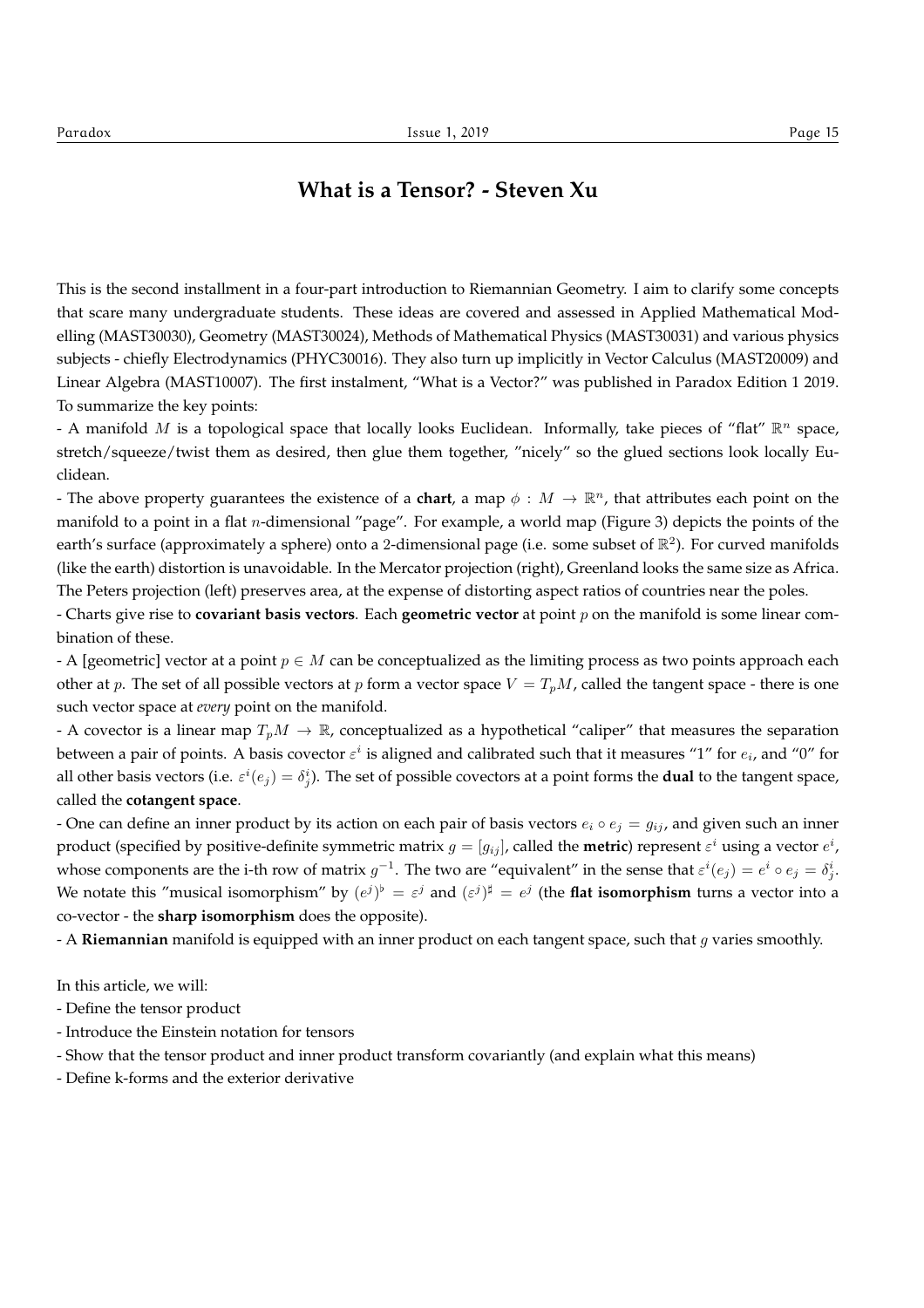

Figure 3: The Peters projection (left) and Mercator projection (right)

#### **1 The Tensor Product**

Given a vector space  $V$  with basis elements  $\{e_i\}_{i=1}^n$ , construct an  $n^m$  dimensional vector space, whose basis elements are the ordered *m*-tuples of  $e_i$ . For example, taking  $m = 2$ , and  $V = \mathbb{R}^3$  (the familiar three dimensional Euclidean space), setting  $\{e_1, e_2, e_3\} = \{\hat{i}, \hat{j}, \hat{k}\}$ , we have a nine-dimensional space:

$$
span\{e_1e_1, e_2e_1, e_3e_1, e_1e_2, e_2e_2, e_3e_2, e_1e_3, e_2e_3, e_3e_3\} = span\{e_ie_j\}_{i=1,j=1}^{3,3}
$$

We denote the resulting vector space  $V^{\otimes 2} = V \otimes V$ , where the  $\otimes$  symbol denotes a **tensor product** of vector spaces. If we choose  $m = 3$ , we get a 27-dimensional vector space,  $V \otimes V \otimes V = V^{\otimes 3}$ .

We define the **tensor product** (outer product) to send a pair of vectors  $u, v \in V$  to  $V \otimes V$  in the obvious way specifically, the  $e_ie_j$  component is  $u^iv^j$ , where  $u^i$  and  $v^j$  are the  $e_i$  and  $e_j$  components of  $u$  and  $v$ , respectively. The tensor product can extend to dissimilar vector spaces, for example the product between vector  $v \in V$  and covector  $u \in V^*$  ( $V^*$  denotes the dual space) gives us an element of  $V \otimes V^*$  which has basis  $\{e_i \varepsilon^j\}_{i=1,j=1}^{n,n}$  A product comprising *n* copies of *V* and *m* copies of  $V^*$  is called the  $(n, m)$ -tensor space, its elements are  $(n, m)$ -tensors; *n* and *m*, are, respectively the contravariant and covariant degree ("order", "rank", "valency")

Visualize each element  $e_i \varepsilon^j$  as mathematical entity that linearly maps some vector (say, basis vector  $e_k$ ) to another vector, namely  $\varepsilon^{j} (e_k)e_i = \delta^j_k e_i$ . Extend this map by linearity - a general second-order  $(1,1)$ -tensor  $T =$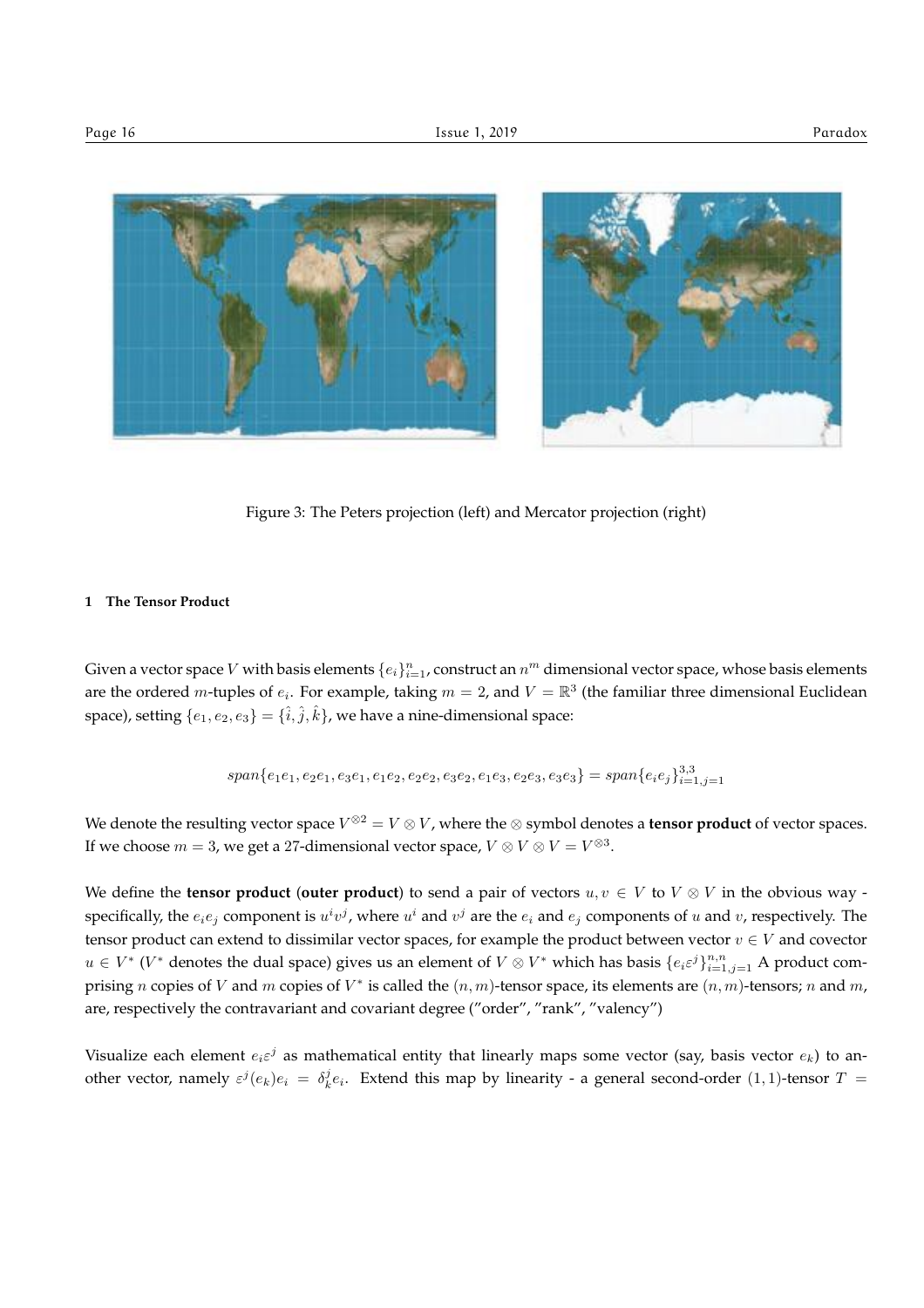$\sum_{j=1,i=1}^{n,n} T_j^i \varepsilon^j e_i$  is a linear combination of these  $\varepsilon^j e_i$  basis elements. It maps a vector  $w = \sum_{k=1}^{n} w^k e_k$  to:

$$
w \circ T = \sum_{j=1, i=1}^{n, n} \sum_{k=1}^{n} w^k \varepsilon^j(e_k) T_j^i e_i = \sum_{k=1, j=1, i=1}^{n, n, n} w^k \delta_k^j T_j^i e_i = \sum_{j=1, i=1}^{n, n} w^j T_j^i e_i
$$

We have **contracted** a *vector,* with components  $w^k$ , with  $(1,1)$ -tensor, with components  $T^i_j$ , to produce a *vector* with components  $\sum_{j=1}^n w^j T_j^i$  - observe that the summation leaves one free index, namely *i*. We can instead contract a vector  $v = \sum_{k=1}^{n} v^k e_k$  with the *first* index of *T*:

$$
\sum_{k=1, j=1, i=1}^{n, n, n} v^k T_j^i (e_k \circ e_i) \varepsilon^j = \sum_{k=1, j=1, i=1}^{n, n, n} v^k g_{ki} T_j^i \varepsilon^j \in V^*
$$

The outcome is a co-vector, with components  $\sum_{k=1,i=1}^{n,n} v^k g_{ki} T^i_j$ ; summation over the *i* and *k* indices leaves only *j* as a free index. In both cases, *contraction removes two indices from the expression*. Contraction between vector and co-vector indices gives  $\varepsilon^i(e_j) = \delta^i_j$ , regardless of the chart (immediately follows from the definition of  $\varepsilon^i$ ). By contrast, contraction between vector indices invokes the inner product ( $e_k \circ e_i = g_{ki}$ , where  $g_{ki}$  are metric components in the chosen chart). Contracting two co-vectors inserts  $g^{ij} := (g^{-1})^{ij}$ , the inverse metric. Given an inner product *g* on the vector space, we can raise or lower the indices; given contravariant and covariant components *v<sup>i</sup>* and *u<sup>i</sup>* respectively, we define  $v_i = g_{ij}v^j$ , and  $u^i = g^{ij}u_j$ .

Every linear map  $V \to V$  is some linear combination of the 9 basis elements. Writing the components in a  $3 \times 3$  grid we recognize tensor contraction as matrix multiplication:

$$
T \circ w = \begin{pmatrix} T_1^1 & T_2^2 & T_3^3 \\ T_2^1 & T_1^2 & T_2^3 \\ T_1^1 & T_2^2 & T_3^3 \end{pmatrix} \begin{pmatrix} w^1 \\ w^2 \\ w^3 \end{pmatrix}
$$

$$
v \circ T = \begin{pmatrix} v^1 & v^2 & v^3 \end{pmatrix} \begin{pmatrix} g_{11} & g_{12} & g_{13} \\ g_{21} & g_{22} & g_{23} \\ g_{31} & g_{32} & g_{33} \end{pmatrix} \begin{pmatrix} T_1^1 & T_2^2 & T_3^3 \\ T_2^1 & T_1^2 & T_3^3 \\ T_1^1 & T_2^2 & T_3^3 \end{pmatrix}
$$

Higher-order tensors are higher-dimensional generalizations of matrices; the 27 components  $T^i_{jk}$  of a  $(1,2)$ -tensor could be written in a  $3 \times 3 \times 3$  cube. The world abounds in tensor-valued quantities. Scalars are zeroth-order tensors - they have no tensor indices, and  $3^0 = 1$  component. Vectors (in our 3-dimensional space) are first-order tensors, they have one index, and therefore  $3^1 = 3$  components. Second order tensors have  $3^2 = 9$  components, and a classical example is the stress tensor. When a solid under stress is cut, the surfaces separate under the [now unbalanced] forces. The force separating the two surfaces is a vector, and it depends on the direction of the cut specifically, one can show that it depends linearly on the unit normal vector of the cut surface. The stress vector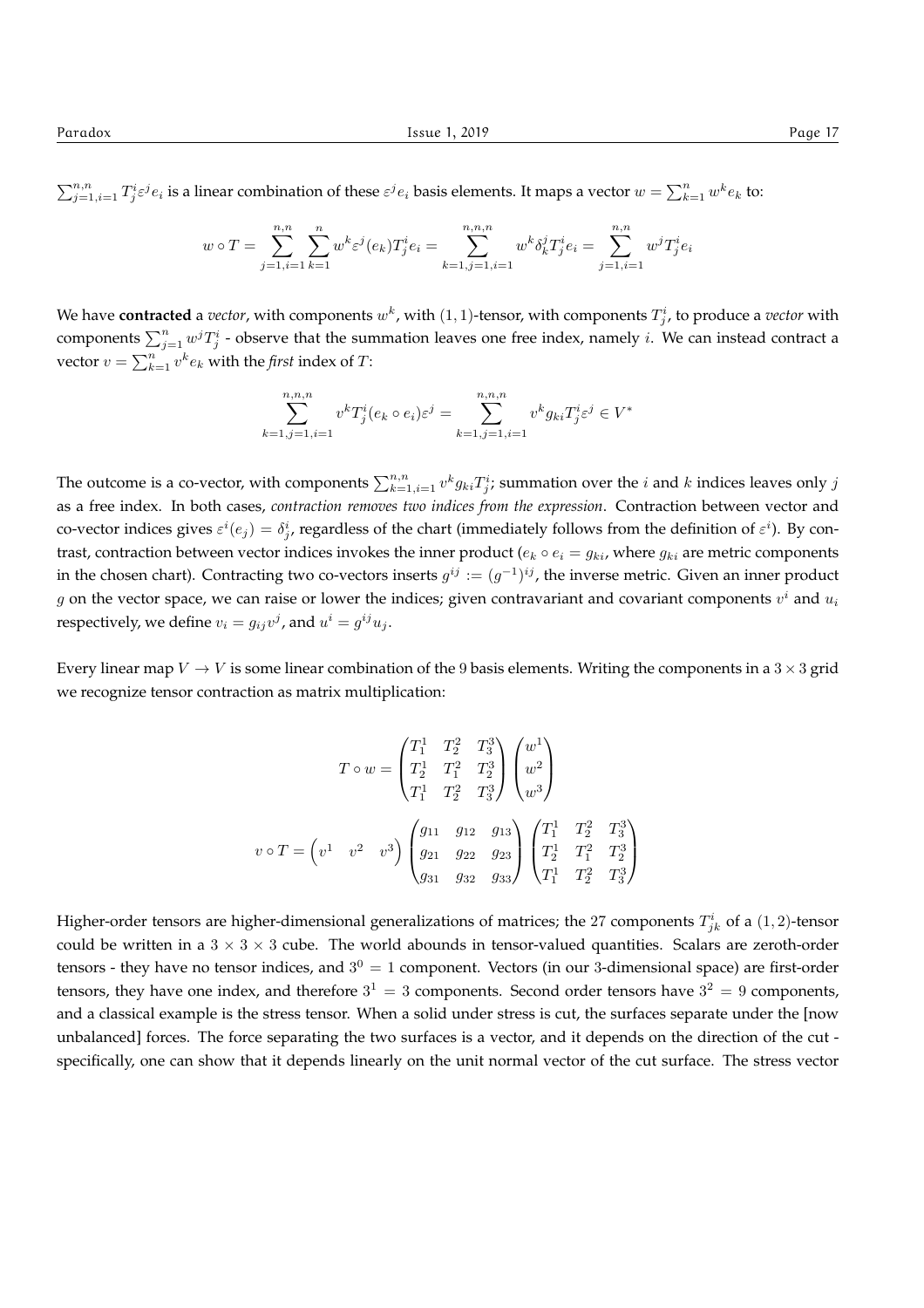*t*(*n*) is therefore the a contraction between a unit-normal vector  $n = \sum n^k e_k$ , and a second-order tensor, called the stress tensor  $T=\sum_{i=1,j=1}^{i,j}T_i^je^ie_j$  (i.e.  $t(n)=\sum_{i=1}^3n^iT_i^je_j$ ). A third-order tensor can be conceptualized as a linear map that converts a vector it into a second-order tensor - or alternatively a linear map that converts a second-order tensor to a vector. In Paradox Edition 4 this year, we will meet a third order tensor called Torsion, and a fourth-order tensor called Riemannian curvature.

Having specified a coordinate chart, and therefore the basis vectors  $\{e_i\}_{i=1}^n$ , some authors drop the basis elements, and talk about the components "being" the tensor in question. The an  $(n, m)$ -tensor has components with *n* contravariant and *m* covariant indices. For the remainder of this article, and the others in this series, we will adopt the **Einstein summation convention**. Each term in a **tensor expression** comprises a product of basis vectors (with covariant indices) or covectors (with contravariant indices), and numbers (with any number of covariant or contravariant indices. An index label (say, *j*) may either appear exactly once (as a **free index**), or exactly twice (as a **repeated index**), in which case the summation  $\sum_{j=1}^{n}$  is implied to act over the term. Summation/equality of tensor expressions is only meaningful when the free indices match; an equation asserts equality *for all combinations of integer values of free indices* in the range *{*1*...n}*.

#### **2 "Tensors transform Tensorially!"**

Physical quantities, such as force or velocity are **chart independent** - it would be absurd, for example, if the evolution of a system depended on the framework with which we use to describe it. In the previous article, we defined a vector at a point  $p \in M$  without any reference to a coordinate chart - it is the limiting process as one point approaches (or leaves) another point at *p*. The covariant basis vector  $e^i$  associated to chart coordinate  $x^i$  in a given chart  $x = \{x^i\}_{i=1}^n$  by moving the point thus: hold all coordinates except  $x^i$  fixed, and vary  $x^i \mapsto x^i + \epsilon$ . In a different chart, say  $y = \{y^j\}_{j=1}^n$  the same point moves from coordinates  $\{y^j\}_{j=1}^n$  to:

$$
y^j\mapsto y^j+\epsilon\frac{\partial y^j}{\partial x^i}
$$

In other words, the vector  $e_i$  in the *x*-chart equals  $\frac{\partial y^j}{\partial x^i}\tilde{e}_j$  in the *y*-chart. This justifies the terminology *covariant* basis vector - the list of basis vectors "co-vary" with the Jacobian [matrix]  $J_i^j := \frac{\partial y^j}{\partial x^i}$  of the coordinate transformation  $x \mapsto y$ ; specifically,  $e_i = \tilde{e}_j J_i^j$ . Substitute this relationship to find the transformation law for vector *components*,  $v^i$ , from the covariant basis (say  $\{e_i\}_{i=1}^n$ ) associated to one chart (say, *x*), to another (say basis vectors  $\{\tilde{e}_i\}_{i=1}^n$  in the *y* chart):

$$
e_iv^i=\underbrace{\left[\tilde{e}_j\frac{\partial y^j}{\partial x^i}\right]}_{e_i}v^i=\tilde{e}_j\underbrace{\left[\frac{\partial y^j}{\partial x^i}v^i\right]}_{\tilde{v}^j}
$$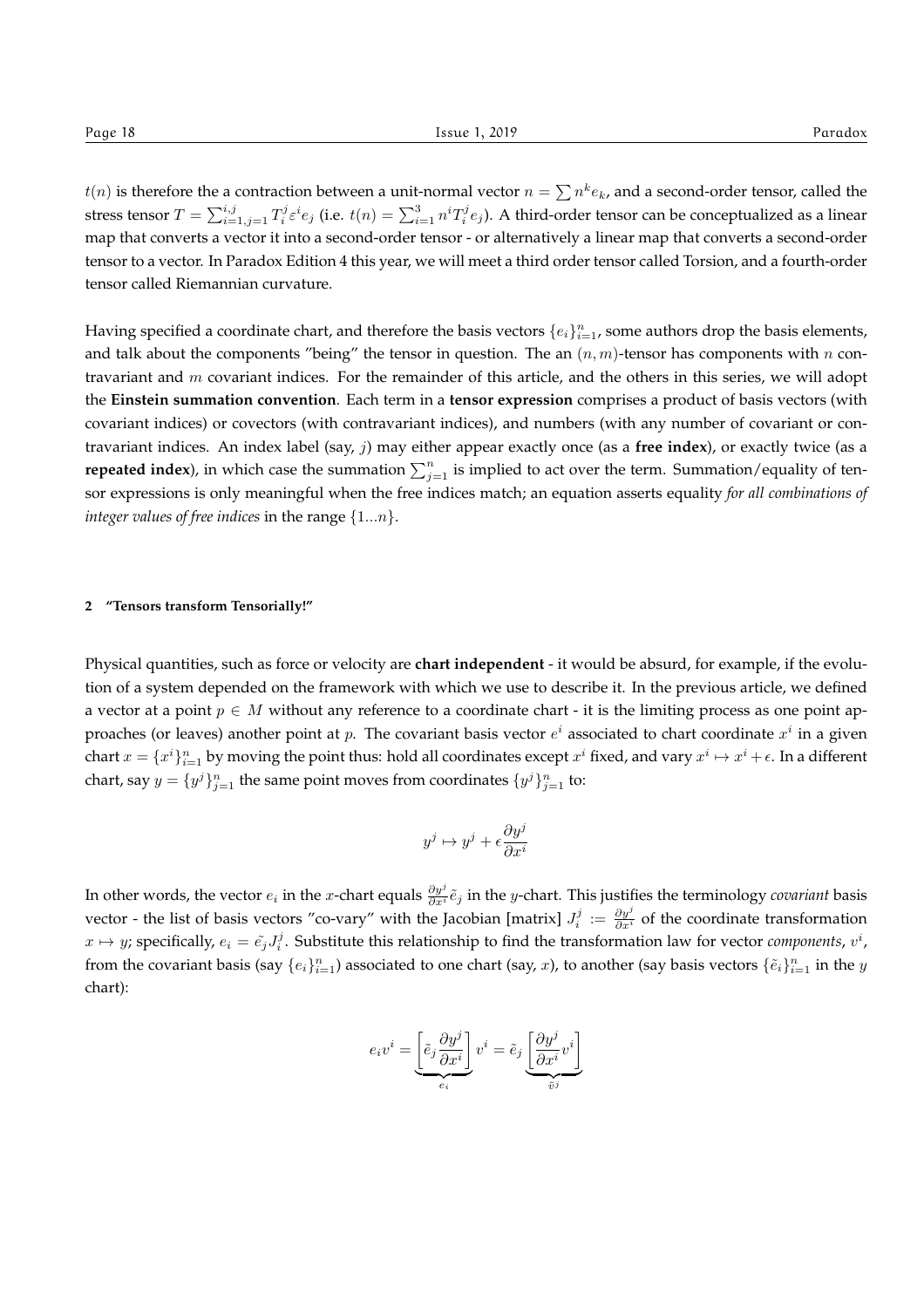

Figure 4: The official Planning Map of Parkville (left), and my secret map of Parkville (right)

This expression confirms that the coordinates transform in the opposite (*"contravariant"*) direction,  $\tilde{v}^j = J_i^j v^i$ : to find the components  $v^i$  in the *x*-basis from the components  $\tilde{v}^i$  in the *y*-basis, we need the *inverse* of the Jacobian matrix. By definition,  $\varepsilon^j(e_i) = \delta_i^j = \tilde{\varepsilon}^j(\tilde{e}_i)$ , so the transformation law for the covector basis is reversed, since:

$$
\tilde{\varepsilon}^s(e_i)=\tilde{\varepsilon}^s(\tilde{e}_tJ_i^t)=\tilde{\varepsilon}^s(\tilde{e}_t)J_i^t=J_i^s=J_k^s\varepsilon^k(e_i)
$$

Since the equation holds for all  $i \in 1...n$ , it follows that  $\tilde{\varepsilon}^s = J_k^s \varepsilon^k$ . In analogy to the previous discussion, that the *components* of a covector transform covariantly, that is:  $w_j = \tilde{w}_k J_j^k$ . Recalling that tensors comprise tensor products of vectors, we affirm by linearity that tensors transform in a similar way, for example, a tensor in  $V \otimes V^* \otimes V^*$ :

$$
T^i_{jk}e_i\varepsilon^j\varepsilon^k=\bigg[T^i_{jk}\frac{\partial y^s}{\partial x^i}\frac{\partial x^j}{\partial y^t}\frac{\partial x^k}{\partial y^u}\bigg]\tilde{e}_s\tilde{\varepsilon}^t\tilde{\varepsilon}^u
$$

Covariant indices go "downstairs", contravariant indices go "upstairs"; **this convention will remain consistent throughout this article, all other Paradox articles I write, and any other paper I write during my lifetime**. Henceforth, we will change the basis vector and covector notation to remind us of the charts from whence they came:

$$
e_i \mapsto \frac{\partial}{\partial x^i} \qquad \tilde{e}_j \mapsto \frac{\partial}{\partial y^j}
$$
  

$$
\varepsilon^i \mapsto dx^i \qquad \tilde{\varepsilon}^j \mapsto dy^j
$$

Charts are useful because they enable us to specify regions, curves or vectors on a manifold using concrete num-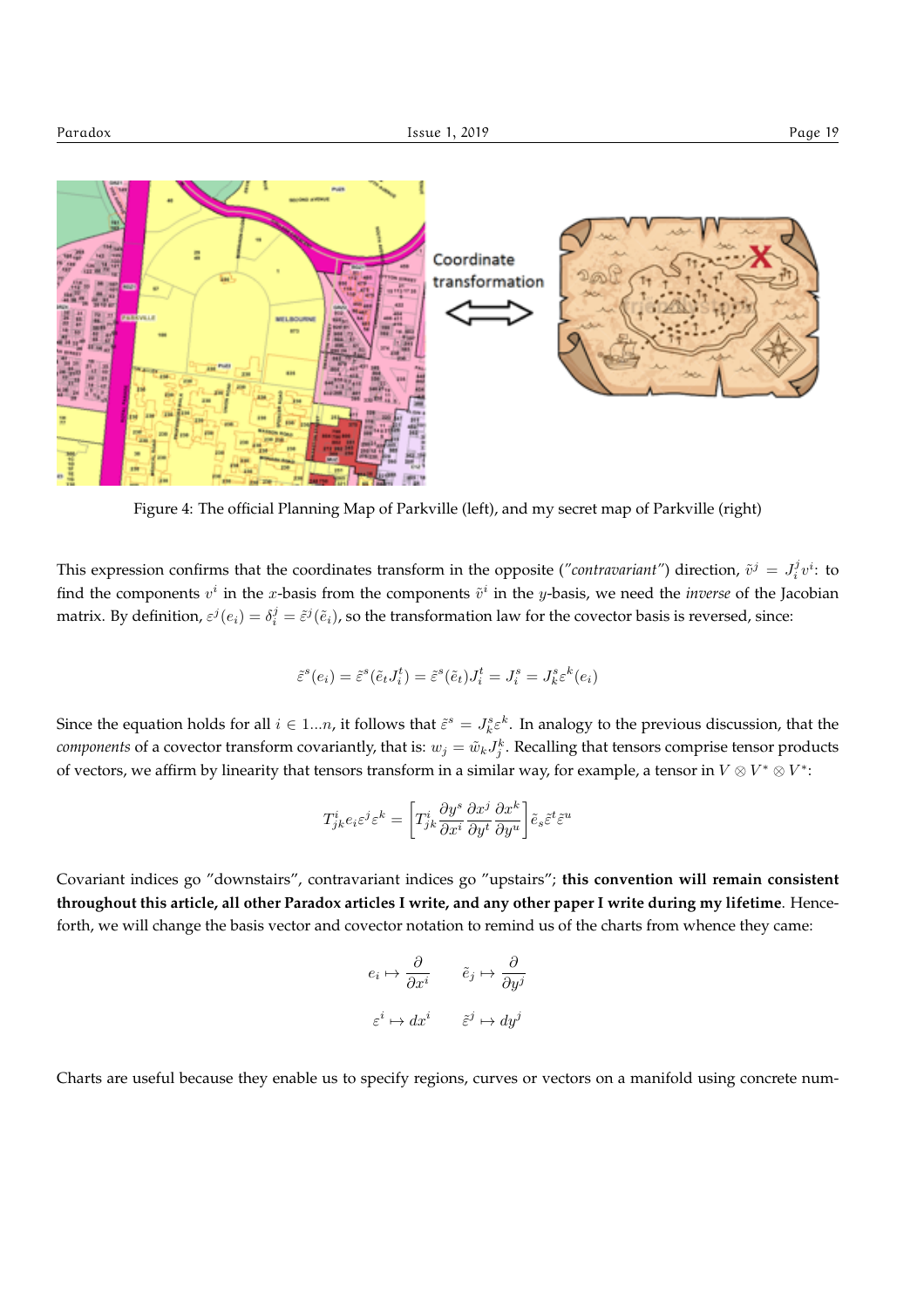bers. One can specify a vector with a list of components in a stipulated coordinate chart. But does it transform like a vector? It does if we simply *define it to do exactly this*. Consider this analogy – your local city council keeps a Planning Map, which depicts the precise boundaries of each property in your suburb. It uses chart coordinates that conveniently fit your suburb onto the legal document - but the precise scale and rotation is otherwise arbitrarily fixed. If you draw a line that subdivides an existing property, you amend this legal document. The document confers a physical meaning to the line. In order to accurately draw this line on a different map, one must first calculate its new length and angle in accordance with to the aforementioned transformation law. This crucial point is often missed: *simply declaring a set of components in a specified chart to be a vector, suffices to make it a vector*.

Figure 4 shows the official Planning Map of Parkville (left), and my own map of Parkville (right). Although the two maps *appear* different, **they depict the same physical location**. The tangent vectors along the dotted path correspond to physical tangent vectors on the university campus. With the appropriate coordinate transformation, they can be transcribed to the Planning Map (I have omitted the details of this coordinate transformation to keep the location of the red "X" confidential).

#### **3 Operations on Tensors "transform tensorially"!**

Physical quantities are related by operations that convert vectors into vectors (for example  $\nabla \times (A) = B$ ), scalars into vectors (for example  $\nabla(\phi) = -E$ ), or vectors into scalars (for example  $\nabla \cdot (D) = \rho$ ). These quantities are *defined* using some underlying coordinate chart, and any physicist of good conscience must check that the outcome is chart-independent. To do this, we:

1) Compute the result using some general chart, say  $\{x_i\}_{i=1}^n$ 

2) Tensorially transform the input into components in some other chart, say  $\{y^j\}_{j=1}^n$ 

3) Compute the result in the *y* chart, and switch back to *x* coordinates. Compare with 1)

Is the inner product chart independent? Consider the inner product of two vectors:

$$
v \circ w = v^i \frac{\partial}{\partial x^i} \circ w^j \frac{\partial}{\partial x^j} = v^i w^j g_{ij}
$$

Changing coordinate chart  $x \mapsto y$ , we have:

$$
v \circ w = \left[ v^i \frac{\partial y^s}{\partial x^i} \frac{\partial}{\partial y^s} \right] \circ \left[ w^j \frac{\partial y^t}{\partial x^s} \frac{\partial}{\partial y^t} \right] = v^i w^j \left[ \tilde{g}_{st} \frac{\partial y^s}{\partial x^i} \frac{\partial y^t}{\partial x^j} \right]
$$

Here  $\tilde{g}_{st}$  denotes the matrix containing the inner products between *y*-chart basis vectors. When we assert that the inner product is chart-independent, we equivalently say that the metric *g* transforms tensorially (i.e.  $g_{ij} = \tilde{g}_{st} \frac{\partial y^s}{\partial x^i} \frac{\partial y^t}{\partial x^j}$ ). A common way to specify an inner product is to give the components of the metric tensor in one chart, but in doing so you forfeit the freedom to specify *g* in any other frame.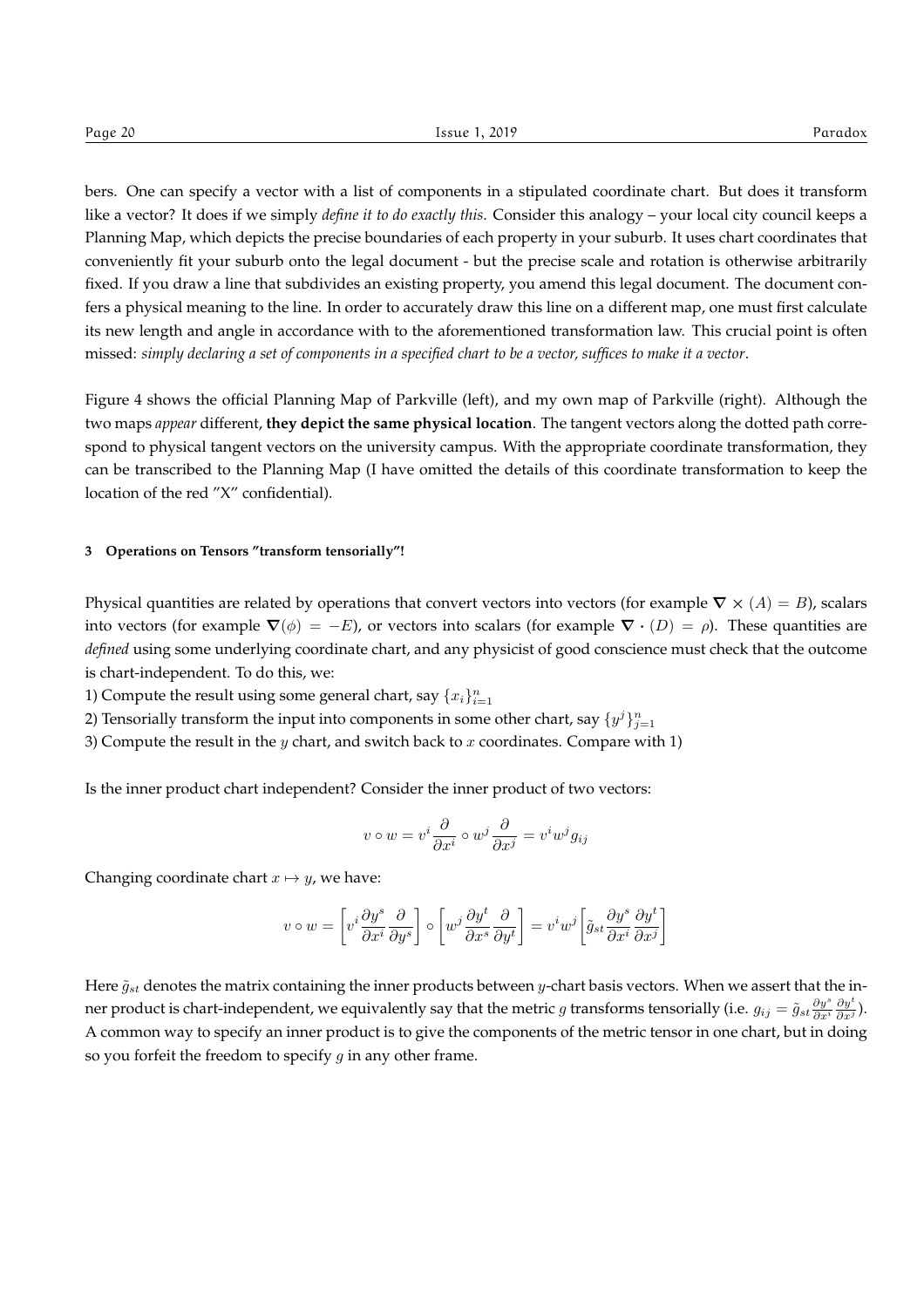Does the derivative transform tensorially? Consider a scalar (say, temperature)  $T(x)$ , given as a function of coordinates  $\{x^i\}_{i=1}^n$  in some chart. We can differentiate it to get a components that conveniently have a downstairs index (i.e. in the denominator of the derivative quotient), so let's contract it with covector basis elements:  $\frac{\partial T}{\partial x^k}dx^k$ . Suppose we do this in a different chart  $\{y^i\}_{i=1}^n$ , giving us  $\frac{\partial T}{\partial y^i}$ . By the multivariable chain rule:

$$
\frac{\partial T}{\partial y^i} dy^i = \frac{\partial T}{\partial x^k} \frac{\partial x^k}{\partial y^i} dy^i = \frac{\partial T}{\partial x^k} dx^k
$$

We confirm that taking the **gradient** of a scalar adheres to chart independence - **it produces a tensor with one covariant index** (i.e. a covector).

But now suppose we differentiate the components of a tensor  $T\,=\,T_{ijk}dx^idx^jdx^k$  , with respect to coordinate  $x<sup>s</sup>$  (the analysis extends to  $(0, k)$ -tensors;  $k = 3$  is used here for illustration). We call this the **comma derivative**. In the *x* coordinate chart, we denote it thus:

$$
T_{ijk,s}:=\frac{\partial T_{ijk}}{\partial x^s}dx^s dx^i dx^j dx^k
$$

Express this result in the  $\{y\}$  coordinate chart:

$$
=\frac{\partial T_{ijk}}{\partial y^t}\frac{\partial y^t}{\partial x^s}dx^s dx^i dx^j dx^k=\frac{\partial T_{ijk}}{\partial y^t}dy^t dx^i dx^j dx^k=\frac{\partial T_{ijk}}{\partial y^t}\frac{\partial x^i}{\partial y^{i'}}\frac{\partial x^j}{\partial y^{j'}}\frac{\partial x^k}{\partial y^{k'}}dy^t dy^{i'} dy^{j'} dy^{k'}
$$

Compare this against the outcome if we began in the *y* coordinate chart. We start with:

$$
T = T_{ijk}dx^{i}dx^{j}dx^{k} = T_{ijk}\frac{\partial x^{i}}{\partial y^{i'}}\frac{\partial x^{j}}{\partial y^{j'}}\frac{\partial k^{i}}{\partial y^{k'}}dy^{i'}dy^{j'}dy^{k'}
$$

When you differentiate using the product rule:

$$
\bigg[\frac{\partial T_{ijk}}{\partial y^s}\frac{\partial x^i}{\partial y^{i'}}\frac{\partial x^j}{\partial y^{j'}}\frac{\partial x^k}{\partial y^{k'}}+T_{ijk}\bigg(\frac{\partial^2 x^i}{\partial y^s\partial y^{i'}}\frac{\partial x^j}{\partial y^{j'}}\frac{\partial x^k}{\partial y^{k'}}+\frac{\partial x^i}{\partial y^{i'}}\frac{\partial^2 x^j}{\partial y^s\partial y^{j'}}\frac{\partial x^k}{\partial y^{k'}}+\frac{\partial x^i}{\partial y^{i'}}\frac{\partial x^j}{\partial y^{j'}}\frac{\partial^2 x^k}{\partial y^s\partial y^{k'}}\bigg)\bigg]dy^s dy^{i'}dy^{j'}dy^{k'}
$$

This entity has  $n^4$  independent components, each of which comprises of four terms. The first term matches the previous result - it transforms tensorially. Our previous expression differs from this quantity by the terms in the round brackets, which arise as an artefact of our decision to differentiate in *y* coordinates rather than *x* - this immediately confirms that *the comma derivative is chart dependent*. This immediately disqualifies it from inclusion in any physical law.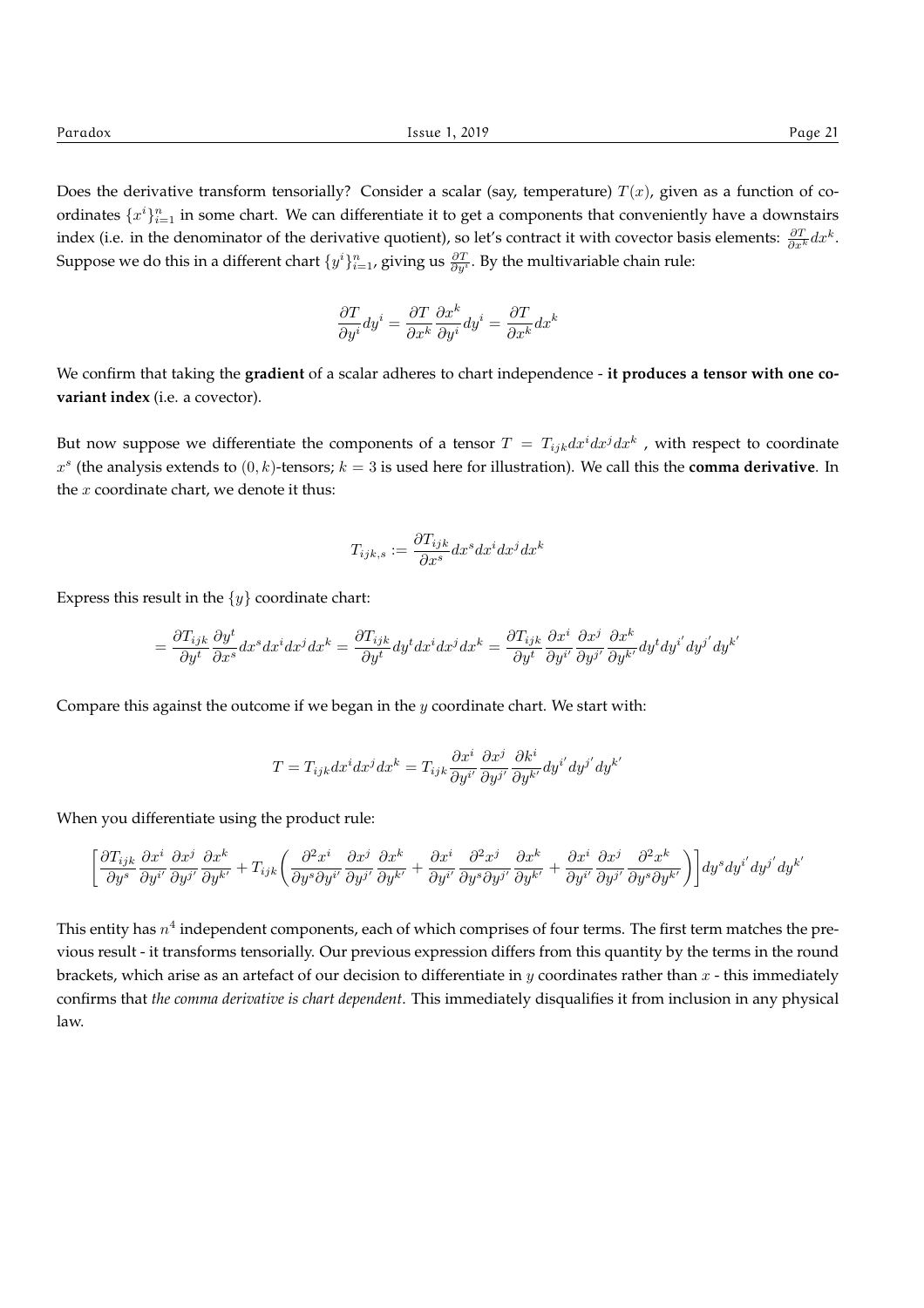#### **4 The Exterior Derivative and k-forms**

We **antisymmetrize** a  $(0, k)$ -tensor by taking k! copies (one for each permutation of the index labels), and average them - but first, switch the signs of odd permutations. For example the antisymmetrization of a (0*,* 3)-tensor, say  $T_{abc}$ , gives a  $(0,3)$ -tensor with  $[a,b,c]$  component equal to  $\frac{1}{6}(T_{abc}+T_{bca}+T_{cab}-T_{acb}-T_{bac}-T_{cba})$ . Suppose we antisymmetrize the aforementioned comma derivative with respect to free indices  $(s, i', j', k')$ . Closely examine the first term in the round brackets:

$$
T_{ijk}\frac{\partial^2 x^i}{\partial y^s\partial y^{i'}}\frac{\partial x^j}{\partial y^{j'}}\frac{\partial x^k}{\partial y^{k'}}
$$

Antisymemtrization produces  $4! = 24$  terms, of which the above expression is one. Of the remaining 23, here is one with an **odd** permutation (I have swapped  $s \leftrightarrow i'$ ), hence the minus sign:

$$
-T_{ijk}\frac{\partial^2 x^i}{\partial y^{i'}\partial y^s}\frac{\partial x^j}{\partial y^{j'}}\frac{\partial x^k}{\partial y^{k'}}
$$

Crucially, **the two are numerically equal** (equality of mixed partial derivatives) **and therefore cancel**. In fact, all 24 terms in the antisymmetrization can be paired up in this way (they are numerically equal, but differ by a single swap between the first two indices). In a similar way, antisymmetrization annihilates the other terms in the round brackets, leaving the only the first term, which has the desired coordinate transformation properties:

Antisymm
$$
\left[\frac{\partial T_{ijk}}{\partial x^s}\right] \rightarrow \text{Antisymm}\left[\frac{\partial T_{ijk}}{\partial y^s} \frac{\partial x^i}{\partial y^{i'}} \frac{\partial x^j}{\partial y^{j'}} \frac{\partial x^k}{\partial y^{k'}}\right]
$$

The above construction is called the **exterior derivative** of a (0*,* 3)-tensor *T*. The general case, ((0*, k*)-tensor) follows in parallel - you take the comma derivative in any arbitrary chart, and then antisymmetrize the resulting  $(k + 1)$ index entity. **In contrast to the comma derivative, the exterior derivative is demonstrably chart-independent**, making it a valid tool for formulating physical theories. An antisymmetric (0*, k*)-Tensor is called a **k-covector**. A k-covector comprises a linear combination of antisymmetrized *dx<sup>i</sup>*<sup>1</sup> *...dx<sup>i</sup><sup>k</sup>* basis vectors (called **k-blades**), where  $\{i_m\}_{m=1}^k = S$  is a size-k subset of  $\{i_m\}_{m=1}^n$  (there are  $C_k^n$  such subsets, and therefore  $C_k^n$  k-blades from which to construct a k-covector). A tensor field of smoothly varying k-covectors is called **k-form**. Exterior differentiation converts a *k*-form to a  $(k + 1)$ -form.

*In this article, we have defined tensor products, tensor contractions, and revisited the notion of chart-independence, contravariant and covariant transformation laws. We have defined the exterior derivative, and shown it to be chart-independent. We will later re-define the vector cross product in a chart-independent way, by constructing the Hodge star operator (Hodge dual). The next installment of this introduction to differential geometry will be titled "What is a Derivative?". We will use the exterior deriative to define the divergence, curl, gradient and Laplacian operators on Riemannian manifolds. We will define two more differential operators, namely the covariant derivative and the Lie derivative. - Steven Xu*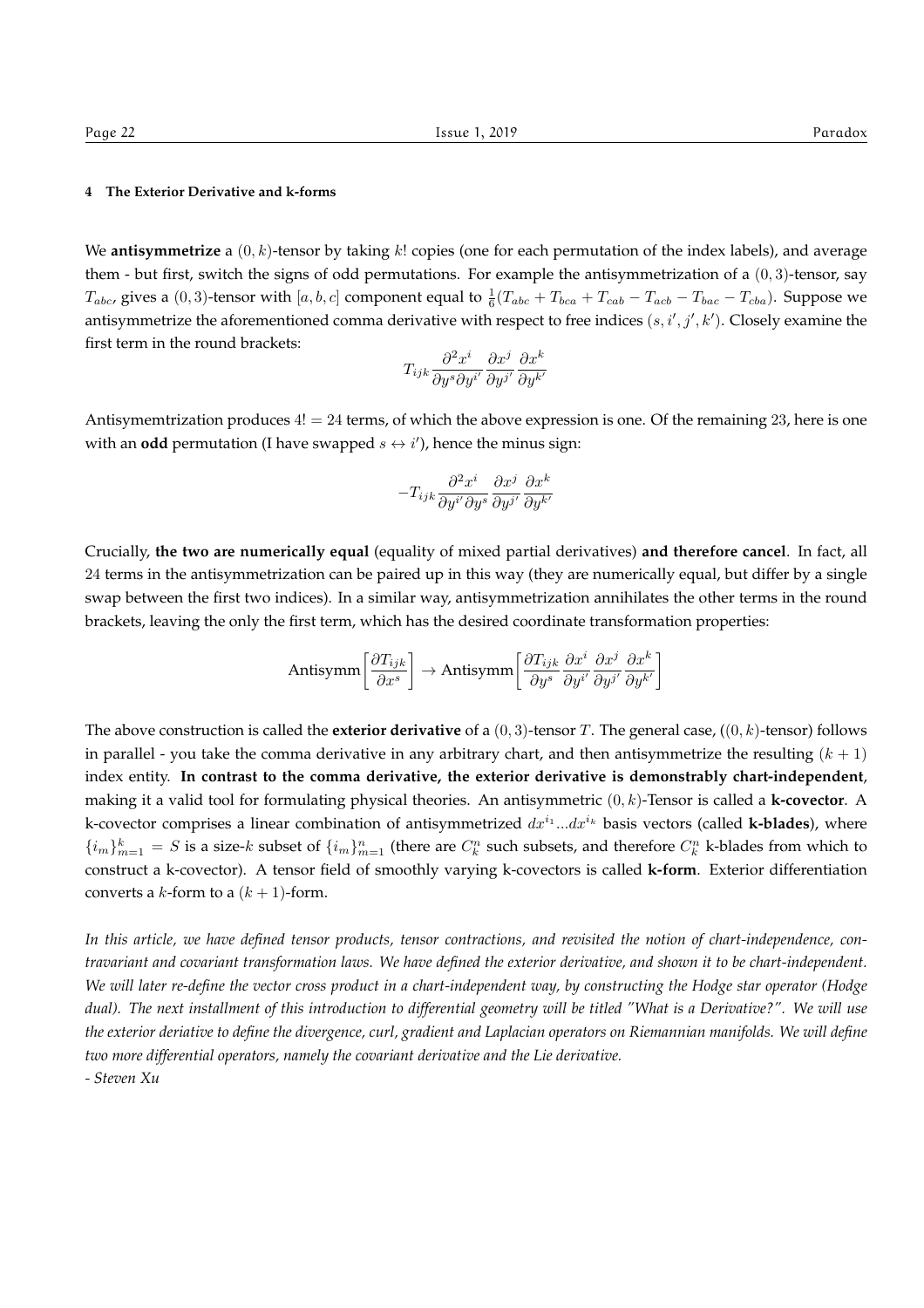## **How to explore higher dimensions - Blake Sims**

*"...The tools mathematicians use to see the invisible"*

Have you ever wondered what the fourth dimension looks like? We live our lives in three dimensions; three independent directions we can move in: forward/back, left/right, and up/down. However, it's possible there is an extra dimension which is hidden from us. This might be due to our human perspective being too large or too small to comprehend this extra dimension (or extra dimensions!). We could be like ants confined to the surface of the Earth; unable to comprehend the notion of 'height'. However, we are highly intelligent ants that can use mathematics to learn about the universe of shapes that live in higher dimensions. Mathematics provides the tools required to discover the properties of higher dimensional objects. One such tool is called a bundle.

#### **1 What is a bundle?**

A bundle is a collection of flat spaces, 'bundled' together onto another curvy space. To begin, start with an interesting curvy space and a collection of flat spaces like straight lines or flat planes. Next, 'bundle' all of the flat spaces together onto the curvy space, so each point on the curvy space has an attached flat space. The resulting object is called a bundle.

For example, let's make a bundle of lines on the circle. We start off with the following two ingredients:



Using these two ingredients, we can bundle the lines onto the circle in two different ways. We can stick them on vertically up and down at each point (see the figure to the left below), or they can be stuck on tangent to the circle at each point (see the figure to the right below).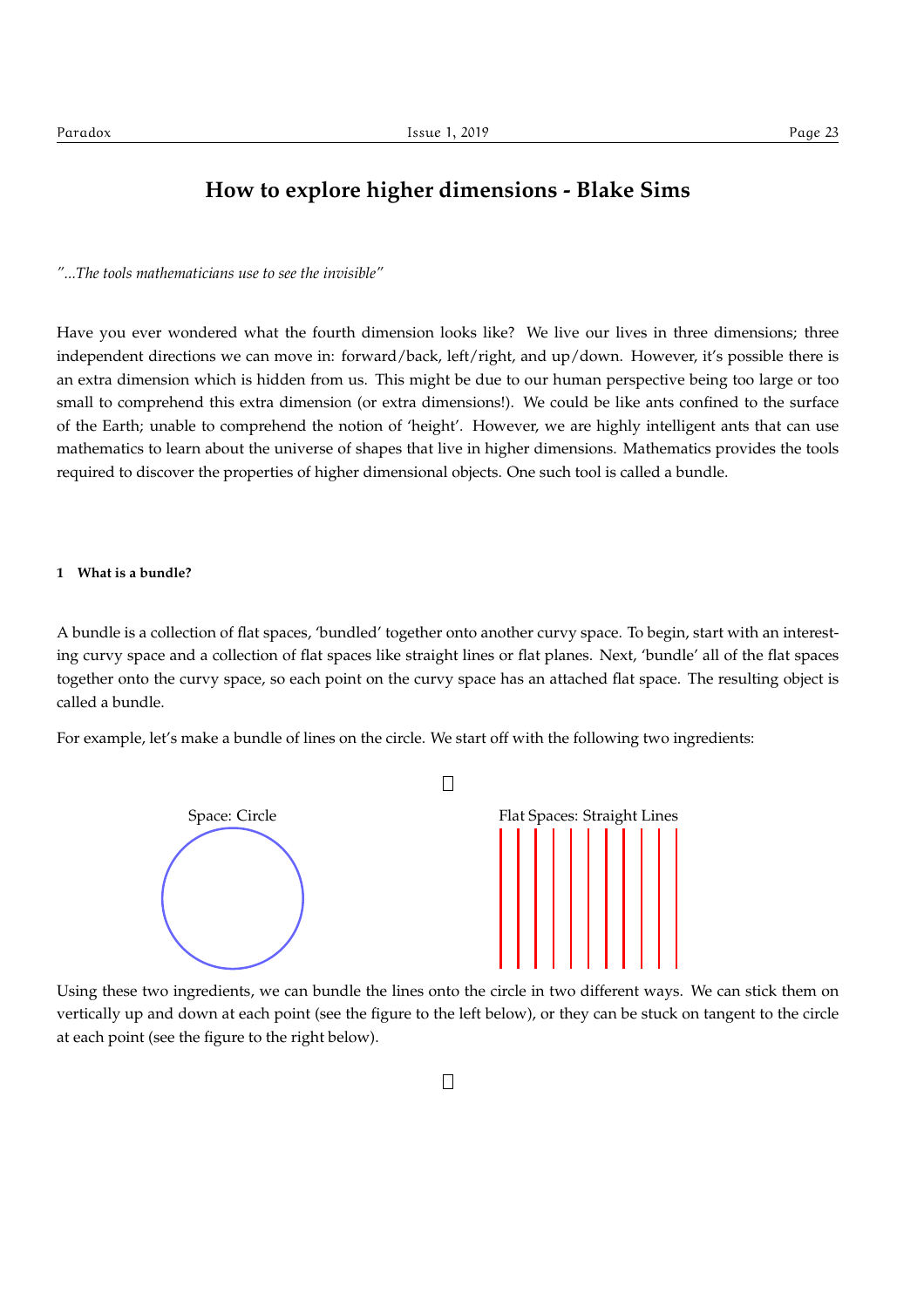

By 'bundling' all the lines onto the circle at each point in these two ways, we will end up with two bundles on the circle, depicted in Figure 5.



Figure 5: Two bundles of lines on the circle. By sticking the lines onto the circle vertically at each point we obtain the bundle on the left, resembling a cylinder. By sticking the lines on tangentially we obtain the bundle depicted on the right, called the tangent bundle.

Although these two bundles look different, mathematicians consider them to be the same. Two bundles are considered the same if one can be deformed into the other in a particular way. For example, we can rotate each vertical line in the left bundle by 90 degrees and the line will end up tangent to the circle, just like the tangent bundle. This is analogous to the fraction 2*/*4 being the same as 1*/*2. Although they look different, they are really the same mathematical object.

With this notion of 'sameness' in mind, we have only one bundle on the circle! So are there any more bundles on the circle? We can create one more by twisting the cylinder bundle as seen in Figure 6.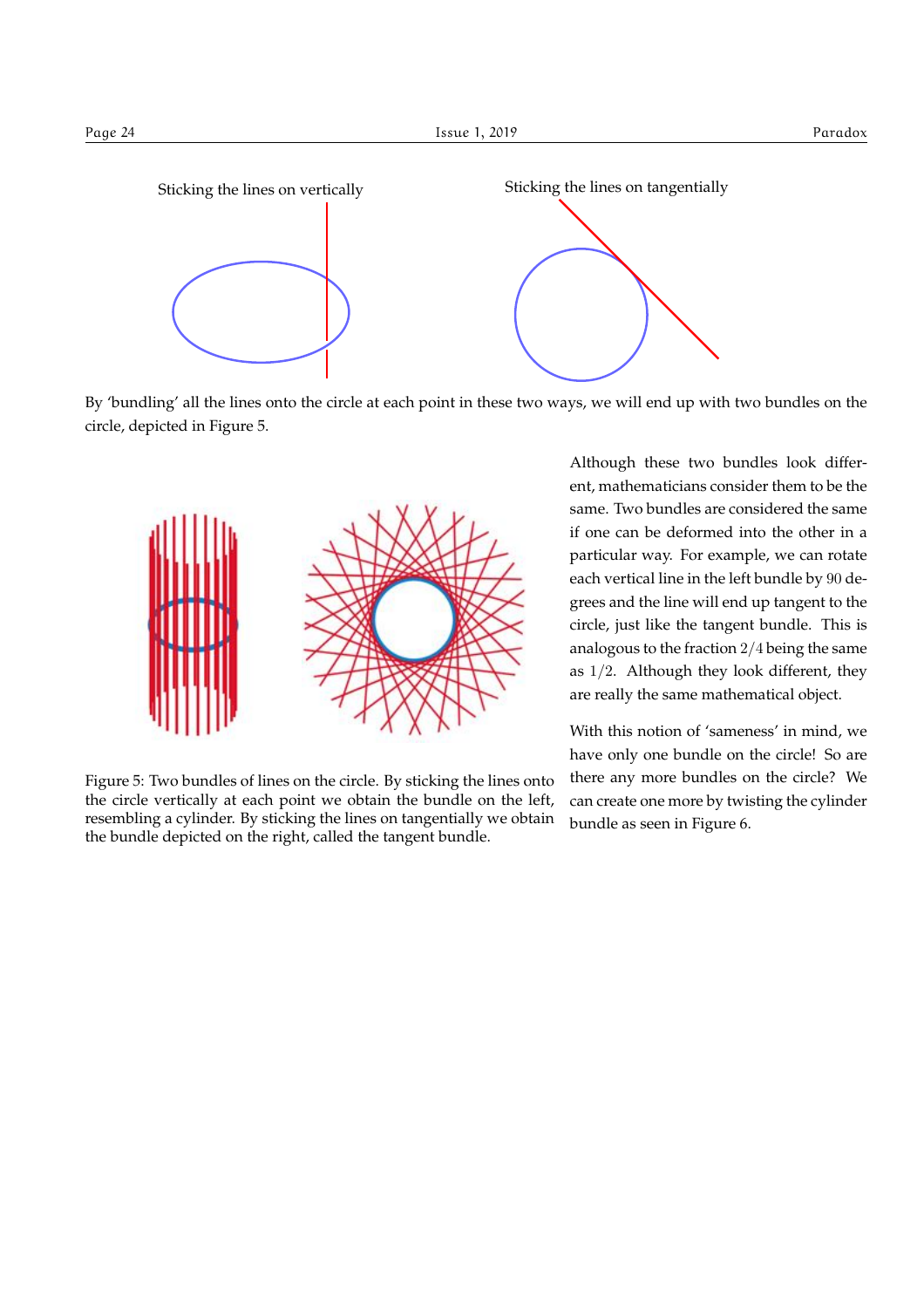

Figure 6: The Möbius bundle over the circle (red). Notice that the idea of "up" changes as you move around the circle. Starting from the back and moving anti-clockwise we begin to see that what was up now becomes down! This property is called non-orientability.

> Because of this twist it is a special type of bundle called a non-orientable bundle. Ori-

entability means you can make sense of which direction is up and which is down. So, for highly intelligent ants living on the non-orientable bundle in Figure 6, the ideas of "up" and "down" do not make any sense. This was the idea behind Escher's art piece "Möbius Strip II" seen in Figure 7.



Figure 7: Escher's art piece "Möbius Strip II" showing what it would be like to live on a non-orientable space.

So there is only one orientable bundle on the circle - how many orientable bundles are possible on the sphere? To begin, here are the ingredients we need to build bundles on the sphere: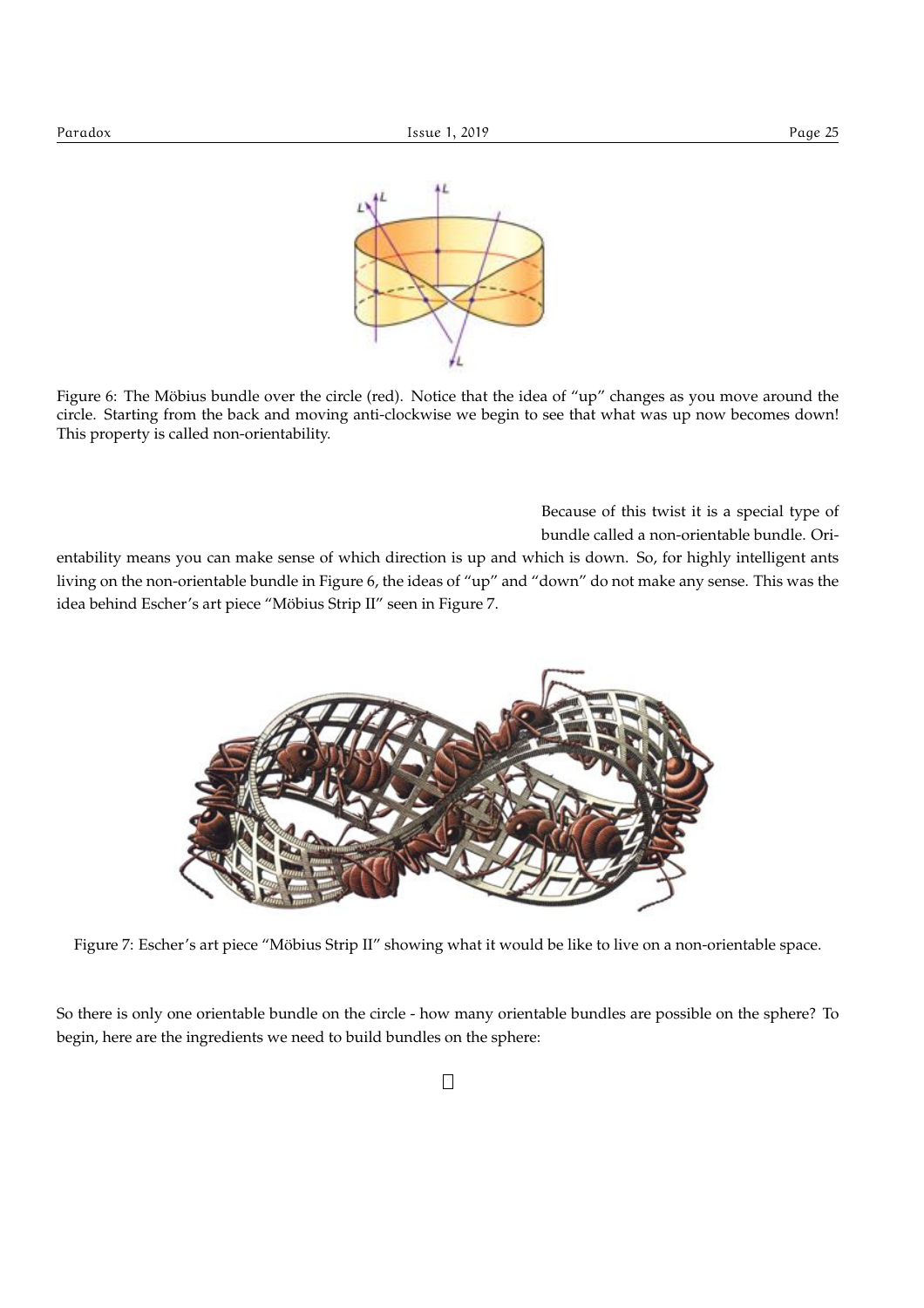

Similarly to the circle, we just need to decide how to bundle the flat spaces onto the sphere. For example, analogously to the circle, we can attach planes onto the sphere so they are tangent to the sphere (see how a plane is attached at the north pole in Figure 8).



Figure 8: We can bundle the flat planes onto the sphere by attaching planes so that they are tangent to the sphere. In the figure above, we have attached a plane to the north pole so that it is tangent to the sphere there.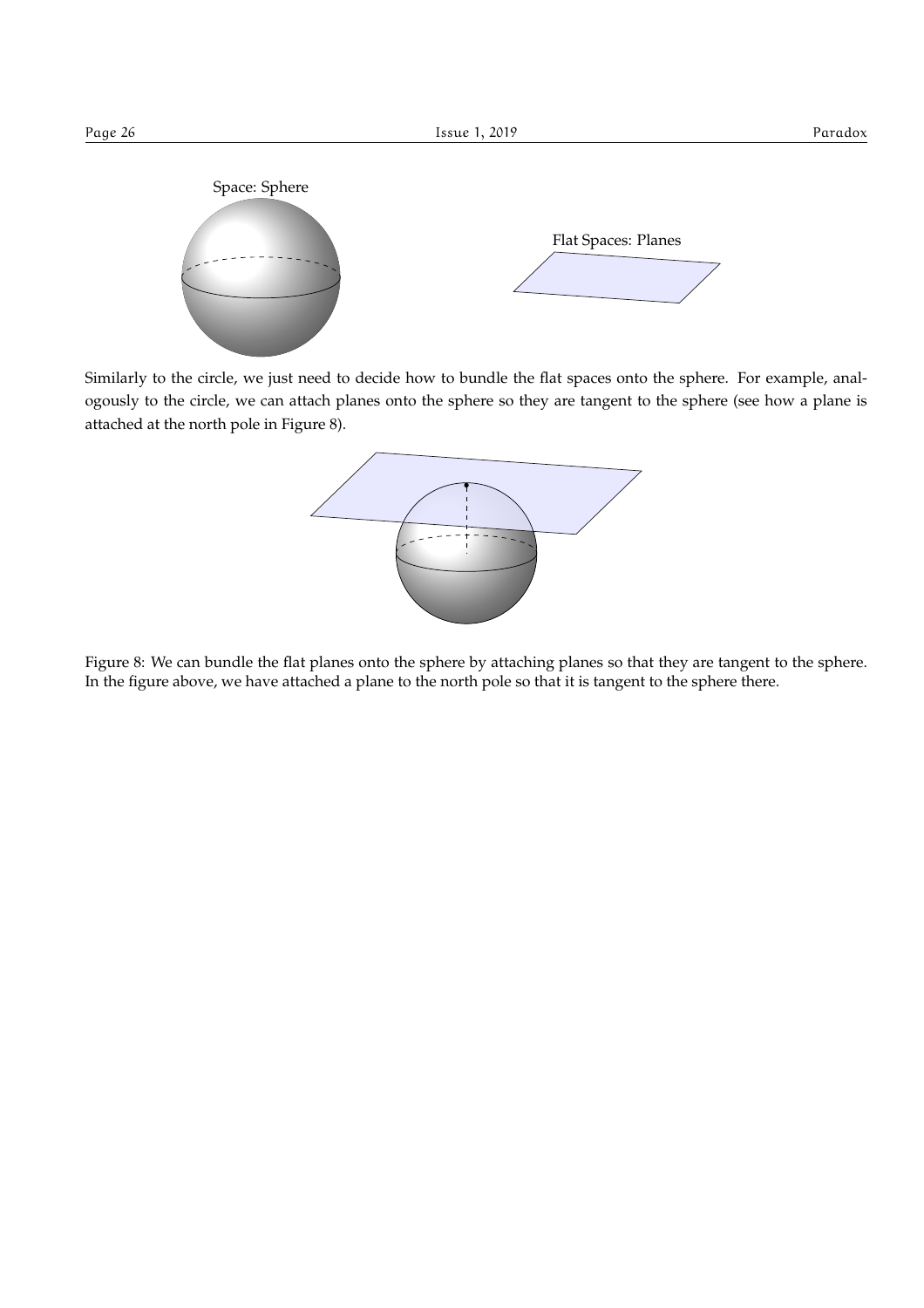Doing this at all points on the sphere gives you the tangent bundle on the sphere. For example, we see three planes bundled onto the sphere in Figure 9. The tangent bundle to the sphere actually lives in the fourth dimension.

Thus, we find ourselves in the world of higher dimensional objects. To navigate this territory we need tools from mathematics. For example, if we wish to know if there are other bundles we can build on the sphere we will need a tool called the clutching function.

#### **2 Clutching functions**

These tools were named by mathematicians in analogy with a clutch in a car, which is a mechanical device used to connect two rotating shafts. Similarly, a clutching function is used in mathematics to connect/glue two pieces of a bundle together.



Figure 9: Three tangent planes on the sphere, seen intersecting one another. They intersect one another because there is not enough room in three dimensions - we need an extra fourth dimension to see this bundle properly!

It turns out that we can create any bundle on the sphere using a clutching function. We do this by gluing a bundle on the northern hemisphere to a bundle on the southern hemisphere along their intersection - the equatorial circle. For

very deep reasons, this amounts to wrapping the equatorial circle around another circle. For example, see Figure 10 for the tangent bundle.



Figure 10: The clutching function used to build the tangent bundle on the sphere. The clutching function is used to glue/connect the northern hemisphere bundle to the southern hemisphere bundle in order to create a bundle over the whole sphere.

So our question "how many bundles are possible on the sphere" has a clear answer - an infinite number. Every bundle corresponds to how many times the equatorial circle wraps around another circle. So far we have observed only one orientable bundle on the circle, and an infinite number of orientable bundles on the sphere. Using the same tools and methodologies mathematicians can count how many bundles are possible on the hyper-sphere - the fourth dimensional sphere (as depicted in Figure 11), or indeed any sphere in any dimension. The results are shown in Table 1.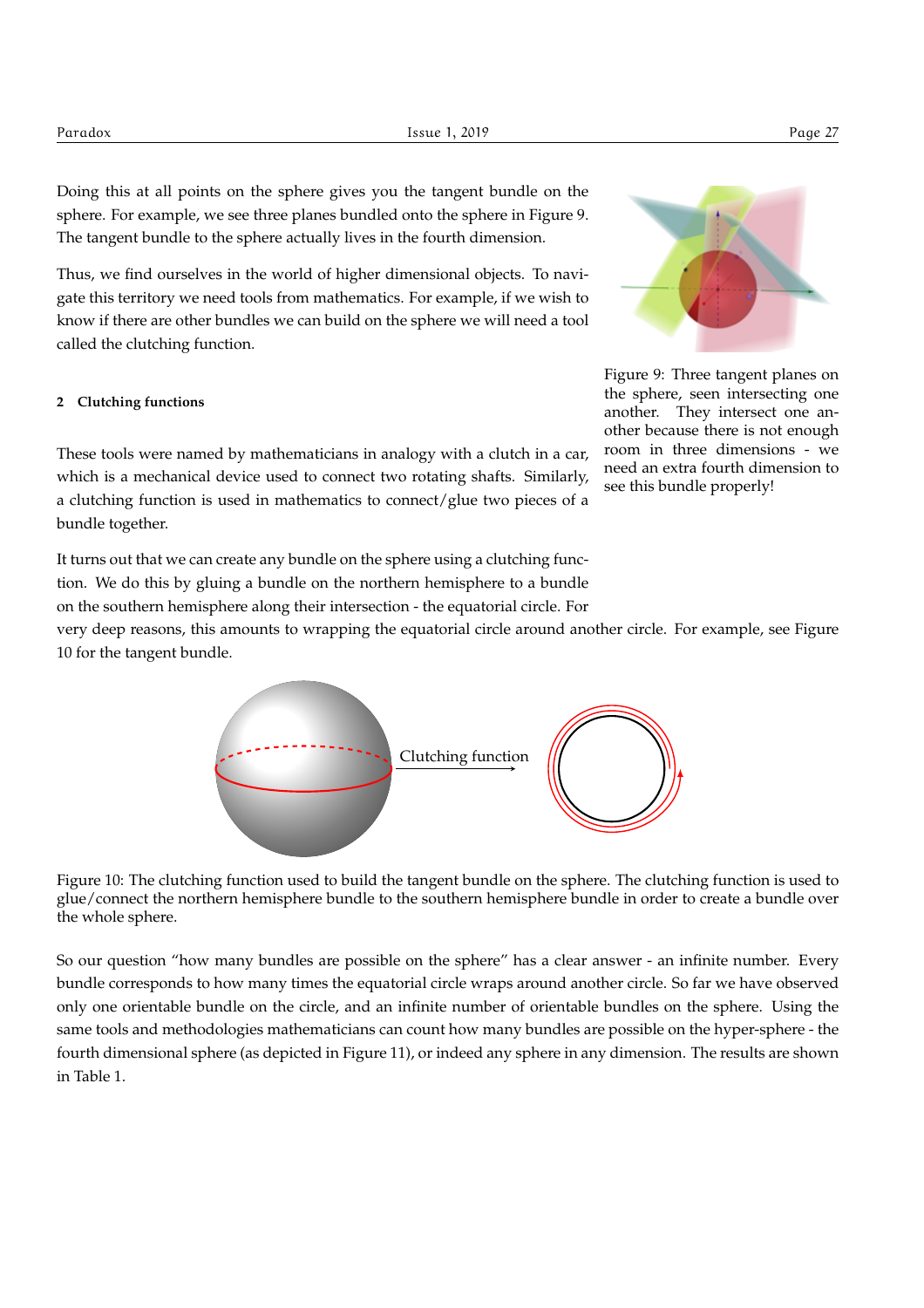

Figure 11: Spheres come in different dimensions. The sphere in the second dimension, i.e. the circle, is a *line* that curves back on itself. The sphere in three dimensions is an *area* that curves back on itself. So the sphere that lives in the fourth dimension, i.e. the hyper-sphere is a *volume* that curves back on itself.

| Table 1: How many bundles are possible? |  |  |
|-----------------------------------------|--|--|
|-----------------------------------------|--|--|

| Dimension of the Sphere $\vert 2 \vert$ |  |                   |  |
|-----------------------------------------|--|-------------------|--|
| Number of bundles                       |  | $2 \times \infty$ |  |

#### **3 What have we learned?**

We can see a large difference between the circle and the sphere - the circle has only one bundle whilst the sphere has an infinite number. The hyper-sphere has just one bundle, so is more similar to the circle than the sphere in that regard. Continuing further into the invisible realm of higher dimensional objects, the sphere that lives in the fifth dimension has even more bundles than the ordinary sphere. And then the black sheep: the sphere in the sixth dimension has *two* bundles!

I am currently using these tools to search for spaces that have bundles with a particular property I am calling "being turnable". This property can be described as the ability to continuously turn the bundle by 180 degrees. It is unknown if there are such spaces, other than spheres, that have bundles which are turnable. Whilst there are no immediate implications for this research, it will add a small amount to our human understanding of something humans cannot possibly see, even with the most powerful telescope, microscope or scientific apparatus.

*- Blake Sims*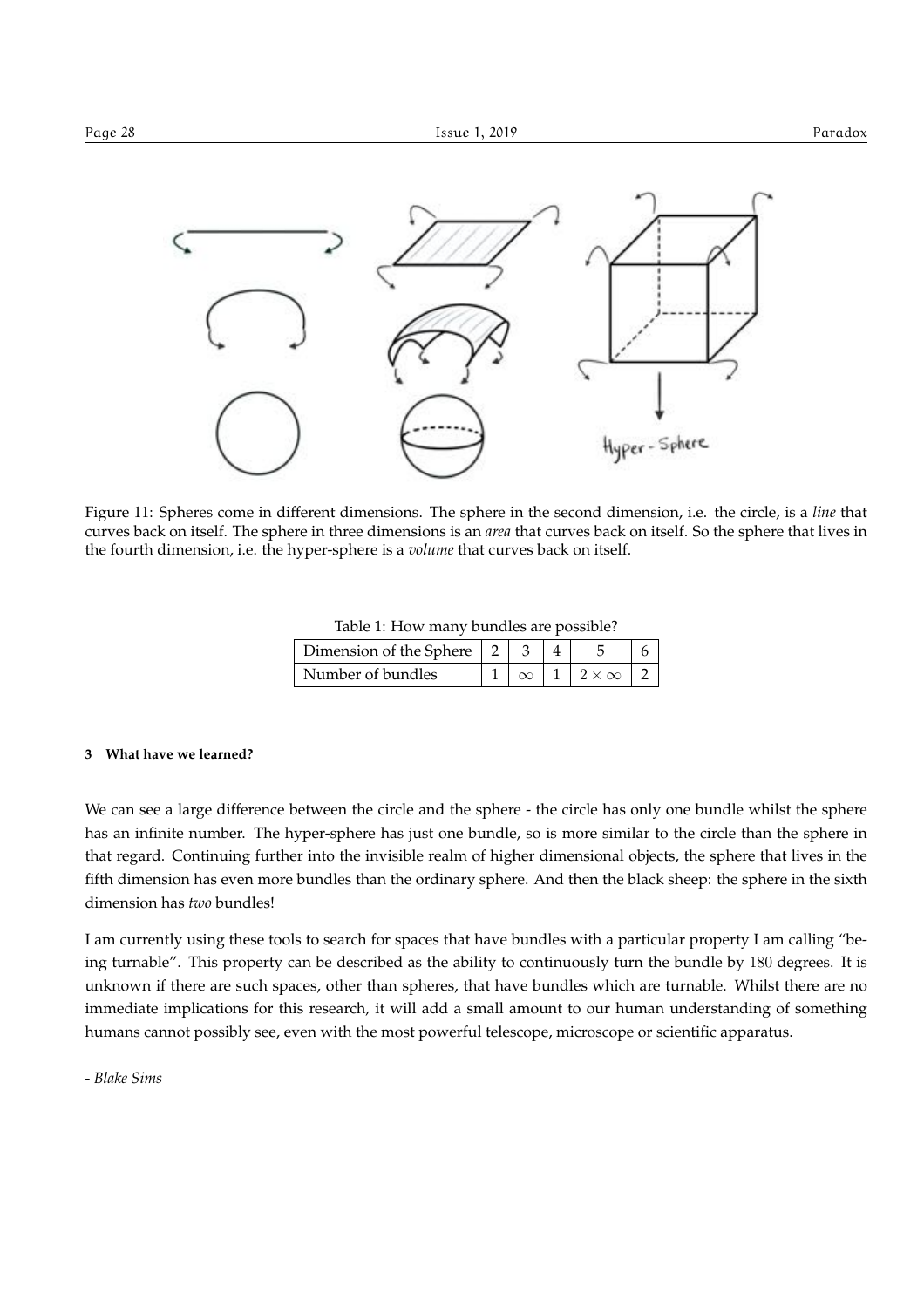## **Interview: Working at Optiver - Madeleine Johnson**

*MUMS president Madeleine Johnson interviews Tim Crowe, a Trader at Optiver. This is a sponsored article. If you have any questions or comments about this, please feel free to get in touch with us at mu-ms@unimelb.edu.au*

#### **What did you study at uni?**

I graduated from UoM in 2016 with a BSc in Mathematics and Statistics. I specialised in Applied Mathematics but also had a keen interest in Statistics and Stochastic Processes.

#### **What's your role at Optiver?**

I joined Optiver as a Trading Intern in Nov 2016, before moving immediately into a Graduate role. I started in a team trading Hong Kong index derivatives, before spending a year trading in the Japanese market and I now focus on short term Korean index options. Optiver is a market making firm; this means we are happy to both buy and sell the financial products that we trade, regardless of how busy the conditions are. By always providing competitive prices, we ensure that the market is a fairer place for all participants such as Superannuation funds, banks and individual investors. For an example of an uncompetitive market, imagine a foreign exchange booth at the airport – that difference between the buy and sell price is often very large. As an options trader, my role is to provide markets in many different products for which volatility is the most important input to our pricing. This means that a large part of my role is using mathematics to determine how volatile the market is likely to be under different conditions in the future and complementing this with an understanding of economics and the market I'm trading.

#### **What skills do you use at your work and what are some of the various ways that maths is used at Optiver?**

In terms of technical skills, I find myself using statistics and data analysis quite frequently. A lot of our trading has been built around statistical tools, so being able to draw inference from the past but also understand the limitations of data is key. Probability was a favourite area of mine at university and it's something I use every day, often as simply as discussing with my team the likelihoods of certain scenarios and expected values of different trades. There's a lot of interesting mathematics built into our systems, from differential equations underpinning our option pricing models to linear algebra and statistics in our automation strategies.

#### **What's the most useful thing you learnt at uni, that you use as a trader?**

My degree helped me to think critically about problems, understanding how to break them down into more manageable pieces. I often think back on Applied Mathematical Modelling when I'm tackling a new project. Although by no means a prerequisite to joining Optiver, I found my basic coding background to be really valuable. It helps being comfortable using a programming language to dive into data and conduct some statistical analysis.

### **What is something you learnt as a trader, that wasn't taught at uni? Did you have much finance knowledge before becoming a Trader?**

While I was at UoM I chose my breadth studies in Economics and Finance, although I would be in a minority of traders who had any Commerce background before joining Optiver. Every trader here goes through a 3-month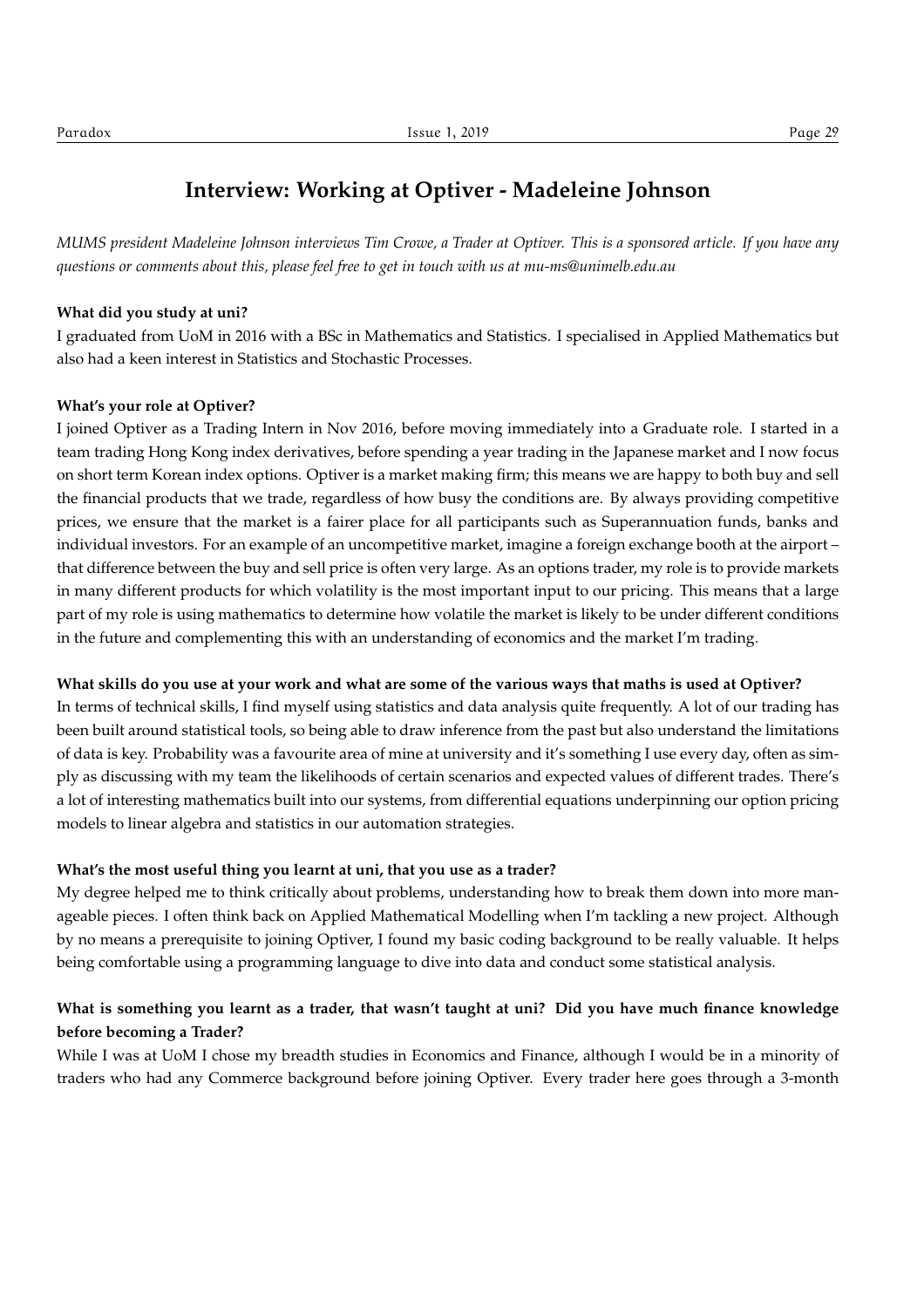training program which gets them up to speed with the necessary mathematics, financial knowledge and programming skills needed to have an impact. The biggest lessons I've learned since starting on the trading floor have been more behavioural; for example, developing the ability to make quick decisions and communicating well within a team in busy conditions.

#### **How can current students make themselves more employable?**

Everyone here has a considerable aptitude and interest in quantitative problem solving. Beyond that, Optiver focuses on people with a strong sense of curiosity, a determination to succeed and an ability to work well in a collaborative environment. There's no one thing that I'd recommend, it's just about pursuing your interests and showing how you learn and grow from your experiences.

#### **What's your favourite aspect of your work at Optiver?**

Working in a very faced-paced environment and being surrounded by a team of highly intelligent and driven people. The busy days where there's a lot happening in the market are the most challenging to be accurate with our decisions, but that is something that most of us thrive on. It's a great place to be able to work on interesting problems where everyone around you wants to see you succeed and will challenge you to do so. Early in my career I expressed interest in an options pricing problem and was quickly put on a project working with our head of research. The outcome was a new pricing model that is used everywhere in Optiver APAC plus I had the opportunity to go to Taiwan and introduce it to our team there. Compared to my other work experience and internships, the readiness of others to help you flourish is a stark contrast.

#### **And what's your least favourite aspect of your work at Optiver?**

Your day is often at the whim of the market. On one hand this can be exciting because you never know what's around the corner, but it also means that you'll find yourself trading some uninteresting days every now and then. These are the days when you hope you've got a cool project to get stuck into.

#### **How diverse is your workplace and how is Optiver working on improving this?**

There's no doubt that our gender diversity is not where we want it to be, though it is improving each year. One of the main challenges our industry faces is the relatively low number of females studying relevant STEM degrees. Optiver is keen to encourage more young Australians to pursue their passion for Maths and related fields. To this end, we've invested significant amounts to support organisations that encourage a broader audience to study STEM subjects, such as the National Computer Science School and the Australian Mathematics Trust through the Informatics, Mathematics and European Girls' Maths Olympiad. To ensure all candidates have a consistent experience we also include 'unconscious bias' training for everyone involved in the recruitment process. We also provide multiple opportunities for candidates to chat with current and recent graduates to hear an honest perspective on their experience. Recruitment is only half the story, so recently we've placed more focus on ensuring equal opportunities to employees. One outcome has been increased paid parental leave of 18 weeks for the primary caregiver. (Note: Some help from HR required on this one)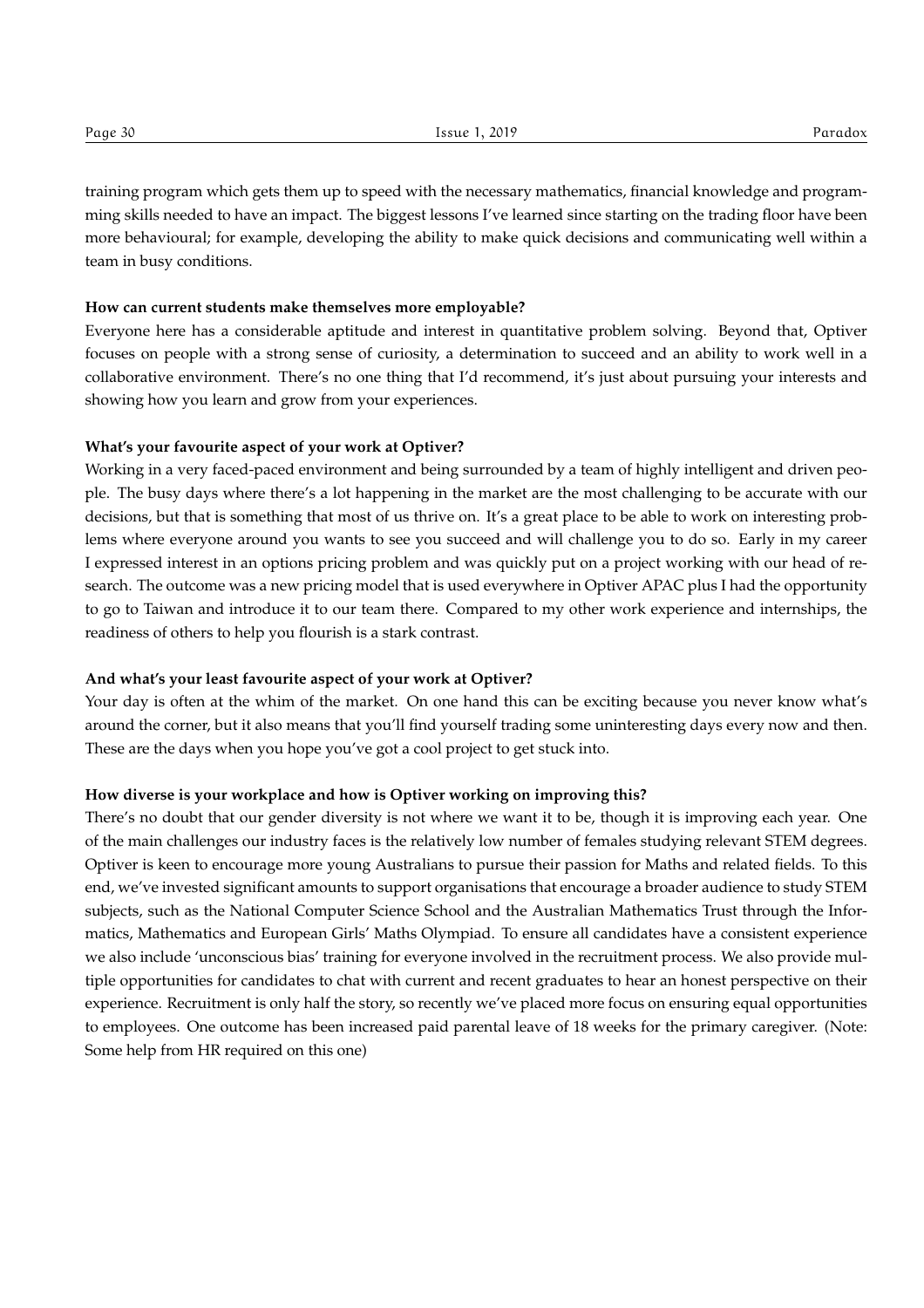

#### **What did you want to do when you were a kid? Does it relate at all to what you're doing now?**

When I was a little kid I wanted to play soccer for a living! Soon enough that plan went out the window and through high school and university my career interests tended to alternate from engineering, law or consulting. Trading never crossed my mind until a friend suggested it and I applied to intern at Optiver. One month into the internship I decided I loved it and at the end of the program I joined straight away as a grad.

*- Madeleine Johnson*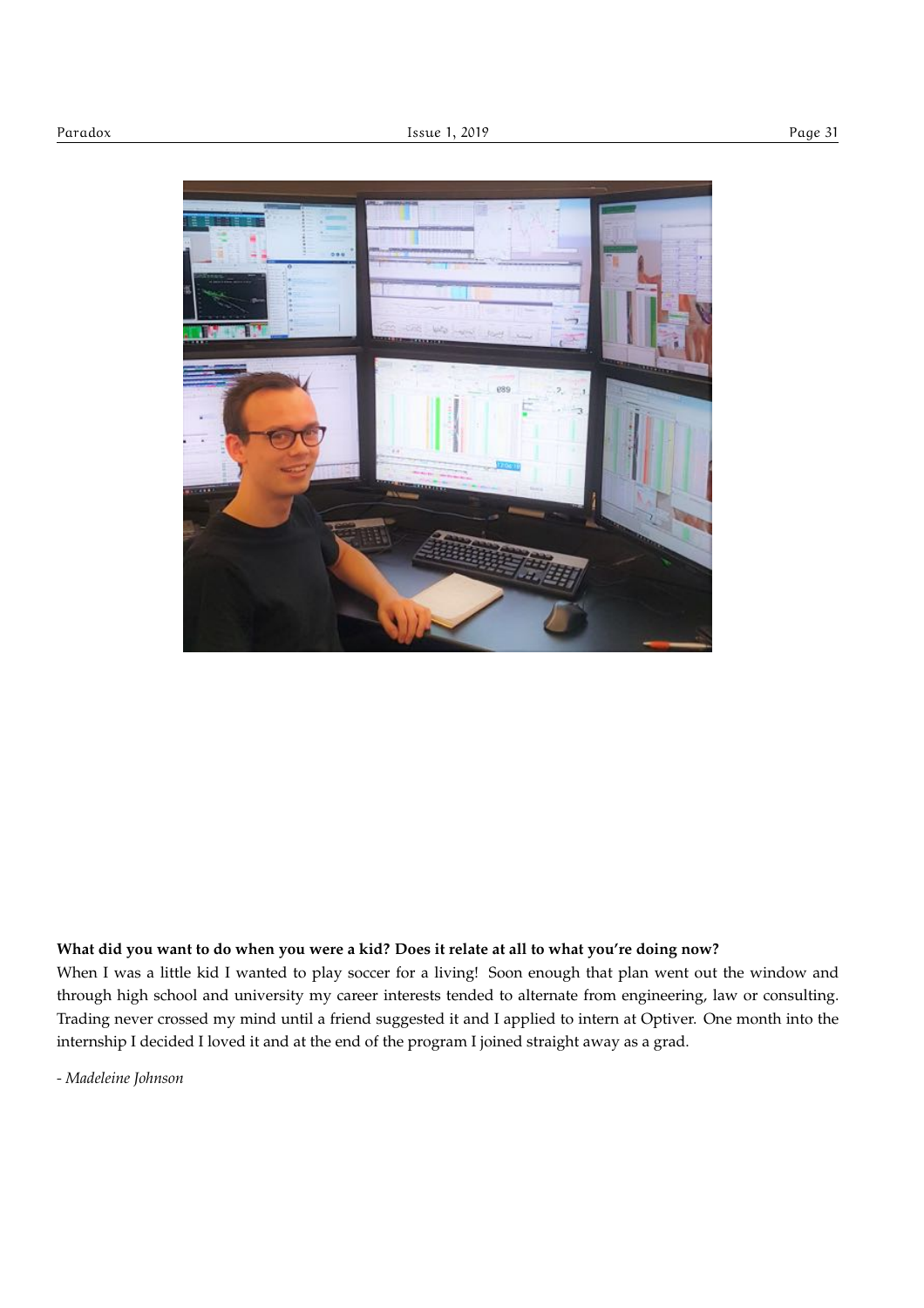### **Guide to preparing your CV - Celia Dowling, Steven Xu**

The annual Women in Physics and Mathematics camp was conducted in Queenscliff this year. Associate Professor Emma Ryan-Weber and Professor Virginia Kilborn from the Swinburne University astrophysics department ran a fantastic workshop on Curriculum Vitae for STEM jobs. Celia Dowling, a third year science student (and aspiring physicist!), shares her notes/take-home messages from the workshop. All students – regardless of gender identity – would benefit from these hot tips!

General points

- As an undergraduate, don't be afraid if your CV is short at this early stage of your career. Be motivated to seek experiences that will flesh it out over time.

- Keep your LinkedIn profile up to date, including a professional profile photo. LinkedIn is a crucial resource!

- Have an "industry" and an "academic" version of your CV. The content will be the same, but the formatting will differ to ensure that the high-priority content is seen first in each case. In the "Industry" version, prioritise your employment history, and both your "Hard" and "Soft" skills. For the academic version, place your academic achievements, publications, grants and educational history near the top.

- For each application, fine-tune your CV to the internship, job or research opportunity in question – in particular, you want to edit your personal statement / introductory statement to address the key selection criteria (if appropriate). Research the organization, and also check that your background aligns yourself with the organization. Emphasise the sections where you are strong

- Think broadly about your content. Don't underestimate the relevance that something may have to your application. Remember that the actual position might differ significantly from the impression conveyed in the job description. Also, a recruiter may not necessarily be hiring a candidate with a single job in mind, but might also consider their potential eligibility for promotion, and suitability for other roles within the organization at a later date

- It is not mandatory to include the years of appointments and achievements – but do it if it paints a positive picture - Remember to keep updating your CV as you progress through your studies and career. You will accumulate achievements over time – prioritise these.

- Use reverse chronological order where relevant. If you have noteworthy items further down list (i.e. further in the past), make sure you highlight it in your personal statement

#### Content

- Personal home address may be redundant, but up-to-date contact details are crucial – e-mail and phone number should suffice

- Personal statement is a brief introduction including key skills, and your career goals.

- Education history (unless a transcript is specifically requested, include the phrase, "Academic transcript available upon request"), including university work and other qualifications

- Licenses/certification (this may include VISA status if you are applying internationally, working with children's check )

- List of publications, conference talks and poster presentations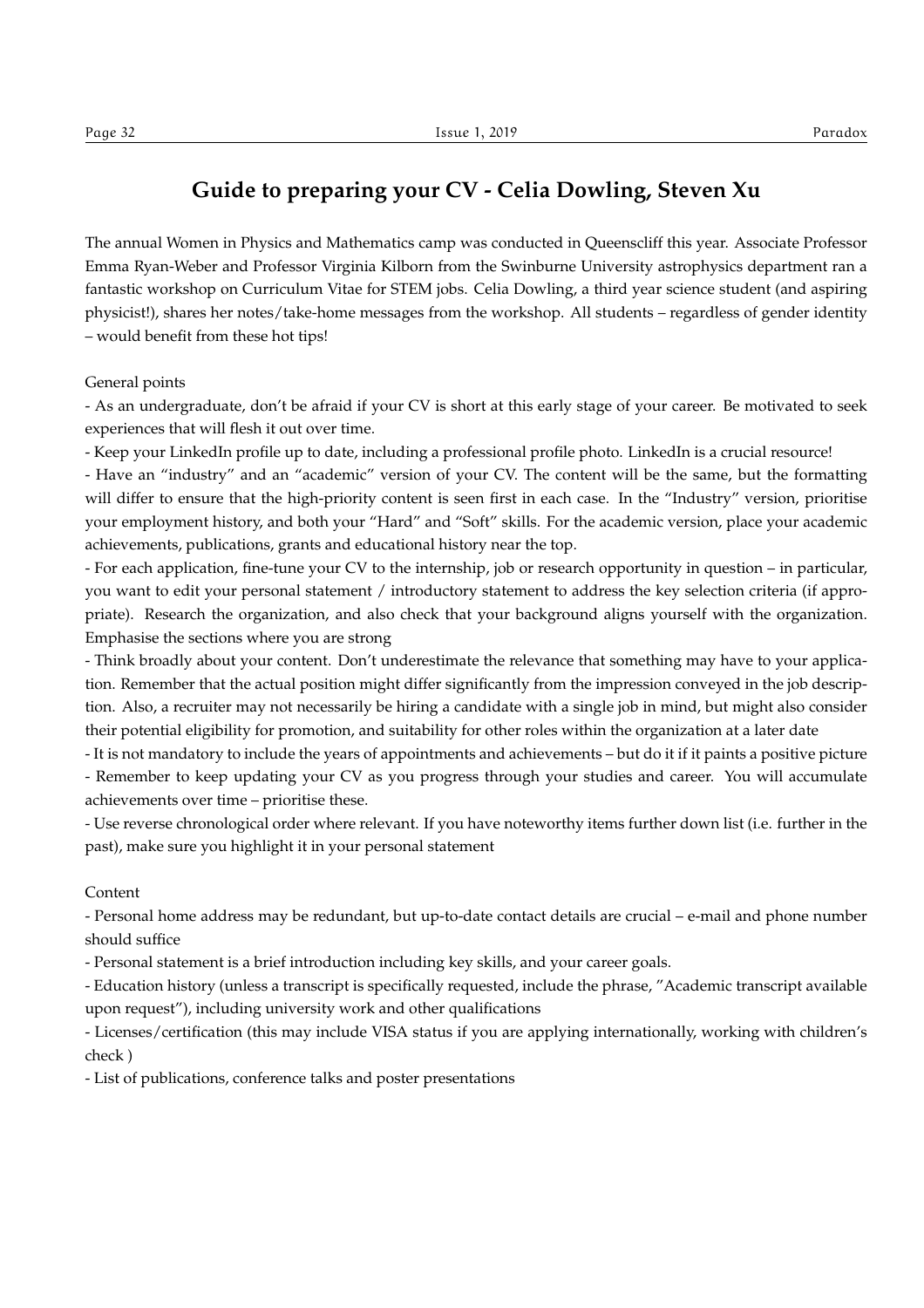- Fellowships and grants

- References (unless references are specifically requested, include the phrase, "References are available upon request")

- Both "Soft" skills and "Hard" skills need to be mentioned (see below).

- Previous experience and employment. Include your duties and leadership experience, or other skills developed. Succinctly highlight the relevance to the job in question, where possible. Long-term positions will be appraised positively, and even low-end jobs can demonstrate sustained dedication and effort

- Volunteer work and other "service" type roles

- Professional Affiliations – detail the ones relevant to the job (for example, The Australian Institute of Physics). If you belong to a number of "left field" groups, just include "member of student societies". Student clubs have lesser weight, although participation in committees (e.g. The MUMS Paradox Editor) can be valuable.

The "Hard" skills are domain-specific. Include any concrete evidence of your proficiency where possible. Think broadly – these skills may not necessarily show up on your academic transcript or previous job titles. Examples include:

- Coding (include languages and specify the amount of coding experience),

- Operating 3D printer

- Using specialized software (R, SPSS). Be specific! How much data did you analyse, how proficient were you?

In contradistinction, "Soft" skills are transferable, and common to a wide spectrum of roles. Promote these honestly, and give evidence where possible. If you misrepresent yourself, it will be apparent during the interview. Soft skills can be cultivated, so if you can identify weaknesses at this stage of your career, make sure you work on them. Some examples of soft skills are:

- Effective communication; receiving and giving effective feedback

- Leadership – this includes interpersonal skills when dealing with people both above and below you in command. Authenticity and confidence in team situations

- Initiative during teamwork
- Empathy (emotional intelligence, inclusion, respect)
- Organisation and time management,
- Creativity and adaptability to unfamiliar circumstances
- Having "vision"; strategic nous
- Work ethic (but also work-life balance!)
- Growth mindset; continued introspection into own performance

#### Things to avoid

- Photo, gender, hobies these play no role in the selection process
- ATAR (especially in post-graduate years) university marks supersede this information
- Spelling and grammatical errors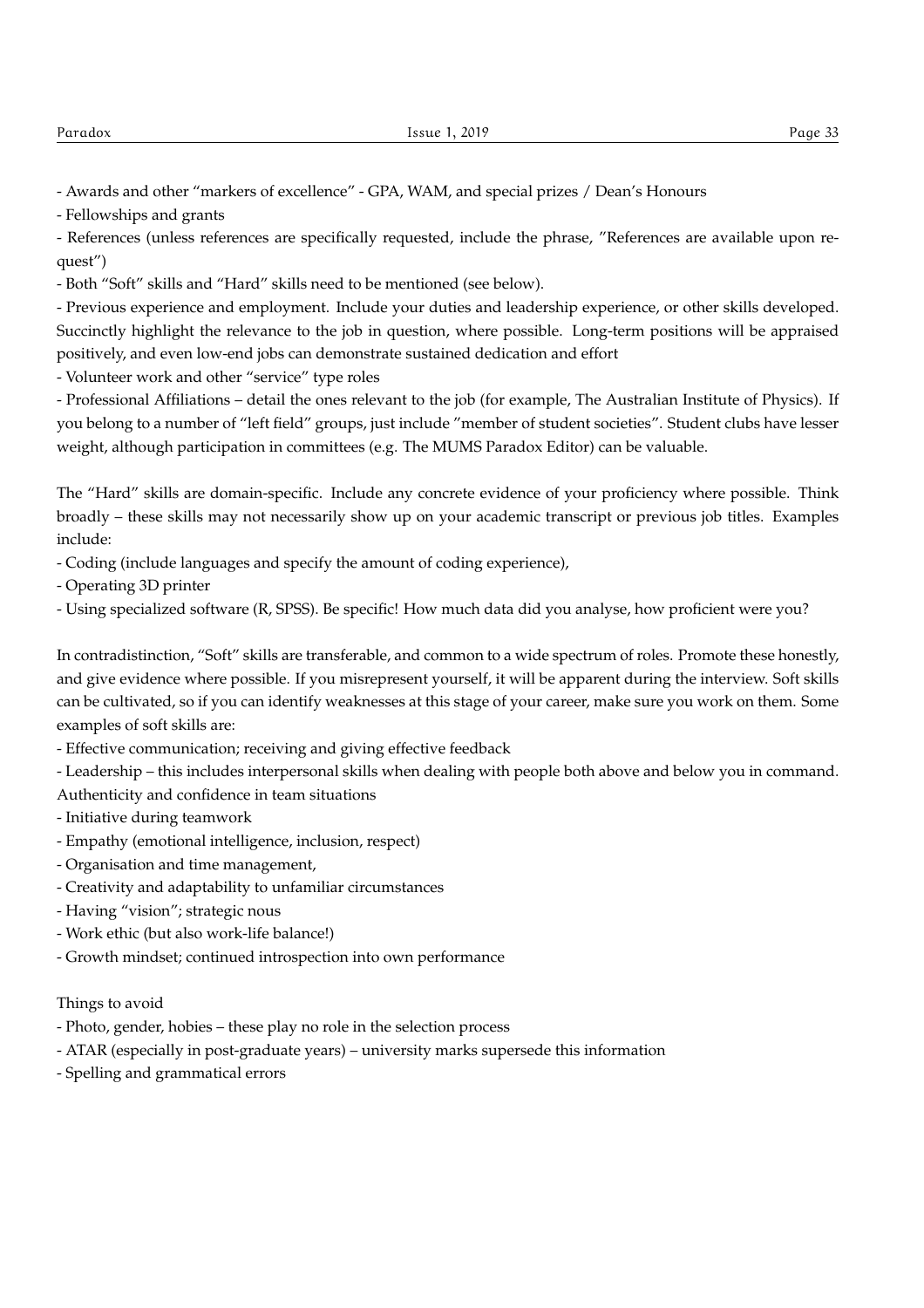- Avoid any grandiose and unrealistic claims about yourself, unless you have firm evidence.

*By all accounts, the Curriculum Vitae workshop was a huge success. Celia hopes to arrange a similar workshop (open to all STEM students) through her role in the Physics Students Society.*

*Remember that UMSU runs interview and CV workshops on campus. The Careers and Opportunity Studio is open Tuesdays and Thursdays from 10am to 5pm at the ground floor of the Stop 1 building; they can provide helpful feedback and advice! Keep up to date with the university careers news.*

*- Steven Xu, Celia Dowling*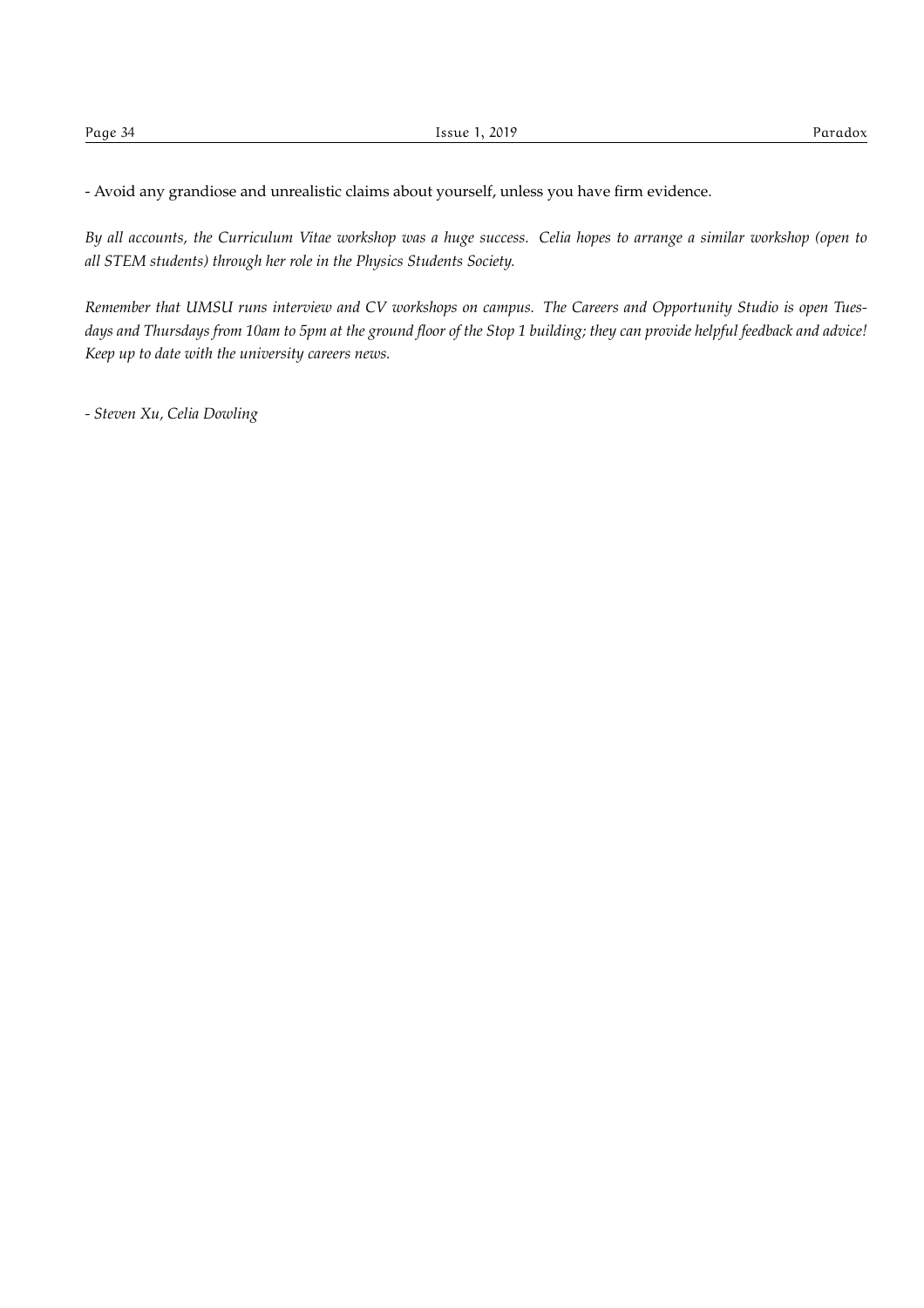This past weekend, Mad, Yifan and I had a great time at the Women in Physics and Maths Weekend. We stayed at the Whitehall Guest House in Queenscliff along with an awesome group of enthusiastic people from all career stages – from undergrads to professors and industry professionals!

On arrival after finding our room and settling in, we collected a notebook and some stationary, then got stuck in to decorating our notebooks and nametags. These notebooks came in handy for when we wanted to take notes during the various informative sessions held over the weekend.

On the first morning there were sessions on soft skills and CVs. The first session involved identifying soft skills and their importance in hiring, and discussing how we judged our current skill level and how we demonstrated or were improving our soft skills. From the valuable conversations we had during this workshop I realised there were ways I was already working towards or perhaps even proficient in some of these soft skills. In the CV session we had the chance to get feedback on our current CV/resume and detailed information on what should be included in an academic CV and how they differed from industry-focused CVs. From this workshop I was able to get much more detailed information on what's expected in an academic style CV than I have been able to find anywhere else.

Next we had activities, where MUMS held an origami table making a modular stellated icosahedron and other things! It was great when were joined on our origami making table by senior lecturers in physics and the former chief scientist of the BoM, giving us the opportunity to have interesting conversations and ask budding questions! Other activities at the camp included Zentangle drawing, knitting and crafts, walks, cycling, and some cool-looking app-controlled robots called Spheros!

Later we heard from a careers panel with experience in working for (and leading!) organisations like Bureau of Meteorology, Telstra, and Data Science at Unimelb. It was really good to hear about the variety of pathways and career journeys from the four successful and accomplished panelists. Something I found really interesting about their career pathways was how it wasn't necessarily a linear pathway from what they started off imagining themselves doing and where they ended up – some weren't following a pre-planned progression, some had many interests while studying and changed their focus during their degrees, and some had many different roles and responsibilities throughout their career.

In the evening, we played boardgames from a brilliant selection, including ones like Bananagrams, Catan, Ticket to Ride, and Railroad Ink. No previous experience was necessary – it was my first time playing these games! There was also other activities available like trivia and telescope/astrophotography.

The next day we had a sessions on career engineering and dealing with microaggressions. The career engineering involved thinking about past and future dream careers, and then planning a major aim and the smaller smart goals that are the steps to accomplishing our aim, on the way to our overarching dream career. It was challenging but worthwhile to think and plan this deeply, and I found it was important to pick a specific potential dream career to focus on to be able to set definite aims and smart goals. In the microaggressions session we got to discuss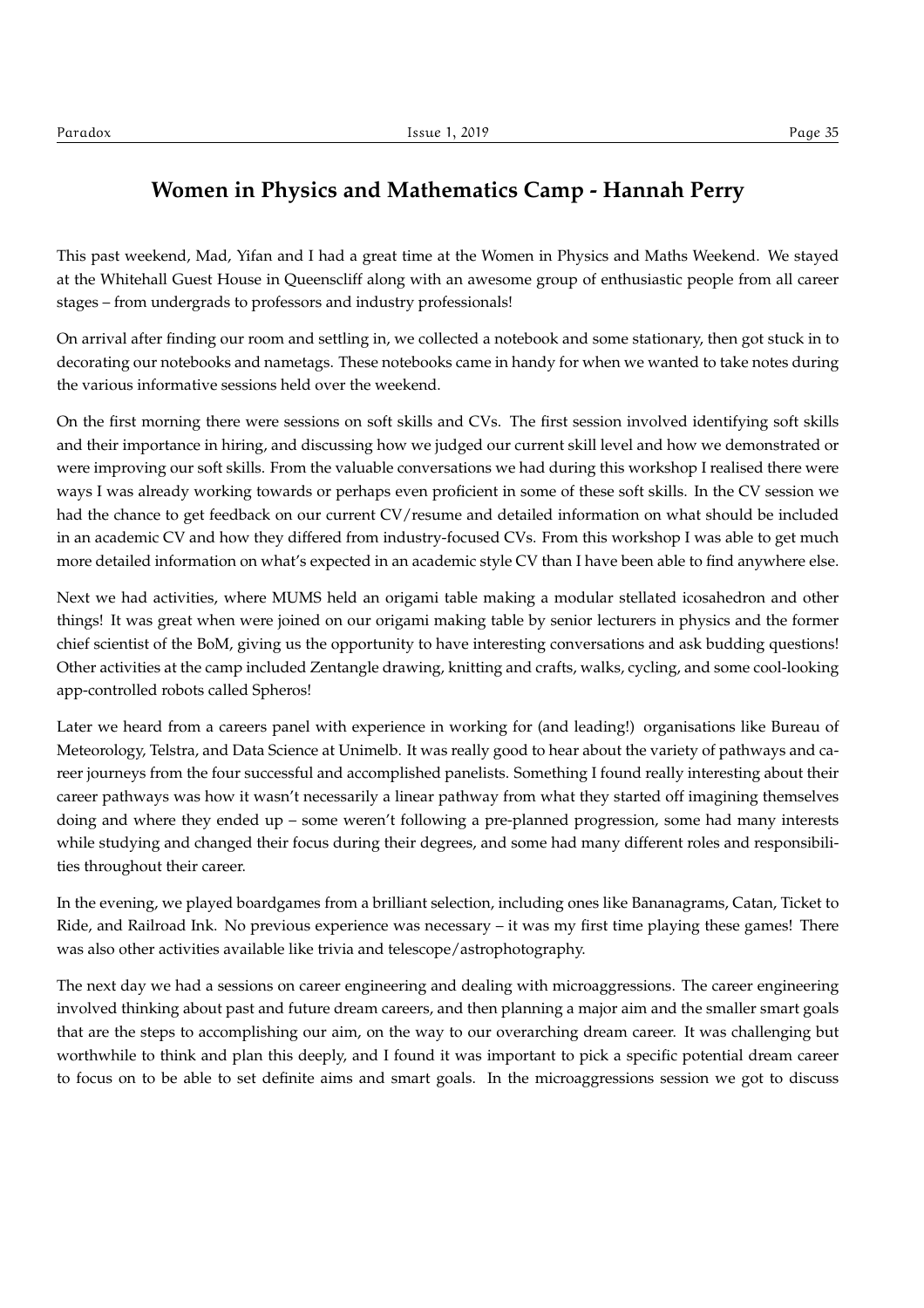



some of our experiences (pretty cathartic!) and brainstorm potential responses to deal with some of the seeminglysmall-but-buildable instances of sexism and other types of discrimination. I loved the suggestion of responding to subtly sexist remarks with sarcasm as a way to make the person realise what they remarked maybe wasn't so "21st century", but also see the sad importance of keeping a record of the more serious instances as a precaution in case of continued or escalating discrimination or harassment. To me, it was an ideal environment to have these tough but important discussions in and listening to the experiences of this great group of women who've managed to be successful despite the challenges was encouraging.

One of the best things was that we met so many cool and passionate physics students that have opened up small and big collaboration opportunities as well as new friendships and mentors!

Overall, a fantastic weekend that any female or non-binary student of maths or physics should strongly consider applying for next year!

*-Hannah Perry*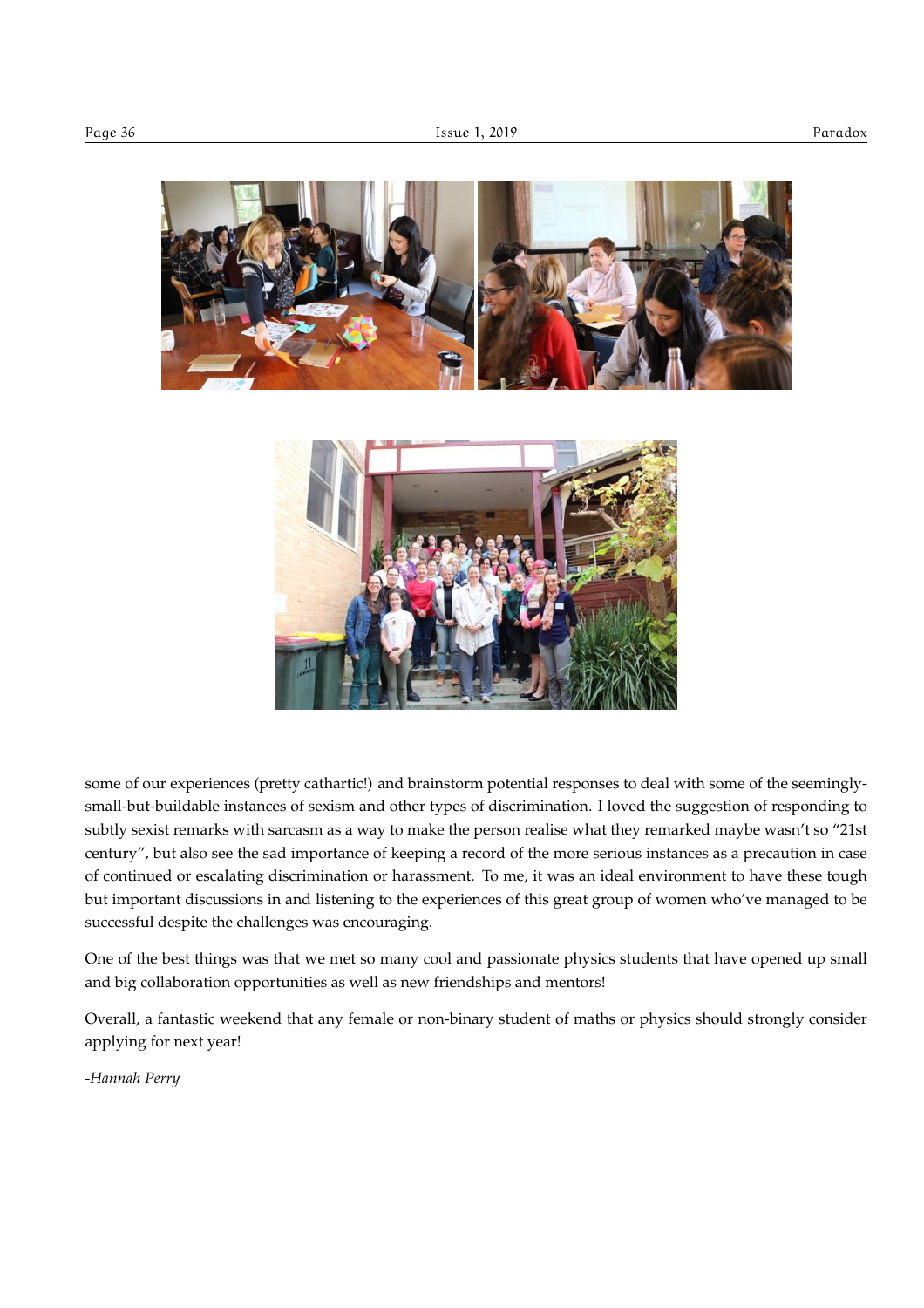### **The Life of Miriam Mirzakhani - Hannah Perry**

*The Fields Medal is seen as one of the most prestigious awards in mathematics. Since 1936 it has been awarded every four years to up to four mathematicians under the age of 40 who have produced work deemed to be outstanding. In 2014 Maryam Mirzakhani was the first – and so far, only – woman to win the award.*

Mirzakhani received her Fields Medal in recognition of her significant contributions to the dynamics and geometry of Riemann surfaces and their moduli spaces. Specifically, her PhD focused on hyperbolic surfaces (a surface which has a constant negative Gaussian curvature – an example of this that Maryam often considered was the surface of a double-holed doughnut) and counting closed geodesics (a generalisation of "straight line", in the sense of a segment of the line being the shortest path along the surface between two points) that loop back and don't intersect with themselves. She also contributed research to topics including Teichmuller theory, ergodic theory, and symplectic ¨ geometry.

She didn't start off wanting to become a mathematician though. As an avid reader as a child she had contemplated channelling her creativity into a career in writing. She was also initially slightly discouraged from maths with lack of confidence from poor grades and teacher who wasn't very encouraging during the beginning of her middle school mathematics education at a selective girls' school for gifted and talented students in Iran. Though her experience improved immensely the next year with a more encouraging teacher and sparked her interest in the challenges of mathematics.

While she was at high school she successfully requested that the students at her school be offered similar opportunities for maths problem solving classes as were taught at the boys' school, the preparation and practice leading to the exceptional achievement of her and a friend competing as members of the team representing Iran in the 1994 International Mathematical Olympiad. They were the first female participants on the Iranian team.

She went on to complete her Bachelor of Science in Mathematics at Sharif University in Tehran, followed by her PhD at Harvard University involving the highly influential work for which she earned her Fields Medal. She progressed through her roles as an assistant professor at Princeton, research fellow at Clay Mathematics Institute and professor at Stanford.

Mirzakhani described her approach to problem solving as "slow" as she liked to take her time to think deeply about a problem, sometimes over many years. Collaborators and colleagues recall her optimism and "deep intellectual curiosity" in the face of challenging unsolved mathematical problems. She "doodled" diagrams to help her understand and focus on difficult problems, to the delight of her young daughter who called them "paintings". Her husband, Jan Vondrak, who works in applied maths at Stanford, jokingly said "She has these huge pieces of paper on the floor and spends hours and hours drawing what look to me like the same picture over and over." d Krys' family was keeping his line open for awhile Alongside her achievements she remained humble and focused. While she felt greatly honoured by the awards she had no desire to be the sole face of women in mathematics: "There are really many great female mathematicians doing great things."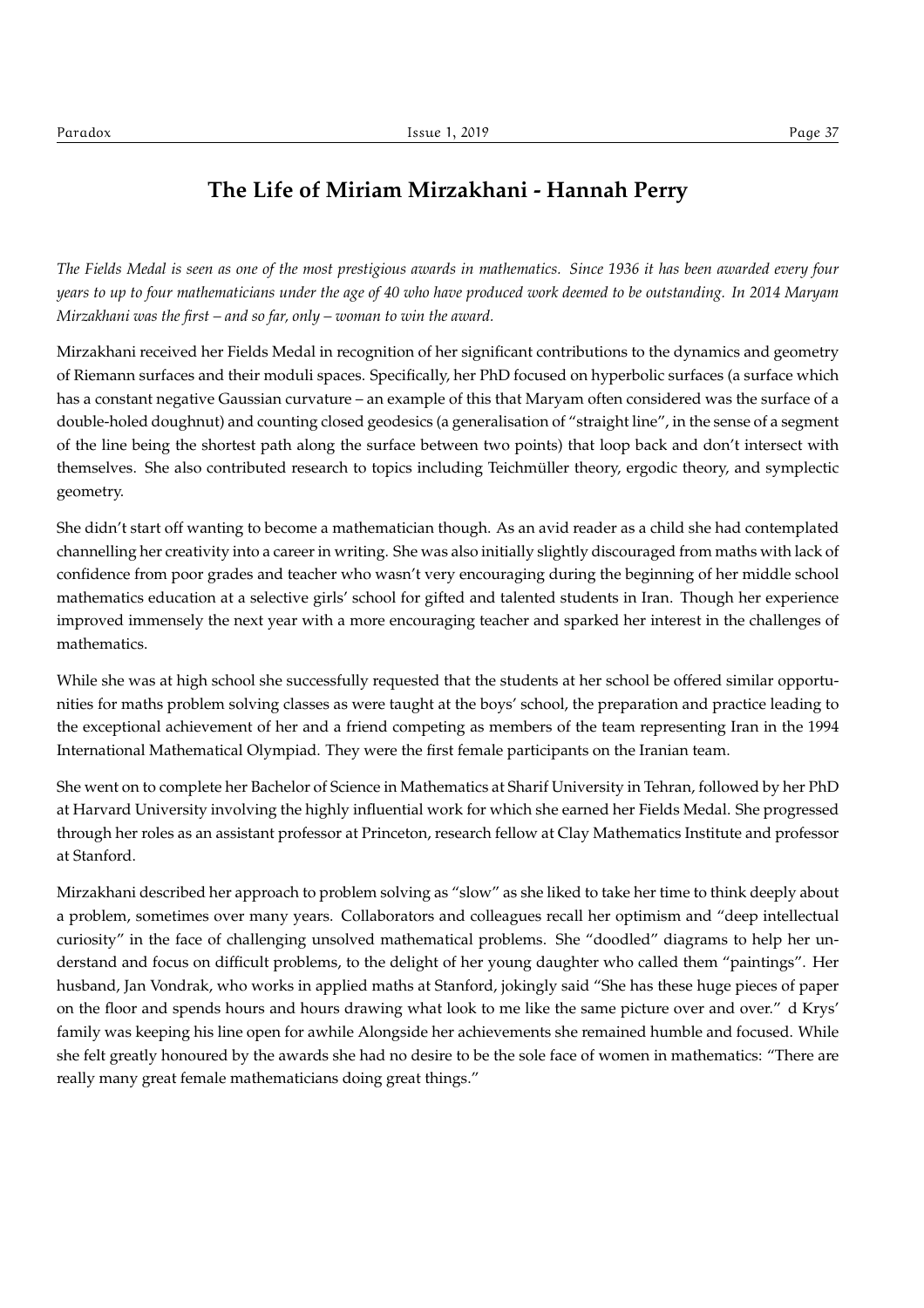She died from cancer in 2017, aged just 40. To respect her memory and recognise her brilliance, influence and achievement, the International Council for Science declared her birthday, 12th May, to be the International Women in Mathematics day.

#### **References:**

https://news.stanford.edu/2017/07/15/maryam-mirzakhani-stanford-mathematician-and-fields-medal-winner-dies/

https://www.quantamagazine.org/maryam-mirzakhani-is-first-woman-fields-medalist-20140812/

https://www.mathunion.org/imu-awards/fields-medal

https://www.abc.net.au/news/science/2018-01-07/ maryam-mirzakhani-a-brilliant-mathematician-remembered/9240684

https://www.youtube.com/watch?v=swLWqlKMl5M

*- Hannah Perry*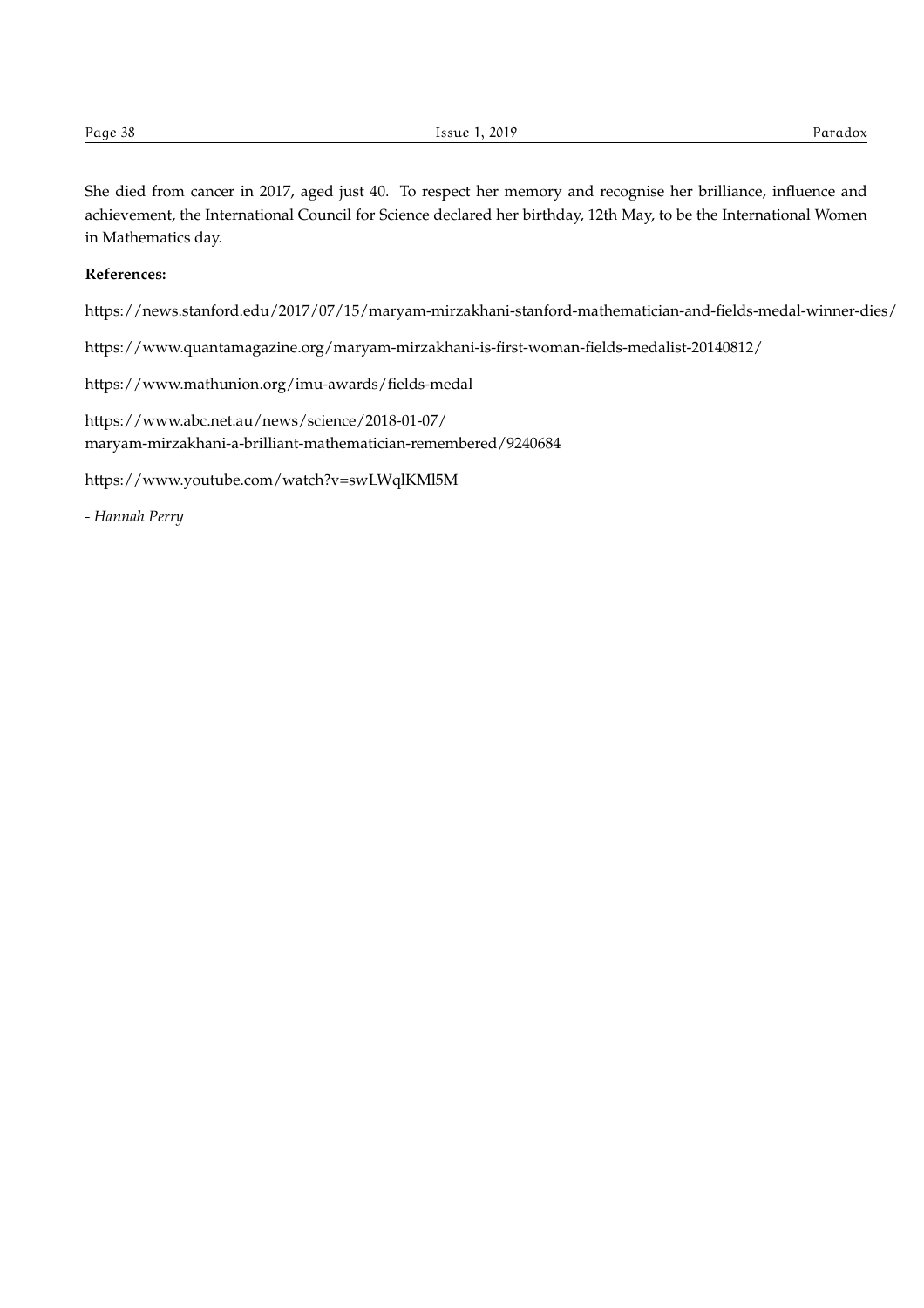| - Also ambidentrous, easily d    | joys postmodern art - is a regular patron at the Escher Museum |
|----------------------------------|----------------------------------------------------------------|
| <b>Jways flexes on Moebius b</b> | ts into a bit of a spin at the slightest provocation           |
| Is anoebus band's older bre      | nbidextrous at all tasks                                       |
| Klein Bottle                     | sity disorientation                                            |
|                                  | bius ban                                                       |
|                                  |                                                                |
| Tag Yourself - Topology Edition! |                                                                |
|                                  |                                                                |

| - Is sometimes a bit of a cow<br>- Describers self as an "idealized racehorse"                                                                                                                              | Projective Plane<br>- Kind of twisted                                                                                                                                                                                                                                          |
|-------------------------------------------------------------------------------------------------------------------------------------------------------------------------------------------------------------|--------------------------------------------------------------------------------------------------------------------------------------------------------------------------------------------------------------------------------------------------------------------------------|
| auauts                                                                                                                                                                                                      | - Sometimes throws a curveball (but everything seems to straighten out in the end) - is a well-rounded kind of person                                                                                                                                                          |
| - All conversation points contract down to a single point.<br>- Spends 2 hours every morning combing hair. Can never get it to lie flat.                                                                    | - Drinks >4 cups of coffee daily<br>- Loves Krispy Kremes                                                                                                                                                                                                                      |
| - Hans being mistaken for "Sphere" - especially by physics students                                                                                                                                         | - Commutes to work eveny day                                                                                                                                                                                                                                                   |
| Ball                                                                                                                                                                                                        | <b>Tones</b>                                                                                                                                                                                                                                                                   |
| - Can never decide whether he wonts to be inside or outside<br>- Also ambidentrous, easily disorientated<br>- A gym rat. Pretty buff - can't seem to fit in 3 dimensions<br>- Always flexes on Moebius band | - Enjoys postmodern art - is a regular patron at the Escher Museum<br>- Says some crary things sometimes - edge AF $\Lambda$ =<br>Speaks with a non-descript European accent. Hates hearing her name mispronounced<br>- Gets into a bit of a spin at the slightest provocation |
| <b>Kings Bottle</b><br>- Is Moebus band's older brother. Considerably less edgy                                                                                                                             | - Ambidextrous all tasks<br>- Easily disprientated                                                                                                                                                                                                                             |
|                                                                                                                                                                                                             | <b>Mobius</b> band                                                                                                                                                                                                                                                             |

- Tries to conform

- Seems to be around everywhere, but not really known to anybody

- Hat same hair problem as Ball - Often confused with "ball" - is sometimes a bit of a cow